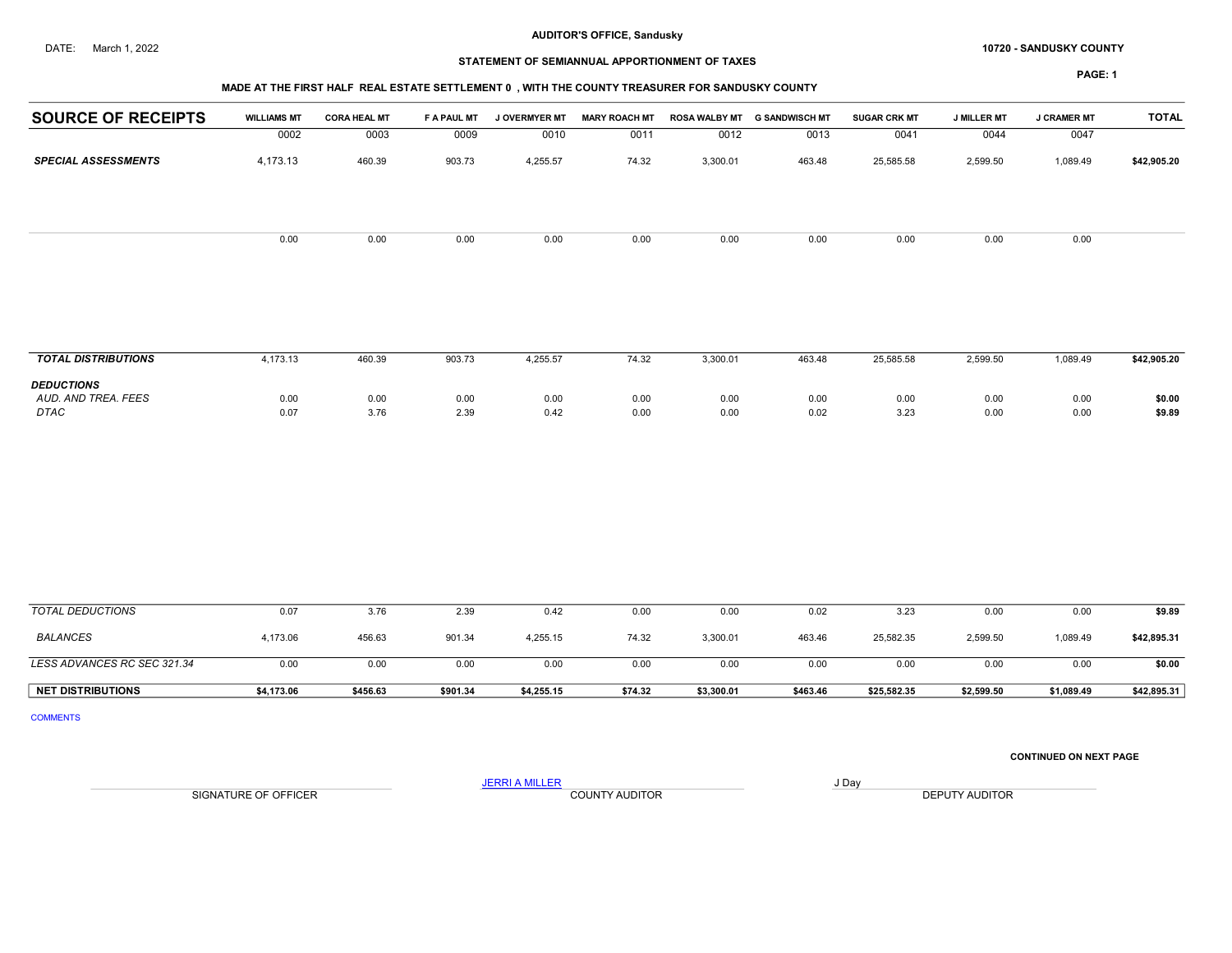#### DATE: March 1, 2022 **10720 - SANDUSKY COUNTY 10720 - SANDUSKY COUNTY**

# STATEMENT OF SEMIANNUAL APPORTIONMENT OF TAXES

#### MADE AT THE FIRST HALF REAL ESTATE SETTLEMENT 0 , WITH THE COUNTY TREASURER FOR SANDUSKY COUNTY

| <b>SOURCE OF RECEIPTS</b>                               | <b>D S HESSICK MT</b> | A DUFFETT MT | <b>KINGSBOR MT</b> | <b>M BEEBE MT</b>     | <b>G SCHERZ M CH</b>  | G SCHERZ BR 1 | Q SCHERZ BR 2 | <b>M WELLIVER MT</b> | O P MEYER MT          | <b>WM WALDEN MT</b>           | <b>TOTAL</b>     |
|---------------------------------------------------------|-----------------------|--------------|--------------------|-----------------------|-----------------------|---------------|---------------|----------------------|-----------------------|-------------------------------|------------------|
|                                                         | 0048                  | 0049         | 0050               | 0051                  | 0052                  | 0053          | 0054          | 0056                 | 0057                  | 0058                          |                  |
| <b>SPECIAL ASSESSMENTS</b>                              | 71.72                 | 2,993.22     | 79.21              | 85.63                 | 15,393.00             | 2,960.57      | 604.68        | 1,058.76             | 2,353.33              | 2,349.79                      | \$27,949.91      |
|                                                         |                       |              |                    |                       |                       |               |               |                      |                       |                               |                  |
|                                                         | 0.00                  | 0.00         | 0.00               | 0.00                  | 0.00                  | 0.00          | 0.00          | 0.00                 | 0.00                  | 0.00                          |                  |
|                                                         |                       |              |                    |                       |                       |               |               |                      |                       |                               |                  |
| <b>TOTAL DISTRIBUTIONS</b>                              | 71.72                 | 2,993.22     | 79.21              | 85.63                 | 15,393.00             | 2,960.57      | 604.68        | 1,058.76             | 2,353.33              | 2,349.79                      | \$27,949.91      |
| <b>DEDUCTIONS</b><br>AUD. AND TREA. FEES<br><b>DTAC</b> | 0.00<br>0.00          | 0.00<br>3.99 | 0.00<br>0.00       | 0.00<br>0.00          | 0.00<br>0.48          | 0.00<br>0.00  | 0.00<br>0.00  | 0.00<br>2.77         | 0.00<br>0.00          | 0.00<br>0.00                  | \$0.00<br>\$7.24 |
|                                                         |                       |              |                    |                       |                       |               |               |                      |                       |                               |                  |
| <b>TOTAL DEDUCTIONS</b>                                 | 0.00                  | 3.99         | 0.00               | 0.00                  | 0.48                  | 0.00          | 0.00          | 2.77                 | 0.00                  | 0.00                          | \$7.24           |
| <b>BALANCES</b>                                         | 71.72                 | 2,989.23     | 79.21              | 85.63                 | 15,392.52             | 2,960.57      | 604.68        | 1,055.99             | 2,353.33              | 2,349.79                      | \$27,942.67      |
| LESS ADVANCES RC SEC 321.34                             | 0.00                  | 0.00         | 0.00               | 0.00                  | 0.00                  | 0.00          | 0.00          | 0.00                 | 0.00                  | 0.00                          | \$0.00           |
| <b>NET DISTRIBUTIONS</b>                                | \$71.72               | \$2,989.23   | \$79.21            | \$85.63               | \$15,392.52           | \$2,960.57    | \$604.68      | \$1,055.99           | \$2,353.33            | \$2,349.79                    | \$27,942.67      |
| <b>COMMENTS</b>                                         |                       |              |                    |                       |                       |               |               |                      | FROM PREV. PAGE:      |                               | #NAME?           |
|                                                         |                       |              |                    |                       |                       |               |               |                      | <b>SUBTOTAL</b>       | <b>CONTINUED ON NEXT PAGE</b> | #NAME?           |
|                                                         |                       |              |                    | <b>JERRI A MILLER</b> |                       |               |               | J Day                |                       |                               |                  |
|                                                         | SIGNATURE OF OFFICER  |              |                    |                       | <b>COUNTY AUDITOR</b> |               |               |                      | <b>DEPUTY AUDITOR</b> |                               |                  |
|                                                         |                       |              |                    |                       |                       |               |               |                      |                       |                               |                  |
|                                                         |                       |              |                    |                       |                       |               |               |                      |                       |                               |                  |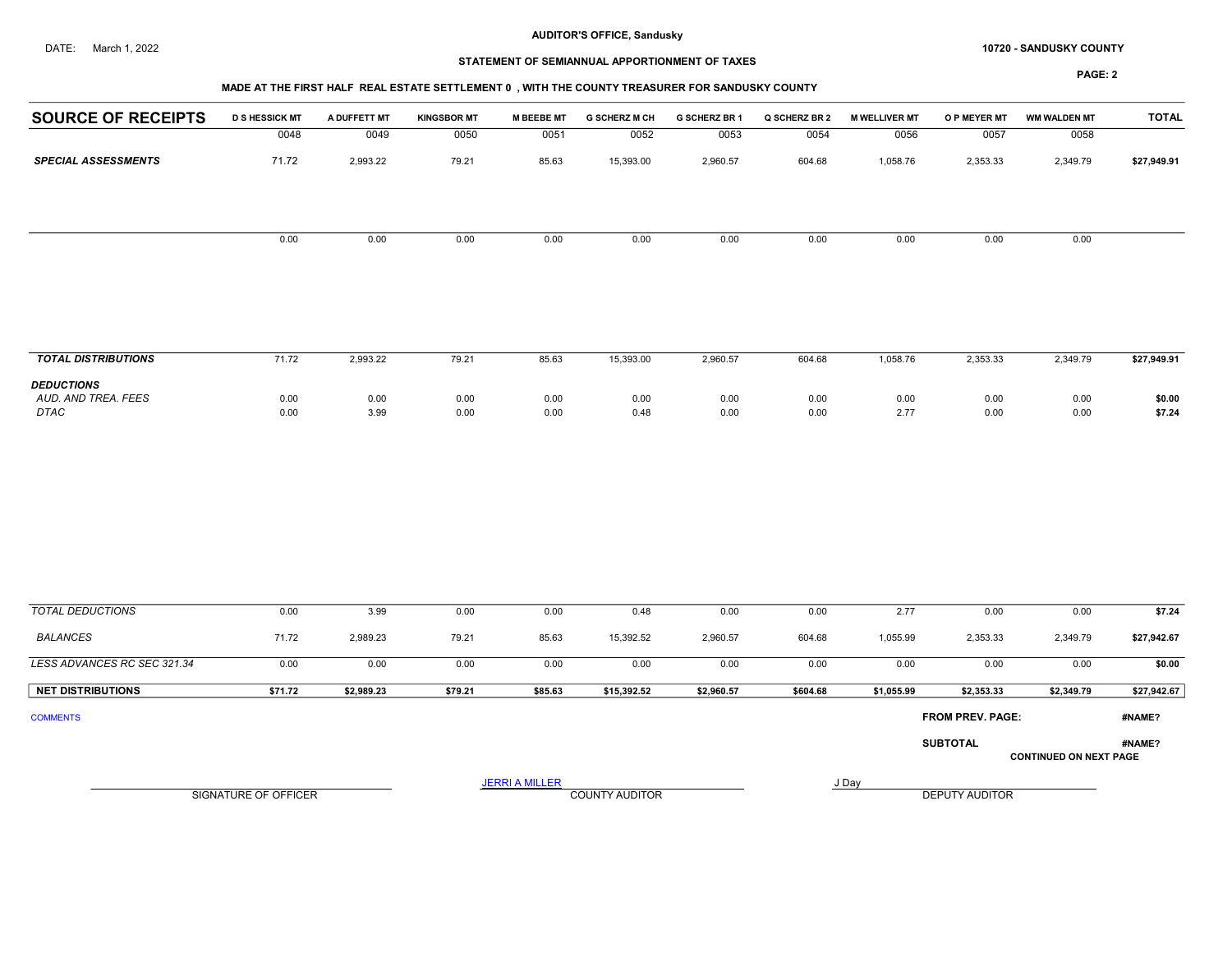#### DATE: March 1, 2022 **10720 - SANDUSKY COUNTY 10720 - SANDUSKY COUNTY**

# STATEMENT OF SEMIANNUAL APPORTIONMENT OF TAXES

#### PAGE: 3

## MADE AT THE FIRST HALF REAL ESTATE SETTLEMENT 0 , WITH THE COUNTY TREASURER FOR SANDUSKY COUNTY

| <b>SOURCE OF RECEIPTS</b>                        | <b>RUSS OVER MT</b>  | <b>CHAS MEYER MT</b> |              | FLWEBER MT G GALLAGHER MT | S E STULL MT          |              | C M DILLON MT JOHN TOEPPE MT |              | SO PLAZA MT B W KARBLER MT | <b>S BRENNER MT</b>           | <b>TOTAL</b>     |
|--------------------------------------------------|----------------------|----------------------|--------------|---------------------------|-----------------------|--------------|------------------------------|--------------|----------------------------|-------------------------------|------------------|
|                                                  | 0059                 | 0063                 | 0064         | 0065                      | 0069                  | 0070         | 0076                         | 0521         | 0581                       | 0601                          |                  |
| <b>SPECIAL ASSESSMENTS</b>                       | 3,665.12             | 3,517.09             | 2,724.17     | 572.32                    | 2,007.88              | 540.12       | 210.21                       | 634.83       | 1,400.58                   | 6,203.66                      | \$21,475.98      |
|                                                  | 0.00                 | 0.00                 | 0.00         | 0.00                      | 0.00                  | 0.00         | 0.00                         | 0.00         | 0.00                       | 0.00                          |                  |
|                                                  |                      |                      |              |                           |                       |              |                              |              |                            |                               |                  |
| <b>TOTAL DISTRIBUTIONS</b>                       | 3,665.12             | 3,517.09             | 2,724.17     | 572.32                    | 2,007.88              | 540.12       | 210.21                       | 634.83       | 1,400.58                   | 6,203.66                      | \$21,475.98      |
| <b>DEDUCTIONS</b><br>AUD. AND TREA. FEES<br>DTAC | 0.00<br>0.00         | 0.00<br>0.00         | 0.00<br>0.00 | 0.00<br>0.00              | 0.00<br>0.00          | 0.00<br>0.00 | 0.00<br>0.25                 | 0.00<br>0.00 | 0.00<br>1.59               | 0.00<br>3.19                  | \$0.00<br>\$5.03 |
|                                                  |                      |                      |              |                           |                       |              |                              |              |                            |                               |                  |
| <b>TOTAL DEDUCTIONS</b>                          | 0.00                 | 0.00                 | 0.00         | 0.00                      | 0.00                  | 0.00         | 0.25                         | 0.00         | 1.59                       | 3.19                          | \$5.03           |
| <b>BALANCES</b>                                  | 3,665.12             | 3,517.09             | 2,724.17     | 572.32                    | 2,007.88              | 540.12       | 209.96                       | 634.83       | 1,398.99                   | 6,200.47                      | \$21,470.95      |
| LESS ADVANCES RC SEC 321.34                      | 0.00                 | 0.00                 | 0.00         | 0.00                      | 0.00                  | 0.00         | 0.00                         | 0.00         | 0.00                       | 0.00                          | \$0.00           |
| <b>NET DISTRIBUTIONS</b>                         | \$3,665.12           | \$3,517.09           | \$2,724.17   | \$572.32                  | \$2,007.88            | \$540.12     | \$209.96                     | \$634.83     | \$1,398.99                 | \$6,200.47                    | \$21,470.95      |
| <b>COMMENTS</b>                                  |                      |                      |              |                           |                       |              |                              |              | FROM PREV. PAGE:           |                               | #NAME?           |
|                                                  |                      |                      |              |                           |                       |              |                              |              | <b>SUBTOTAL</b>            | <b>CONTINUED ON NEXT PAGE</b> | #NAME?           |
|                                                  |                      |                      |              | <b>JERRI A MILLER</b>     |                       |              |                              | J Day        |                            |                               |                  |
|                                                  | SIGNATURE OF OFFICER |                      |              |                           | <b>COUNTY AUDITOR</b> |              |                              |              | DEPUTY AUDITOR             |                               |                  |
|                                                  |                      |                      |              |                           |                       |              |                              |              |                            |                               |                  |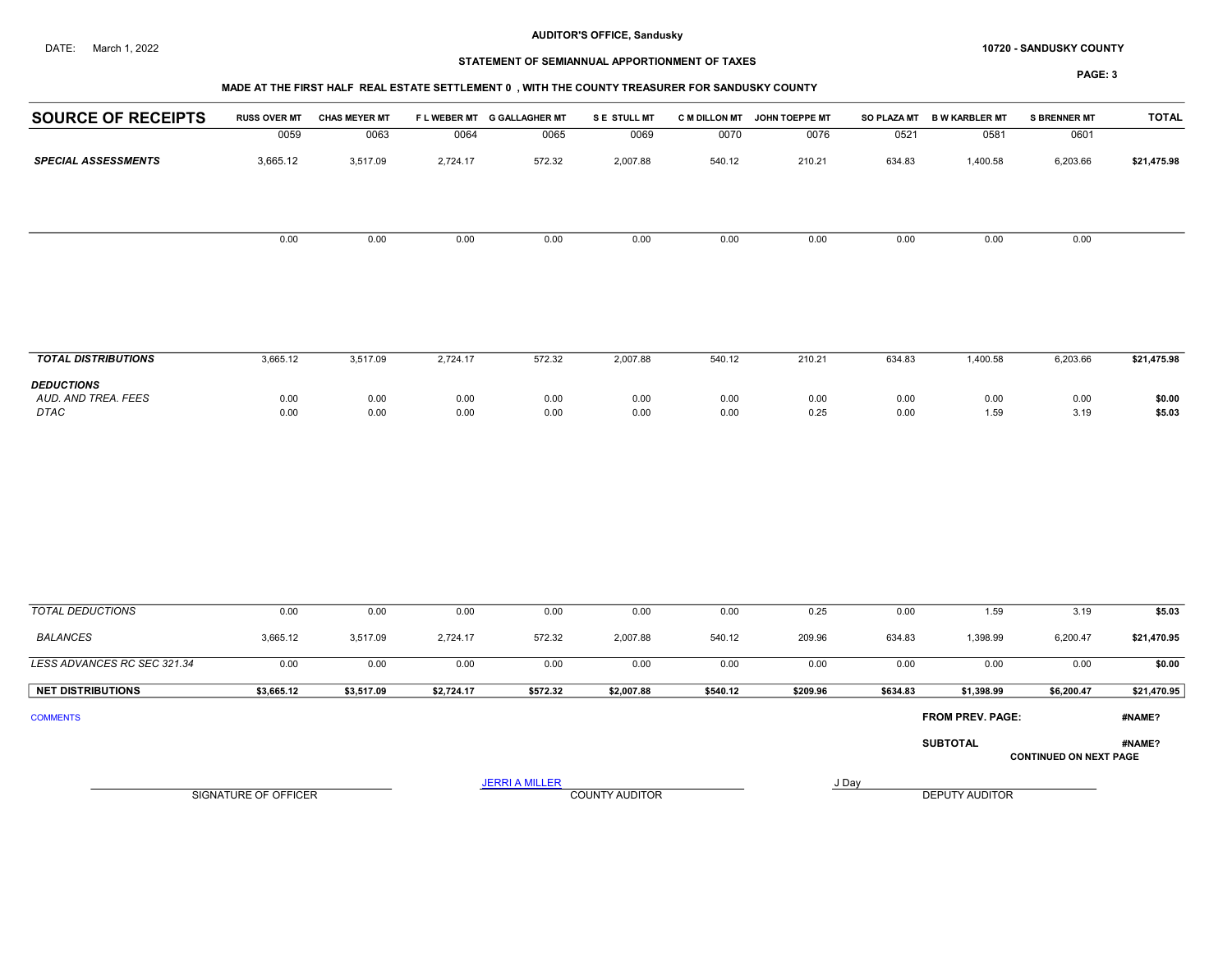#### DATE: March 1, 2022 **10720 - SANDUSKY COUNTY 10720 - SANDUSKY COUNTY**

# STATEMENT OF SEMIANNUAL APPORTIONMENT OF TAXES

#### PAGE: 4

## MADE AT THE FIRST HALF REAL ESTATE SETTLEMENT 0 , WITH THE COUNTY TREASURER FOR SANDUSKY COUNTY

| 0611<br>20,583.84 | 0621<br>1,074.70 | 0631                        | 0661         | 0691                  | 0731         | 0741                  | 0751         | 0761         | 0841            |                                                                            |
|-------------------|------------------|-----------------------------|--------------|-----------------------|--------------|-----------------------|--------------|--------------|-----------------|----------------------------------------------------------------------------|
|                   |                  |                             |              |                       |              |                       |              |              |                 |                                                                            |
|                   |                  | 1,284.13                    | 3,290.98     | 658.08                | 3,506.69     | 324.71                | 3,307.99     | 488.28       | 1,486.46        | \$36,005.86                                                                |
| 0.00              | 0.00             | 0.00                        | 0.00         | 0.00                  | 0.00         | 0.00                  | 0.00         | 0.00         | 0.00            |                                                                            |
|                   |                  |                             |              |                       |              |                       |              |              |                 |                                                                            |
| 20,583.84         | 1,074.70         | 1,284.13                    | 3,290.98     | 658.08                | 3,506.69     | 324.71                | 3,307.99     | 488.28       | 1,486.46        | \$36,005.86                                                                |
|                   |                  |                             |              |                       |              |                       |              |              |                 |                                                                            |
| 0.00<br>2.04      | 0.00<br>0.00     | 0.00<br>0.45                | 0.00<br>0.00 | 0.00<br>0.00          | 0.00<br>0.20 | 0.00<br>0.00          | 0.00<br>0.00 | 0.00<br>0.00 | 0.00<br>13.09   | \$0.00<br>\$15.78                                                          |
|                   |                  |                             |              |                       |              |                       |              |              |                 |                                                                            |
| 2.04              | 0.00             | 0.45                        | 0.00         | 0.00                  | 0.20         | 0.00                  | 0.00         | 0.00         | 13.09           | \$15.78                                                                    |
| 20,581.80         | 1,074.70         | 1,283.68                    | 3,290.98     | 658.08                | 3,506.49     | 324.71                | 3,307.99     | 488.28       | 1,473.37        | \$35,990.08                                                                |
| 0.00              | 0.00             | 0.00                        | 0.00         | 0.00                  | 0.00         | 0.00                  | 0.00         | 0.00         | 0.00            | \$0.00                                                                     |
| \$20,581.80       | \$1,074.70       | \$1,283.68                  | \$3,290.98   | \$658.08              | \$3,506.49   | \$324.71              | \$3,307.99   | \$488.28     | \$1,473.37      | \$35,990.08                                                                |
|                   |                  |                             |              |                       |              |                       |              |              |                 | #NAME?                                                                     |
|                   |                  |                             |              |                       |              |                       |              |              |                 | #NAME?                                                                     |
|                   |                  |                             |              |                       |              |                       |              |              |                 |                                                                            |
|                   |                  |                             |              |                       |              |                       |              |              |                 |                                                                            |
|                   |                  |                             |              |                       |              |                       |              |              |                 |                                                                            |
|                   |                  | <b>SIGNATURE OF OFFICER</b> |              | <b>JERRI A MILLER</b> |              | <b>COUNTY AUDITOR</b> |              | J Day        | <b>SUBTOTAL</b> | FROM PREV. PAGE:<br><b>CONTINUED ON NEXT PAGE</b><br><b>DEPUTY AUDITOR</b> |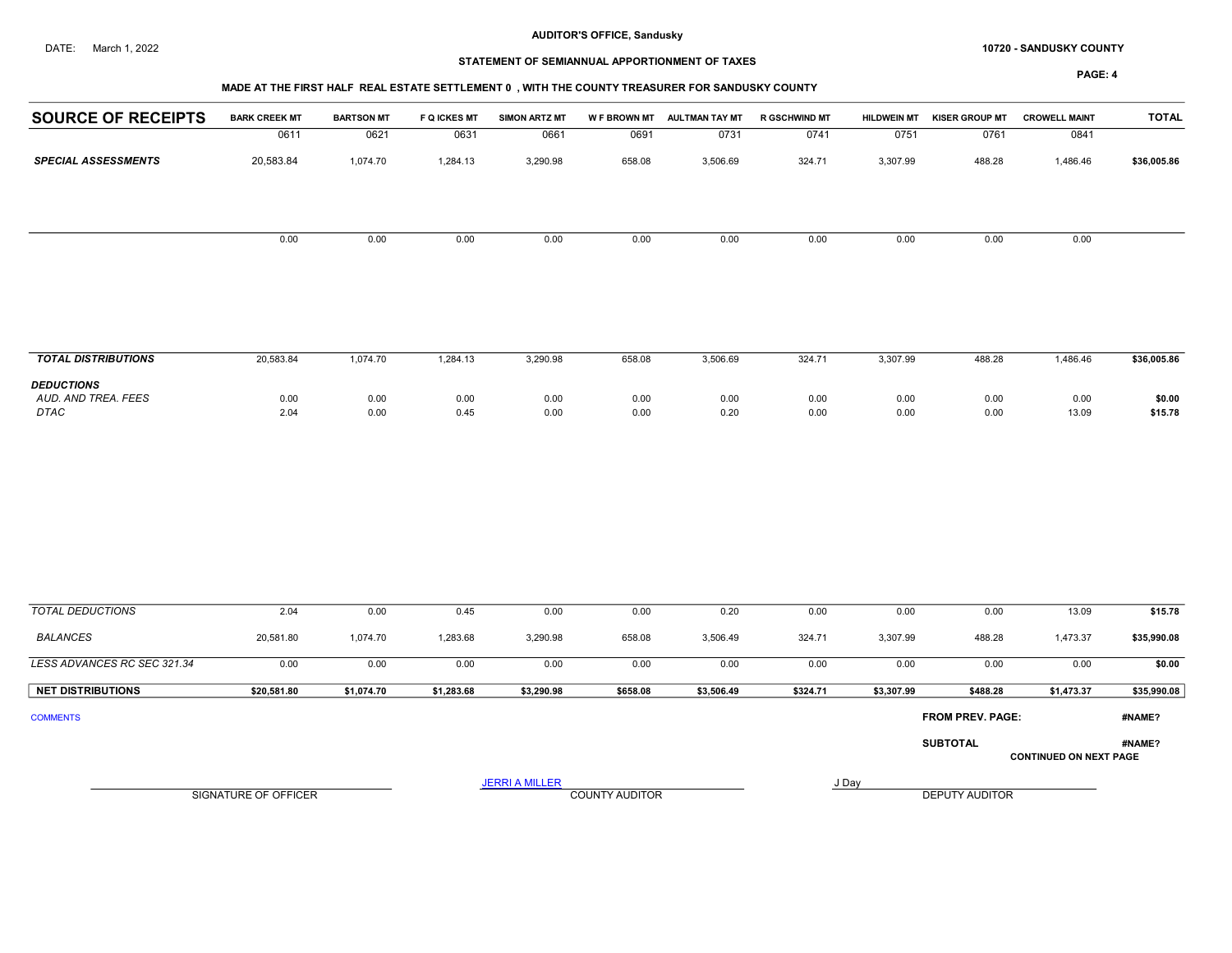#### DATE: March 1, 2022 **10720 - SANDUSKY COUNTY 10720 - SANDUSKY COUNTY**

## STATEMENT OF SEMIANNUAL APPORTIONMENT OF TAXES

| <b>SOURCE OF RECEIPTS</b>                        | W BELL MT            | <b>FETTERMAN MT</b> | <b>KELLER DR MT</b> | <b>INDIAN CK MT</b>   | <b>FERGUSON MT</b>    | <b>NEASON MT</b> |              | HISSONG MT BUEHLER-GES MT | DRAIN MTSC1             | <b>F.H.BARTSON MT</b>         | <b>TOTAL</b>      |
|--------------------------------------------------|----------------------|---------------------|---------------------|-----------------------|-----------------------|------------------|--------------|---------------------------|-------------------------|-------------------------------|-------------------|
|                                                  | 0891                 | 0931                | 0951                | 0971                  | 1011                  | 1021             | 1041         | 1051                      | 1061                    | 1071                          |                   |
| <b>SPECIAL ASSESSMENTS</b>                       | 5,480.32             | 1,013.74            | 574.73              | 981.27                | 1,519.08              | 4,205.95         | 319.16       | 4,459.81                  | 7,526.75                | 14,101.96                     | \$40,182.77       |
|                                                  | 0.00                 | 0.00                | 0.00                | 0.00                  | 0.00                  | 0.00             | 0.00         | 0.00                      | 0.00                    | 0.00                          |                   |
|                                                  |                      |                     |                     |                       |                       |                  |              |                           |                         |                               |                   |
| <b>TOTAL DISTRIBUTIONS</b>                       | 5,480.32             | 1,013.74            | 574.73              | 981.27                | 1,519.08              | 4,205.95         | 319.16       | 4,459.81                  | 7,526.75                | 14,101.96                     | \$40,182.77       |
| <b>DEDUCTIONS</b><br>AUD. AND TREA. FEES<br>DTAC | 0.00<br>10.63        | 0.00<br>0.00        | 0.00<br>12.68       | 0.00<br>0.00          | 0.00<br>0.00          | 0.00<br>0.00     | 0.00<br>2.37 | 0.00<br>0.00              | 0.00<br>1.43            | 0.00<br>0.24                  | \$0.00<br>\$27.35 |
|                                                  |                      |                     |                     |                       |                       |                  |              |                           |                         |                               |                   |
| <b>TOTAL DEDUCTIONS</b>                          | 10.63                | 0.00                | 12.68               | 0.00                  | 0.00                  | 0.00             | 2.37         | 0.00                      | 1.43                    | 0.24                          | \$27.35           |
| <b>BALANCES</b>                                  | 5,469.69             | 1,013.74            | 562.05              | 981.27                | 1,519.08              | 4,205.95         | 316.79       | 4,459.81                  | 7,525.32                | 14,101.72                     | \$40,155.42       |
| LESS ADVANCES RC SEC 321.34                      | 0.00                 | 0.00                | 0.00                | 0.00                  | 0.00                  | 0.00             | 0.00         | 0.00                      | 0.00                    | 0.00                          | \$0.00            |
| <b>NET DISTRIBUTIONS</b>                         | \$5,469.69           | \$1,013.74          | \$562.05            | \$981.27              | \$1,519.08            | \$4,205.95       | \$316.79     | \$4,459.81                | \$7,525.32              | \$14,101.72                   | \$40,155.42       |
| <b>COMMENTS</b>                                  |                      |                     |                     |                       |                       |                  |              |                           | <b>FROM PREV. PAGE:</b> |                               | #NAME?            |
|                                                  |                      |                     |                     |                       |                       |                  |              |                           | <b>SUBTOTAL</b>         | <b>CONTINUED ON NEXT PAGE</b> | #NAME?            |
|                                                  | SIGNATURE OF OFFICER |                     |                     | <b>JERRI A MILLER</b> | <b>COUNTY AUDITOR</b> |                  |              | J Day                     | <b>DEPUTY AUDITOR</b>   |                               |                   |
|                                                  |                      |                     |                     |                       |                       |                  |              |                           |                         |                               |                   |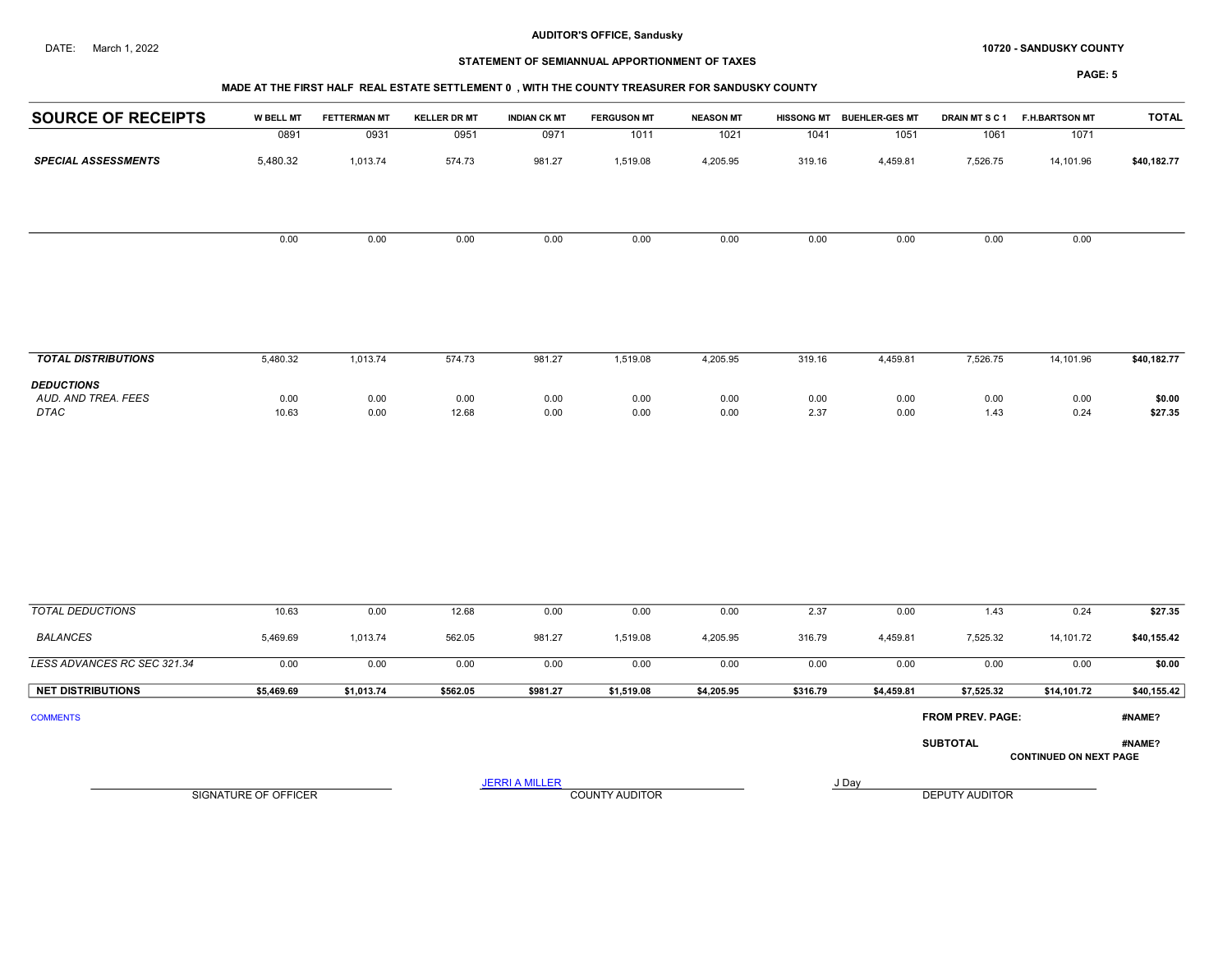#### DATE: March 1, 2022 **10720 - SANDUSKY COUNTY 10720 - SANDUSKY COUNTY**

## STATEMENT OF SEMIANNUAL APPORTIONMENT OF TAXES

PAGE: 6

## MADE AT THE FIRST HALF REAL ESTATE SETTLEMENT 0 , WITH THE COUNTY TREASURER FOR SANDUSKY COUNTY

| <b>SOURCE OF RECEIPTS</b>                | <b>ALBRECHT MT</b> | <b>LITTLE BARK MT</b> | SRI-1 MT | YO-1 MT  | <b>NINE MILE MT</b> | 721 SGR CK MT | <b>CHANEY MT</b> | <b>BIG MUD MT</b> | <b>COON CREEK MT</b> | <b>SHAKER HTS MT</b> | <b>TOTAL</b> |
|------------------------------------------|--------------------|-----------------------|----------|----------|---------------------|---------------|------------------|-------------------|----------------------|----------------------|--------------|
|                                          | 1111               | 1131                  | 1161     | 1171     | 1181                | 1191          | 1211             | 1271              | 1281                 | 1291                 |              |
| <b>SPECIAL ASSESSMENTS</b>               | 1,062.42           | 11,211.09             | 2,688.22 | 6,854.26 | 34,087.66           | 21,701.01     | 1,221.60         | 23,028.70         | 20,669.75            | 898.76               | \$123,423.47 |
|                                          | 0.00               | 0.00                  | 0.00     | 0.00     | 0.00                | 0.00          | 0.00             | 0.00              | 0.00                 | 0.00                 |              |
|                                          |                    |                       |          |          |                     |               |                  |                   |                      |                      |              |
|                                          |                    |                       |          |          |                     |               |                  |                   |                      |                      |              |
| <b>TOTAL DISTRIBUTIONS</b>               | 1,062.42           | 11,211.09             | 2,688.22 | 6,854.26 | 34,087.66           | 21,701.01     | 1,221.60         | 23,028.70         | 20,669.75            | 898.76               | \$123,423.47 |
| <b>DEDUCTIONS</b><br>AUD. AND TREA. FEES | 0.00               | 0.00                  | 0.00     | 0.00     | 0.00                | 0.00          | 0.00             | 0.00              | 0.00                 | 0.00                 | \$0.00       |

 AUD. AND TREA. FEES 0.00 0.00 0.00 0.00 0.00 0.00 0.00 0.00 0.00 0.00 \$0.00 DTAC 0.00 0.29 0.00 0.00 179.65 2.79 0.00 24.00 1.69 0.00 \$208.42

| <b>TOTAL DEDUCTIONS</b>     | 0.00                 | 0.29        | 0.00       | 0.00                  | 179.65                | 2.79        | 0.00       | 24.00       | 1.69                    | 0.00                          | \$208.42     |
|-----------------------------|----------------------|-------------|------------|-----------------------|-----------------------|-------------|------------|-------------|-------------------------|-------------------------------|--------------|
| BALANCES                    | 1,062.42             | 11,210.80   | 2,688.22   | 6,854.26              | 33,908.01             | 21,698.22   | 1,221.60   | 23,004.70   | 20,668.06               | 898.76                        | \$123,215.05 |
| LESS ADVANCES RC SEC 321.34 | 0.00                 | 0.00        | 0.00       | 0.00                  | 0.00                  | 0.00        | 0.00       | 0.00        | 0.00                    | 0.00                          | \$0.00       |
| <b>NET DISTRIBUTIONS</b>    | \$1,062.42           | \$11,210.80 | \$2,688.22 | \$6,854.26            | \$33,908.01           | \$21,698.22 | \$1,221.60 | \$23,004.70 | \$20,668.06             | \$898.76                      | \$123,215.05 |
| <b>COMMENTS</b>             |                      |             |            |                       |                       |             |            |             | <b>FROM PREV. PAGE:</b> |                               | #NAME?       |
|                             |                      |             |            |                       |                       |             |            |             | <b>SUBTOTAL</b>         | <b>CONTINUED ON NEXT PAGE</b> | #NAME?       |
|                             | SIGNATURE OF OFFICER |             |            | <b>JERRI A MILLER</b> | <b>COUNTY AUDITOR</b> |             |            | J Day       | <b>DEPUTY AUDITOR</b>   |                               |              |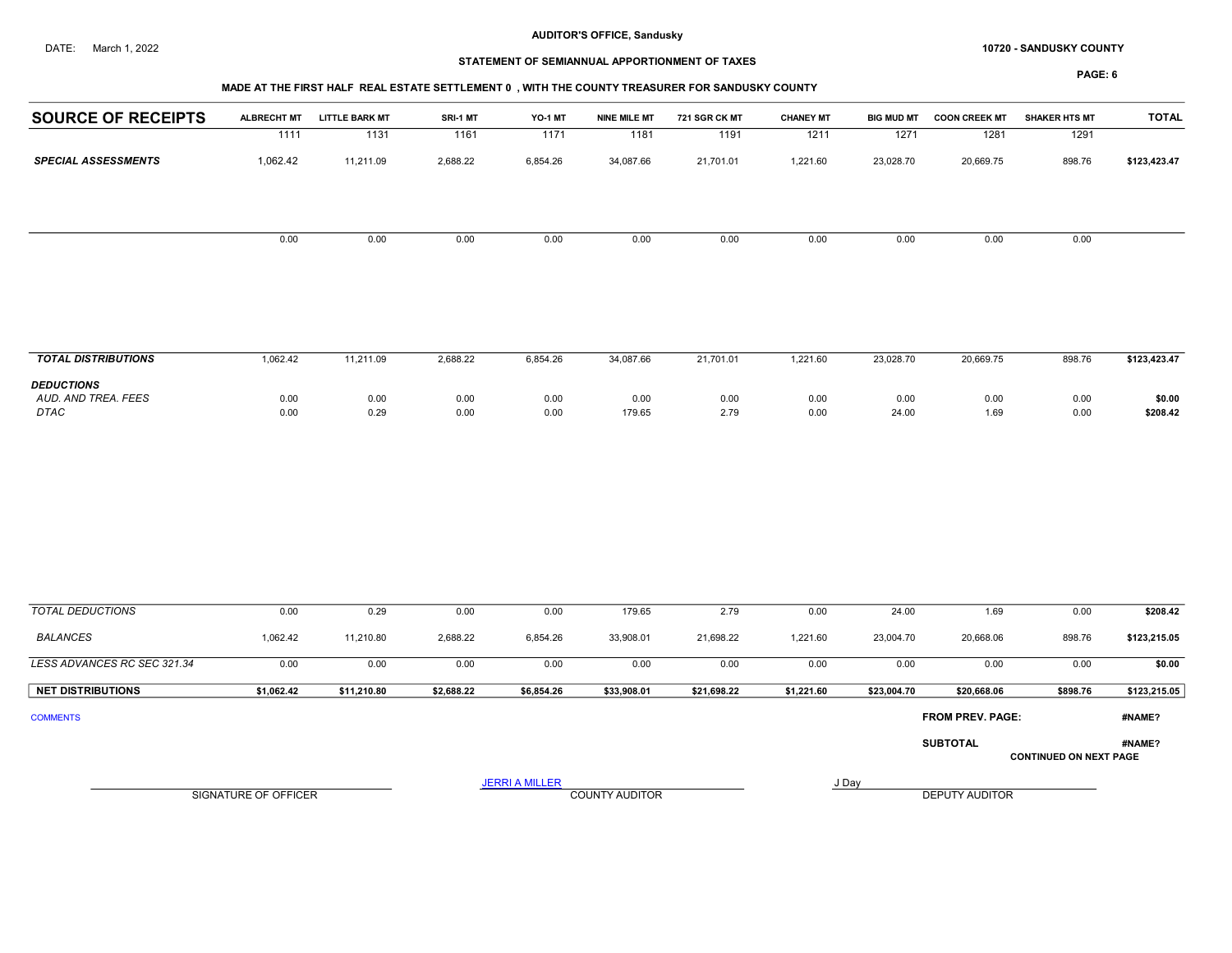#### DATE: March 1, 2022 **10720 - SANDUSKY COUNTY 10720 - SANDUSKY COUNTY**

## STATEMENT OF SEMIANNUAL APPORTIONMENT OF TAXES

## MADE AT THE FIRST HALF REAL ESTATE SETTLEMENT 0 , WITH THE COUNTY TREASURER FOR SANDUSKY COUNTY

| 1331         | 1341         | 1411                           |              |                                |              |                                 |              |                |                                                                 |                                        |
|--------------|--------------|--------------------------------|--------------|--------------------------------|--------------|---------------------------------|--------------|----------------|-----------------------------------------------------------------|----------------------------------------|
|              |              |                                | 1421         | 1591                           | 1601         | 1851                            | 1861         | 1871           | 1881                                                            |                                        |
| 5,692.71     | 153.68       | 326.62                         | 57.30        | 382.32                         | 446.09       | 185.00                          | 30.00        | 198.00         | 66.25                                                           | \$7,537.97                             |
|              |              |                                |              |                                |              |                                 |              |                |                                                                 |                                        |
| 0.00         | 0.00         | 0.00                           | 0.00         | 0.00                           | 0.00         | 0.00                            | 0.00         | 0.00           | 0.00                                                            |                                        |
|              |              |                                |              |                                |              |                                 |              |                |                                                                 |                                        |
|              |              |                                |              |                                |              |                                 |              |                |                                                                 | \$7,537.97                             |
| 0.00<br>0.00 | 0.00<br>0.00 | 0.00<br>0.00                   | 0.00<br>0.00 | 0.00<br>0.00                   | 0.00<br>0.40 | 0.00<br>0.00                    | 0.00<br>0.00 | 0.00<br>0.00   | 0.00<br>0.00                                                    | \$0.00<br>\$0.40                       |
|              |              |                                |              |                                |              |                                 |              |                |                                                                 |                                        |
| 0.00         | 0.00         | 0.00                           | 0.00         | 0.00                           | 0.40         | 0.00                            | 0.00         | 0.00           | 0.00                                                            | \$0.40                                 |
| 5,692.71     | 153.68       | 326.62                         | 57.30        | 382.32                         | 445.69       | 185.00                          | 30.00        | 198.00         | 66.25                                                           | \$7,537.57                             |
| 0.00         | 0.00         | 0.00                           | 0.00         | 0.00                           | 0.00         | 0.00                            | 0.00         | 0.00           | 0.00                                                            | \$0.00                                 |
| \$5,692.71   | \$153.68     | \$326.62                       | \$57.30      | \$382.32                       | \$445.69     | \$185.00                        | \$30.00      | \$198.00       | \$66.25                                                         | \$7,537.57                             |
|              |              |                                |              |                                |              |                                 |              |                |                                                                 | #NAME?                                 |
|              |              |                                |              |                                |              |                                 |              |                |                                                                 | #NAME?                                 |
|              |              |                                |              |                                |              |                                 |              |                |                                                                 |                                        |
|              |              |                                |              |                                |              |                                 |              |                |                                                                 |                                        |
|              |              |                                |              |                                |              |                                 |              |                |                                                                 |                                        |
|              |              |                                |              |                                |              |                                 |              |                |                                                                 |                                        |
|              | 5,692.71     | 153.68<br>SIGNATURE OF OFFICER | 326.62       | 57.30<br><b>JERRI A MILLER</b> | 382.32       | 446.09<br><b>COUNTY AUDITOR</b> | 185.00       | 30.00<br>J Day | 198.00<br>FROM PREV. PAGE:<br><b>SUBTOTAL</b><br>DEPUTY AUDITOR | 66.25<br><b>CONTINUED ON NEXT PAGE</b> |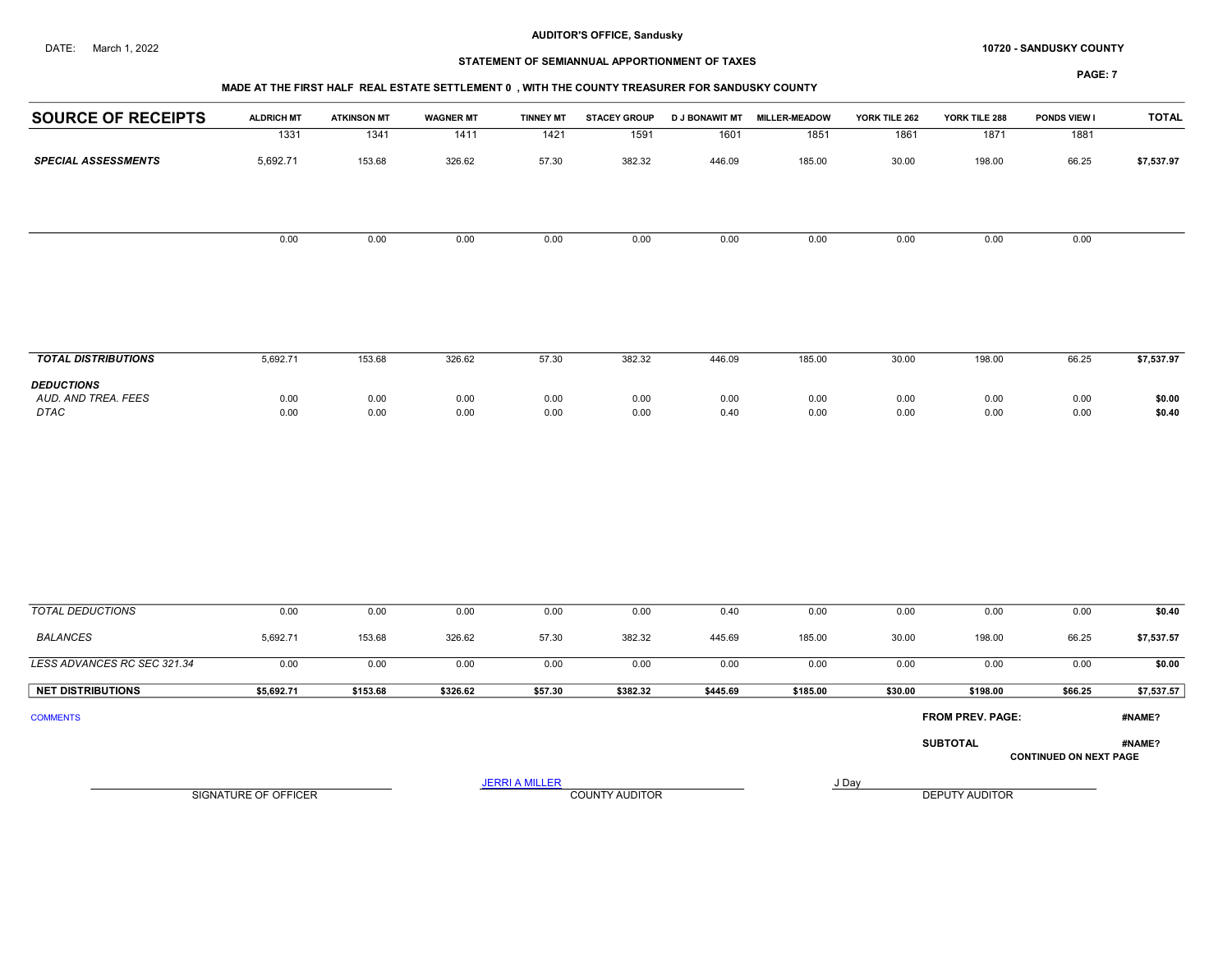## DATE: March 1, 2022 **SANDUSKY COUNTY 10720 - SANDUSKY COUNTY**

# STATEMENT OF SEMIANNUAL APPORTIONMENT OF TAXES

| <b>TOTAL</b> |                               | BIRCHRD RES MT WYANET WOOD MT | <b>GRIES MT</b> | SO PLAZA II | <b>HOMAN MT</b> | PT CLINTON RD. CHERRY RIDGE M |                       | <b>COUNTRY VIEW I</b> | PONDS VIEW II DAVENPORT GRP |                      | <b>SOURCE OF RECEIPTS</b>                |
|--------------|-------------------------------|-------------------------------|-----------------|-------------|-----------------|-------------------------------|-----------------------|-----------------------|-----------------------------|----------------------|------------------------------------------|
|              | 2041                          | 2021                          | 2011            | 2001        | 1991            | 1981                          | 1961                  | 1911                  | 1901                        | 1891                 |                                          |
| \$32,801.20  | 257.00                        | 920.00                        | 28,786.89       | 562.50      | 385.00          | 357.50                        | 0.00                  | 1,085.00              | 44.80                       | 402.51               | <b>SPECIAL ASSESSMENTS</b>               |
|              |                               |                               |                 |             |                 |                               |                       |                       |                             |                      |                                          |
|              | 0.00                          | 0.00                          | 0.00            | 0.00        | 0.00            | 0.00                          | 0.00                  | 0.00                  | 0.00                        | 0.00                 |                                          |
|              |                               |                               |                 |             |                 |                               |                       |                       |                             |                      |                                          |
| \$32,801.20  | 257.00                        | 920.00                        | 28,786.89       | 562.50      | 385.00          | 357.50                        | 0.00                  | 1,085.00              | 44.80                       | 402.51               | <b>TOTAL DISTRIBUTIONS</b>               |
| \$0.00       | 0.00                          | 0.00                          | 0.00            | 0.00        | 0.00            | 0.00                          | 0.00                  | 0.00                  | 0.00                        | 0.00                 | <b>DEDUCTIONS</b><br>AUD. AND TREA. FEES |
| \$7.46       | 0.00                          | 4.00                          | 3.46            | 0.00        | 0.00            | 0.00                          | 0.00                  | 0.00                  | 0.00                        | 0.00                 | <b>DTAC</b>                              |
|              |                               |                               |                 |             |                 |                               |                       |                       |                             |                      |                                          |
| \$7.46       | 0.00                          | 4.00                          | 3.46            | 0.00        | 0.00            | 0.00                          | 0.00                  | 0.00                  | 0.00                        | 0.00                 | <b>TOTAL DEDUCTIONS</b>                  |
| \$32,793.74  | 257.00                        | 916.00                        | 28,783.43       | 562.50      | 385.00          | 357.50                        | 0.00                  | 1,085.00              | 44.80                       | 402.51               | <b>BALANCES</b>                          |
| \$0.00       | 0.00                          | 0.00                          | 0.00            | 0.00        | 0.00            | 0.00                          | 0.00                  | 0.00                  | 0.00                        | 0.00                 | LESS ADVANCES RC SEC 321.34              |
| \$32,793.74  | \$257.00                      | \$916.00                      | \$28,783.43     | \$562.50    | \$385.00        | \$357.50                      | \$0.00                | \$1,085.00            | \$44.80                     | \$402.51             | <b>NET DISTRIBUTIONS</b>                 |
| #NAME?       |                               | <b>FROM PREV. PAGE:</b>       |                 |             |                 |                               |                       |                       |                             |                      | <b>COMMENTS</b>                          |
| #NAME?       | <b>CONTINUED ON NEXT PAGE</b> | <b>SUBTOTAL</b>               |                 |             |                 |                               |                       |                       |                             |                      |                                          |
|              |                               | DEPUTY AUDITOR                |                 | J Day       |                 | <b>COUNTY AUDITOR</b>         | <b>JERRI A MILLER</b> |                       |                             | SIGNATURE OF OFFICER |                                          |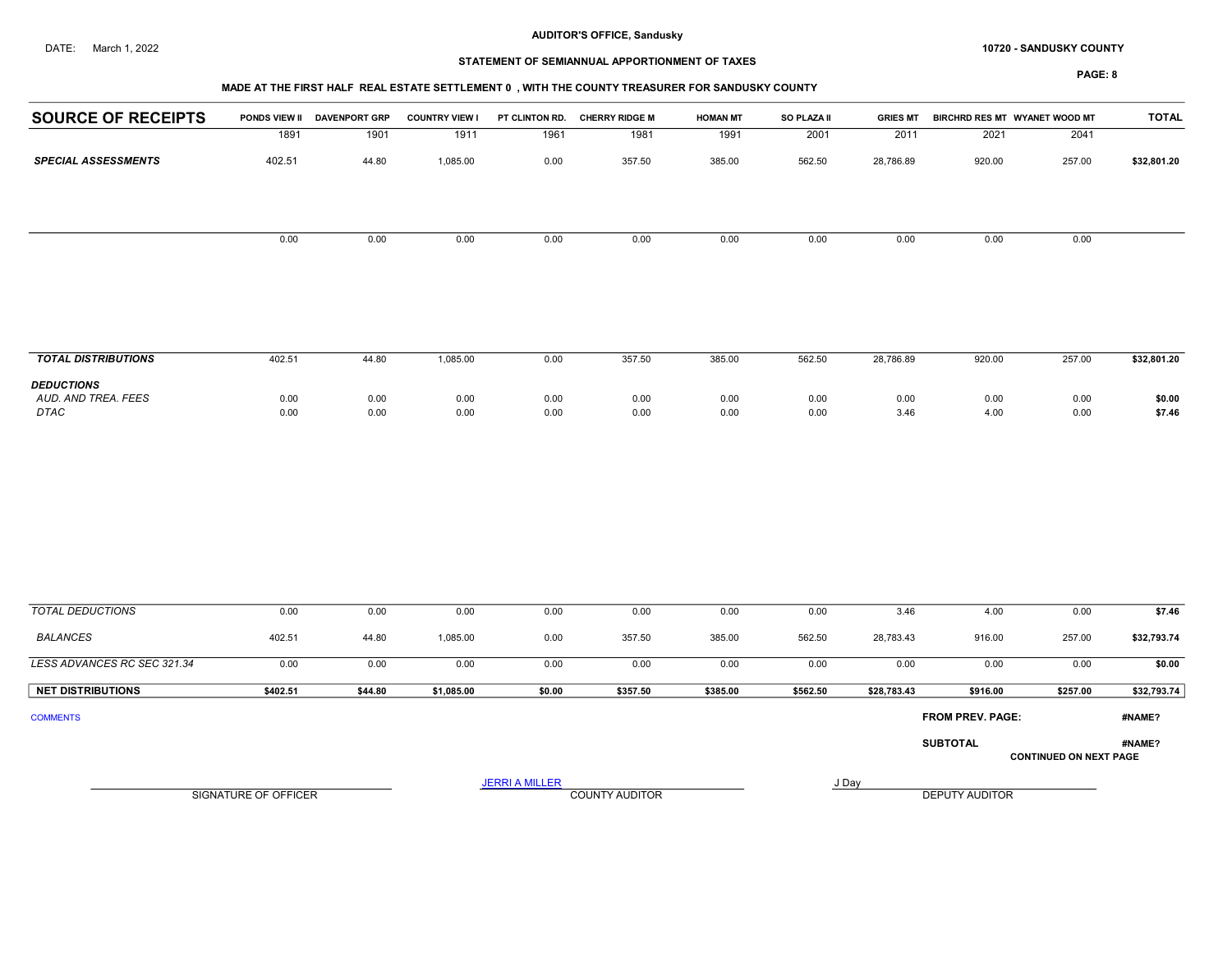#### DATE: March 1, 2022 **10720 - SANDUSKY COUNTY 10720 - SANDUSKY COUNTY**

# STATEMENT OF SEMIANNUAL APPORTIONMENT OF TAXES

#### MADE AT THE FIRST HALF REAL ESTATE SETTLEMENT 0 , WITH THE COUNTY TREASURER FOR SANDUSKY COUNTY

| <b>SOURCE OF RECEIPTS</b>                        | <b>BARK CRK I MT</b>        | <b>CHRISTY MT</b> | ST ANDREW I MT | <b>NADERER DT MT</b>  | <b>PLEASANT MT</b>    | I WAGGONER MT | <b>DRAEGER MT</b> | <b>WASSERMAN MT</b> | <b>VARGAS MT</b>      | ALLWARDT MT                   | <b>TOTAL</b>     |
|--------------------------------------------------|-----------------------------|-------------------|----------------|-----------------------|-----------------------|---------------|-------------------|---------------------|-----------------------|-------------------------------|------------------|
|                                                  | 2051                        | 2061              | 2071           | 2081                  | 2091                  | 2101          | 2131              | 2141                | 2151                  | 2211                          |                  |
| <b>SPECIAL ASSESSMENTS</b>                       | 1,350.39                    | 67.20             | 280.00         | 55.00                 | 118.00                | 1,747.93      | 1,117.52          | 825.00              | 362.85                | 2,545.84                      | \$8,469.73       |
|                                                  |                             |                   |                |                       |                       |               |                   |                     |                       |                               |                  |
|                                                  | 0.00                        | 0.00              | 0.00           | 0.00                  | 0.00                  | 0.00          | 0.00              | 0.00                | 0.00                  | 0.00                          |                  |
| <b>TOTAL DISTRIBUTIONS</b>                       | 1,350.39                    | 67.20             | 280.00         | 55.00                 | 118.00                | 1,747.93      | 1,117.52          | 825.00              | 362.85                | 2,545.84                      |                  |
|                                                  |                             |                   |                |                       |                       |               |                   |                     |                       |                               | \$8,469.73       |
| <b>DEDUCTIONS</b><br>AUD. AND TREA. FEES<br>DTAC | 0.00<br>0.00                | 0.00<br>0.00      | 0.00<br>0.00   | 0.00<br>0.00          | 0.00<br>0.00          | 0.00<br>0.00  | 0.00<br>0.44      | 0.00<br>0.00        | 0.00<br>2.16          | 0.00<br>0.00                  | \$0.00<br>\$2.60 |
|                                                  |                             |                   |                |                       |                       |               |                   |                     |                       |                               |                  |
| <b>TOTAL DEDUCTIONS</b>                          | 0.00                        | 0.00              | 0.00           | 0.00                  | 0.00                  | 0.00          | 0.44              | 0.00                | 2.16                  | 0.00                          | \$2.60           |
| <b>BALANCES</b>                                  | 1,350.39                    | 67.20             | 280.00         | 55.00                 | 118.00                | 1,747.93      | 1,117.08          | 825.00              | 360.69                | 2,545.84                      | \$8,467.13       |
| LESS ADVANCES RC SEC 321.34                      | 0.00                        | 0.00              | 0.00           | 0.00                  | 0.00                  | 0.00          | 0.00              | 0.00                | 0.00                  | 0.00                          | \$0.00           |
| <b>NET DISTRIBUTIONS</b>                         | \$1,350.39                  | \$67.20           | \$280.00       | \$55.00               | \$118.00              | \$1,747.93    | \$1,117.08        | \$825.00            | \$360.69              | \$2,545.84                    | \$8,467.13       |
| <b>COMMENTS</b>                                  |                             |                   |                |                       |                       |               |                   |                     | FROM PREV. PAGE:      |                               | #NAME?           |
|                                                  |                             |                   |                |                       |                       |               |                   |                     | <b>SUBTOTAL</b>       | <b>CONTINUED ON NEXT PAGE</b> | #NAME?           |
|                                                  | <b>SIGNATURE OF OFFICER</b> |                   |                | <b>JERRI A MILLER</b> | <b>COUNTY AUDITOR</b> |               |                   | J Day               | <b>DEPUTY AUDITOR</b> |                               |                  |
|                                                  |                             |                   |                |                       |                       |               |                   |                     |                       |                               |                  |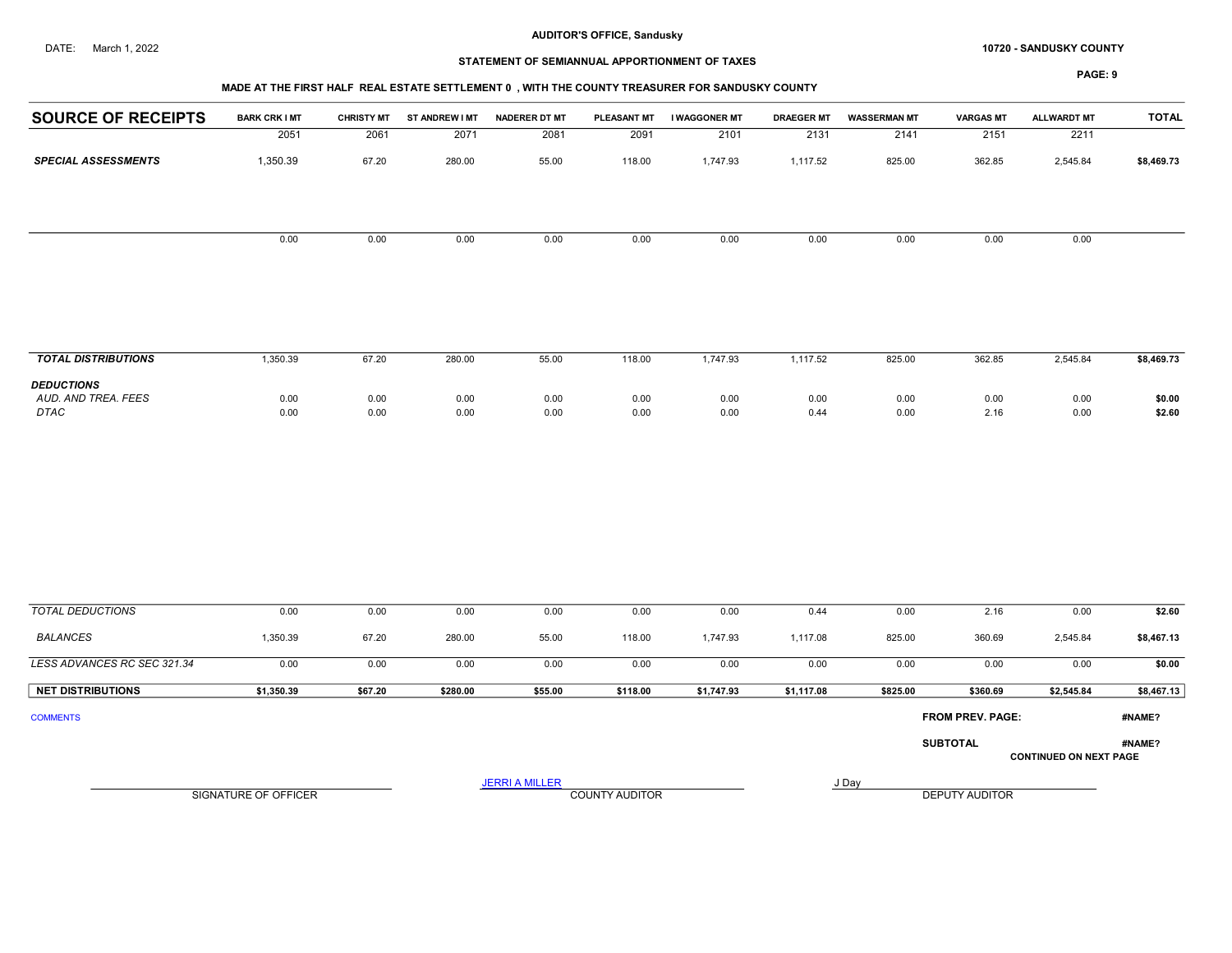#### DATE: March 1, 2022 **10720 - SANDUSKY COUNTY 10720 - SANDUSKY COUNTY**

# STATEMENT OF SEMIANNUAL APPORTIONMENT OF TAXES

## MADE AT THE FIRST HALF REAL ESTATE SETTLEMENT 0 , WITH THE COUNTY TREASURER FOR SANDUSKY COUNTY

| <b>SOURCE OF RECEIPTS</b>   |                             | VEL-A-DA MT BALL STORM SEW | <b>GREEN HILLS I</b> | <b>COUNTRYVIEW II</b> | SILER ST MT           | <b>CLARK-SATTLER</b> |              | SPRING BRK MT GENE WIDMAN MT | <b>ODONNELL MT</b>      | <b>EVA HAAR MT</b>            | <b>TOTAL</b>     |
|-----------------------------|-----------------------------|----------------------------|----------------------|-----------------------|-----------------------|----------------------|--------------|------------------------------|-------------------------|-------------------------------|------------------|
|                             | 2231                        | 2241                       | 2251                 | 2261                  | 2311                  | 2321                 | 2331         | 2341                         | 2351                    | 2371                          |                  |
| <b>SPECIAL ASSESSMENTS</b>  | 108.80                      | 439.92                     | 308.00               | 675.00                | 67.66                 | 40.00                | 340.40       | 48.00                        | 150.00                  | 906.55                        | \$3,084.33       |
|                             |                             |                            |                      |                       |                       |                      |              |                              |                         |                               |                  |
|                             | 0.00                        | 0.00                       | 0.00                 | 0.00                  | 0.00                  | 0.00                 | 0.00         | 0.00                         | 0.00                    | 0.00                          |                  |
| <b>TOTAL DISTRIBUTIONS</b>  | 108.80                      | 439.92                     | 308.00               | 675.00                | 67.66                 | 40.00                | 340.40       | 48.00                        | 150.00                  | 906.55                        | \$3,084.33       |
| <b>DEDUCTIONS</b>           |                             |                            |                      |                       |                       |                      |              |                              |                         |                               |                  |
| AUD. AND TREA. FEES<br>DTAC | 0.00<br>0.00                | 0.00<br>0.00               | 0.00<br>0.00         | 0.00<br>0.00          | 0.00<br>0.49          | 0.00<br>0.00         | 0.00<br>0.00 | 0.00<br>0.00                 | 0.00<br>0.00            | 0.00<br>0.00                  | \$0.00<br>\$0.49 |
|                             |                             |                            |                      |                       |                       |                      |              |                              |                         |                               |                  |
| <b>TOTAL DEDUCTIONS</b>     | 0.00                        | 0.00                       | 0.00                 | 0.00                  | 0.49                  | 0.00                 | 0.00         | 0.00                         | 0.00                    | 0.00                          | \$0.49           |
| <b>BALANCES</b>             | 108.80                      | 439.92                     | 308.00               | 675.00                | 67.17                 | 40.00                | 340.40       | 48.00                        | 150.00                  | 906.55                        | \$3,083.84       |
| LESS ADVANCES RC SEC 321.34 | 0.00                        | 0.00                       | 0.00                 | 0.00                  | 0.00                  | 0.00                 | 0.00         | 0.00                         | 0.00                    | 0.00                          | \$0.00           |
| <b>NET DISTRIBUTIONS</b>    | \$108.80                    | \$439.92                   | \$308.00             | \$675.00              | \$67.17               | \$40.00              | \$340.40     | \$48.00                      | \$150.00                | \$906.55                      | \$3,083.84       |
| <b>COMMENTS</b>             |                             |                            |                      |                       |                       |                      |              |                              | <b>FROM PREV. PAGE:</b> |                               | #NAME?           |
|                             |                             |                            |                      |                       |                       |                      |              |                              | <b>SUBTOTAL</b>         | <b>CONTINUED ON NEXT PAGE</b> | #NAME?           |
|                             | <b>SIGNATURE OF OFFICER</b> |                            |                      | <b>JERRI A MILLER</b> | <b>COUNTY AUDITOR</b> |                      |              | J Day                        | <b>DEPUTY AUDITOR</b>   |                               |                  |
|                             |                             |                            |                      |                       |                       |                      |              |                              |                         |                               |                  |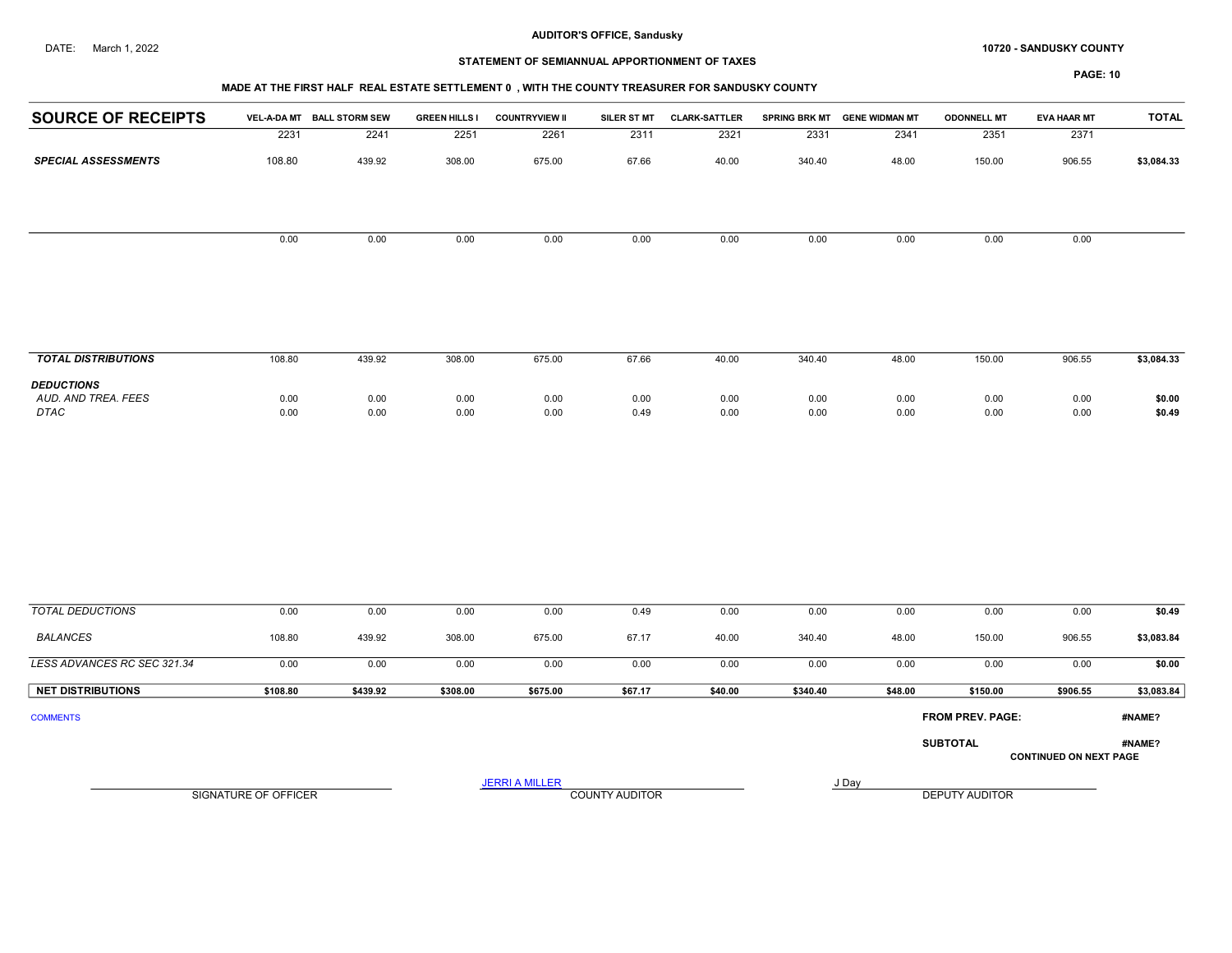#### DATE: March 1, 2022 **10720 - SANDUSKY COUNTY 10720 - SANDUSKY COUNTY**

# STATEMENT OF SEMIANNUAL APPORTIONMENT OF TAXES

## MADE AT THE FIRST HALF REAL ESTATE SETTLEMENT 0 , WITH THE COUNTY TREASURER FOR SANDUSKY COUNTY

| <b>SOURCE OF RECEIPTS</b>  | <b>D. MILLER MT</b> | TWP RD 55 MT. | <b>INDIAN-SAAM MT</b> | <b>ST ANDREWII MT</b> | <b>BUCHANAN MT.</b> | FORK MT. | <b>NORTHRIDGE MT.</b> | C. E. WOLFE MT | <b>DIEDRICH MT</b> | <b>DEVRIES MT.</b> | <b>TOTAL</b> |
|----------------------------|---------------------|---------------|-----------------------|-----------------------|---------------------|----------|-----------------------|----------------|--------------------|--------------------|--------------|
|                            | 2381                | 2431          | 2441                  | 2471                  | 2481                | 2521     | 2531                  | 2561           | 2621               | 2671               |              |
| <b>SPECIAL ASSESSMENTS</b> | 32.00               | 843.16        | 2,628.06              | 250.00                | 102.00              | 240.00   | 60.00                 | 666.52         | 339.20             | 472.86             | \$5,633.80   |
|                            |                     |               |                       |                       |                     |          |                       |                |                    |                    |              |
|                            | 0.00                | 0.00          | 0.00                  | 0.00                  | 0.00                | 0.00     | 0.00                  | 0.00           | 0.00               | 0.00               |              |
|                            |                     |               |                       |                       |                     |          |                       |                |                    |                    |              |
|                            |                     |               |                       |                       |                     |          |                       |                |                    |                    |              |
|                            |                     |               |                       |                       |                     |          |                       |                |                    |                    |              |
|                            |                     |               |                       |                       |                     |          |                       |                |                    |                    |              |
| <b>TOTAL DISTRIBUTIONS</b> | 32.00               | 843.16        | 2,628.06              | 250.00                | 102.00              | 240.00   | 60.00                 | 666.52         | 339.20             | 472.86             | \$5,633.80   |
| <b>DEDUCTIONS</b>          |                     |               |                       |                       |                     |          |                       |                |                    |                    |              |
| AUD. AND TREA. FEES        | 0.00                | 0.00          | 0.00                  | 0.00                  | 0.00                | 0.00     | 0.00                  | 0.00           | 0.00               | 0.00               | \$0.00       |
| DTAC                       | 0.00                | 0.00          | 5.39                  | 0.00                  | 0.00                | 0.00     | 0.00                  | 0.00           | 0.23               | 0.00               | \$5.62       |
|                            |                     |               |                       |                       |                     |          |                       |                |                    |                    |              |

| <b>TOTAL DEDUCTIONS</b>     | 0.00                 | 0.00     | 5.39       | 0.00                  | 0.00                  | 0.00     | 0.00    | 0.00     | 0.23                    | 0.00                          | \$5.62     |
|-----------------------------|----------------------|----------|------------|-----------------------|-----------------------|----------|---------|----------|-------------------------|-------------------------------|------------|
| <b>BALANCES</b>             | 32.00                | 843.16   | 2,622.67   | 250.00                | 102.00                | 240.00   | 60.00   | 666.52   | 338.97                  | 472.86                        | \$5,628.18 |
| LESS ADVANCES RC SEC 321.34 | 0.00                 | 0.00     | 0.00       | 0.00                  | 0.00                  | 0.00     | 0.00    | 0.00     | 0.00                    | 0.00                          | \$0.00     |
| <b>NET DISTRIBUTIONS</b>    | \$32.00              | \$843.16 | \$2,622.67 | \$250.00              | \$102.00              | \$240.00 | \$60.00 | \$666.52 | \$338.97                | \$472.86                      | \$5,628.18 |
| <b>COMMENTS</b>             |                      |          |            |                       |                       |          |         |          | <b>FROM PREV. PAGE:</b> |                               | #NAME?     |
|                             |                      |          |            |                       |                       |          |         |          | <b>SUBTOTAL</b>         | <b>CONTINUED ON NEXT PAGE</b> | #NAME?     |
|                             | SIGNATURE OF OFFICER |          |            | <b>JERRI A MILLER</b> | <b>COUNTY AUDITOR</b> |          |         | J Day    | <b>DEPUTY AUDITOR</b>   |                               |            |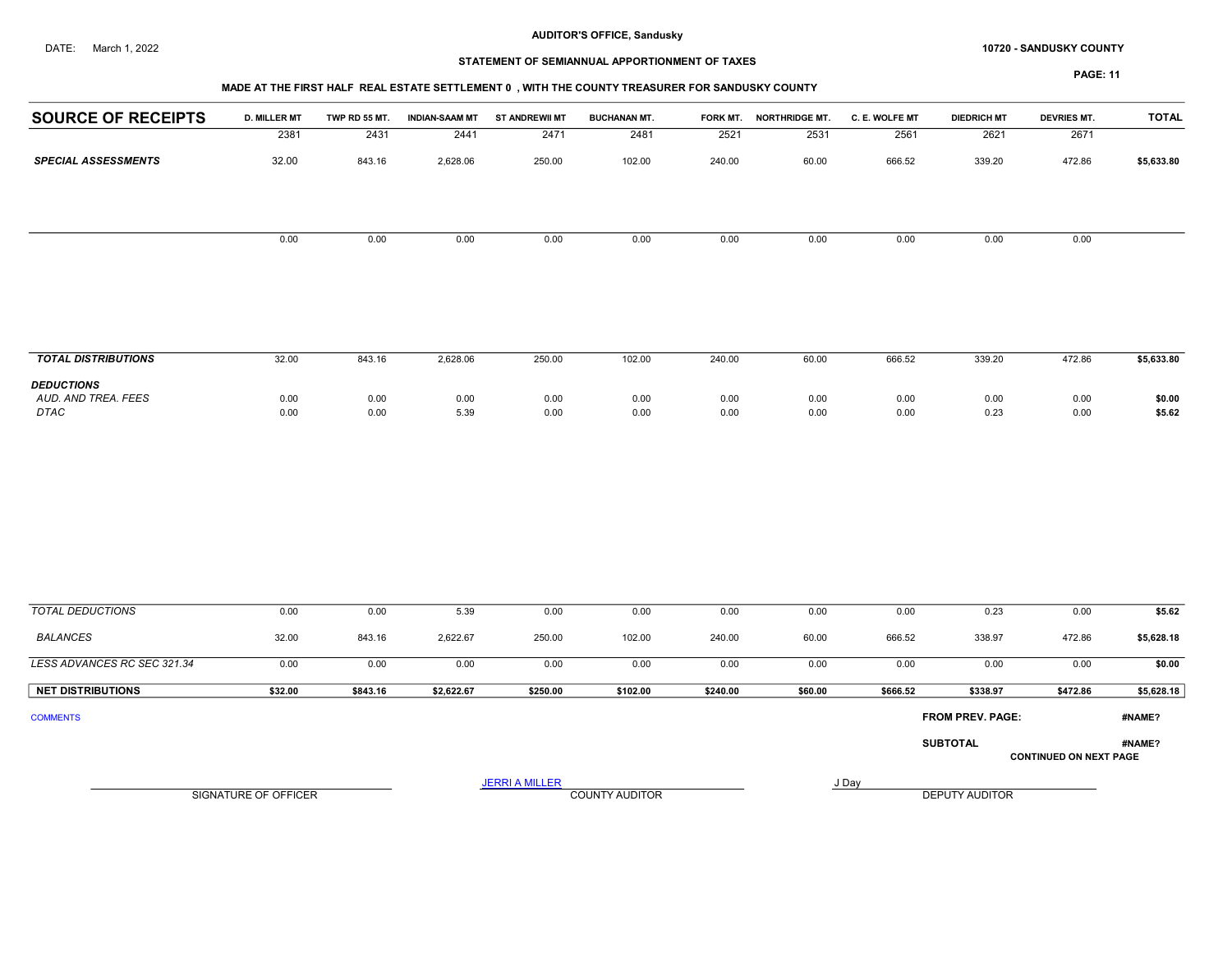## DATE: March 1, 2022 **SANDUSKY COUNTY 10720 - SANDUSKY COUNTY**

# STATEMENT OF SEMIANNUAL APPORTIONMENT OF TAXES

## MADE AT THE FIRST HALF REAL ESTATE SETTLEMENT 0 , WITH THE COUNTY TREASURER FOR SANDUSKY COUNTY

| <b>SOURCE OF RECEIPTS</b>                        |                      | WAHL MT WALT CRAMER MT | <b>HAVENS EXT MT</b> | <b>LOY MT</b>         | <b>BIERLY MT</b>      |              | HENSEL MT NIGHSWANDER MT | <b>SOUTHLAND MT</b> | <b>LEWIS MT</b>  | <b>HAVENS II MT</b>           | <b>TOTAL</b>     |
|--------------------------------------------------|----------------------|------------------------|----------------------|-----------------------|-----------------------|--------------|--------------------------|---------------------|------------------|-------------------------------|------------------|
|                                                  | 2711                 | 2771                   | 2781                 | 2791                  | 2851                  | 2861         | 2871                     | 2881                | 3001             | 3021                          |                  |
| <b>SPECIAL ASSESSMENTS</b>                       | 898.15               | 3,041.96               | 0.00                 | 0.00                  | 1,401.15              | 2,455.16     | 348.01                   | 355.50              | 726.19           | 301.71                        | \$9,527.83       |
|                                                  | 0.00                 | 0.00                   | 0.00                 | 0.00                  | 0.00                  | 0.00         | 0.00                     | 0.00                | 0.00             | 0.00                          |                  |
|                                                  |                      |                        |                      |                       |                       |              |                          |                     |                  |                               |                  |
| <b>TOTAL DISTRIBUTIONS</b>                       | 898.15               | 3,041.96               | 0.00                 | 0.00                  | 1,401.15              | 2,455.16     | 348.01                   | 355.50              | 726.19           | 301.71                        | \$9,527.83       |
| <b>DEDUCTIONS</b><br>AUD. AND TREA. FEES<br>DTAC | 0.00<br>0.00         | 0.00<br>0.00           | 0.00<br>0.00         | 0.00<br>0.00          | 0.00<br>0.16          | 0.00<br>0.00 | 0.00<br>0.00             | 0.00<br>0.00        | 0.00<br>0.00     | 0.00<br>0.00                  | \$0.00<br>\$0.16 |
|                                                  |                      |                        |                      |                       |                       |              |                          |                     |                  |                               |                  |
| <b>TOTAL DEDUCTIONS</b>                          | 0.00                 | 0.00                   | 0.00                 | 0.00                  | 0.16                  | 0.00         | 0.00                     | 0.00                | 0.00             | 0.00                          | \$0.16           |
| <b>BALANCES</b>                                  | 898.15               | 3,041.96               | 0.00                 | 0.00                  | 1,400.99              | 2,455.16     | 348.01                   | 355.50              | 726.19           | 301.71                        | \$9,527.67       |
| LESS ADVANCES RC SEC 321.34                      | 0.00                 | 0.00                   | 0.00                 | 0.00                  | 0.00                  | 0.00         | 0.00                     | 0.00                | 0.00             | 0.00                          | \$0.00           |
| <b>NET DISTRIBUTIONS</b>                         | \$898.15             | \$3,041.96             | \$0.00               | \$0.00                | \$1,400.99            | \$2,455.16   | \$348.01                 | \$355.50            | \$726.19         | \$301.71                      | \$9,527.67       |
| <b>COMMENTS</b>                                  |                      |                        |                      |                       |                       |              |                          |                     | FROM PREV. PAGE: |                               | #NAME?           |
|                                                  |                      |                        |                      |                       |                       |              |                          |                     | <b>SUBTOTAL</b>  | <b>CONTINUED ON NEXT PAGE</b> | #NAME?           |
|                                                  |                      |                        |                      | <b>JERRI A MILLER</b> |                       |              |                          | J Day               |                  |                               |                  |
|                                                  | SIGNATURE OF OFFICER |                        |                      |                       | <b>COUNTY AUDITOR</b> |              |                          |                     | DEPUTY AUDITOR   |                               |                  |
|                                                  |                      |                        |                      |                       |                       |              |                          |                     |                  |                               |                  |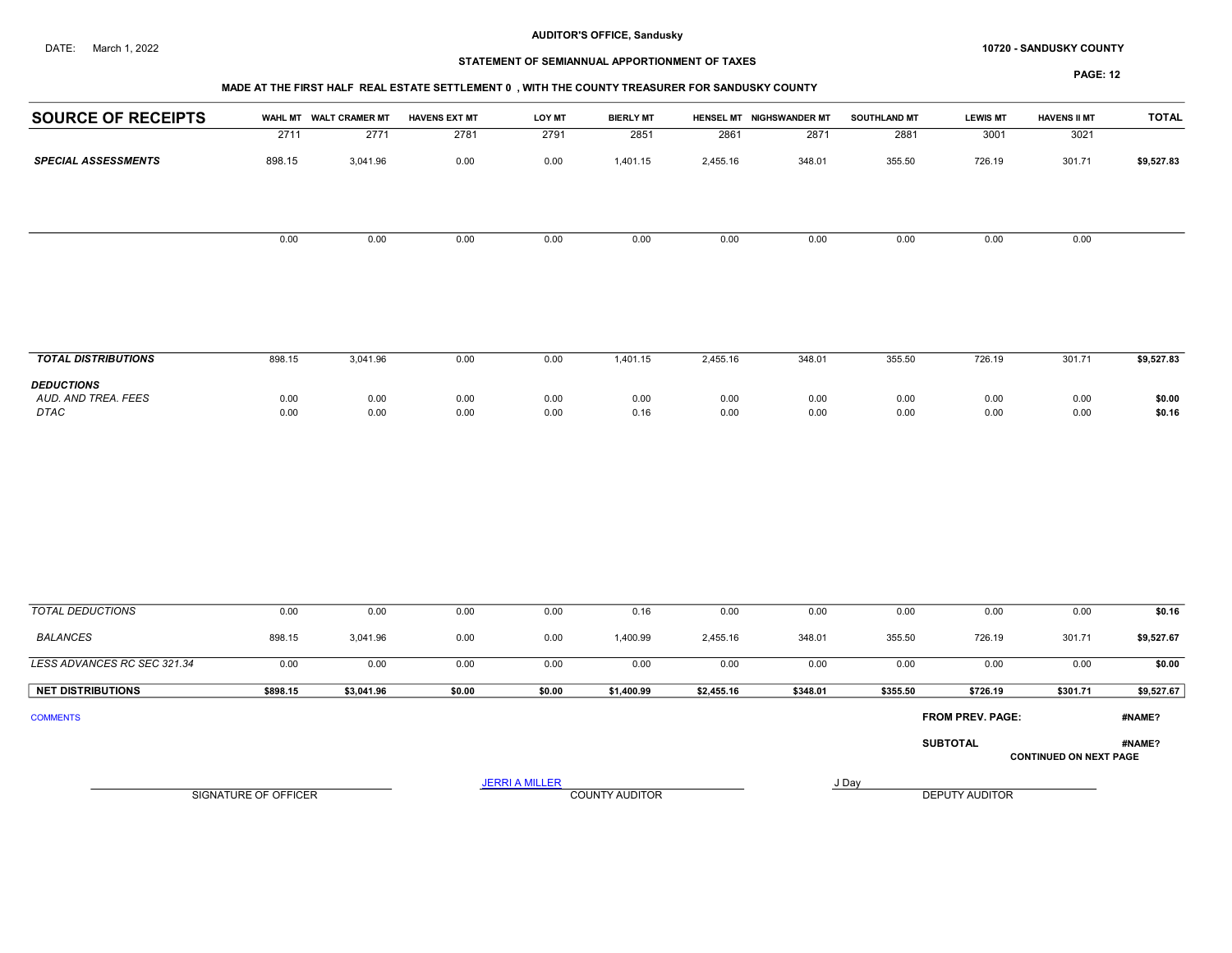## DATE: March 1, 2022 **SANDUSKY COUNTY 10720 - SANDUSKY COUNTY**

## STATEMENT OF SEMIANNUAL APPORTIONMENT OF TAXES

| -∕AGF |  |
|-------|--|
|-------|--|

| <b>SOURCE OF RECEIPTS</b>  | <b>GSCHWIND II MT</b> | <b>EMCH MAIN MT</b> | <b>KLOPP MT</b> | <b>LATERAL MT</b> | E C LINDSEY E C LINDSEY MAIN<br><b>MT</b> | <b>CROWELL-STACY</b> | TILE MT EMCH LATERAL MT | <b>CEDAR RIDGE MT</b> | <b>HOEFLICH MT</b> | <b>MILLER TILE MT</b> | <b>TOTAL</b> |
|----------------------------|-----------------------|---------------------|-----------------|-------------------|-------------------------------------------|----------------------|-------------------------|-----------------------|--------------------|-----------------------|--------------|
|                            | 3031                  | 3091                | 3121            | 3161              | 3171                                      | 3181                 | 3191                    | 3251                  | 3271               | 3281                  |              |
| <b>SPECIAL ASSESSMENTS</b> | 357.24                | 4,230.59            | 1,439.13        | 464.85            | 941.37                                    | 40.10                | 1,548.01                | 132.59                | 954.34             | 255.54                | \$10,363.76  |
|                            |                       |                     |                 |                   |                                           |                      |                         |                       |                    |                       |              |
|                            | 0.00                  | 0.00                | 0.00            | 0.00              | 0.00                                      | 0.00                 | 0.00                    | 0.00                  | 0.00               | 0.00                  |              |
|                            |                       |                     |                 |                   |                                           |                      |                         |                       |                    |                       |              |
|                            |                       |                     |                 |                   |                                           |                      |                         |                       |                    |                       |              |

| <b>TOTAL DISTRIBUTIONS</b>               | 357.24 | 4,230.59 | 439.13 | 464.85 | 941.37 | 40.10 | .548.01 | 132.59 | 954.34 | 255.54 | \$10,363.76 |
|------------------------------------------|--------|----------|--------|--------|--------|-------|---------|--------|--------|--------|-------------|
| <b>DEDUCTIONS</b><br>AUD, AND TREA, FEES | 0.00   | 0.00     | 0.00   | 0.00   | 0.00   | 0.00  | 0.00    | 0.00   | 0.00   | 0.00   | \$0.00      |
| <b>DTAC</b>                              | 0.00   | 0.00     | 0.50   | 0.00   | 0.00   | 0.00  | 0.00    | 0.00   | 0.46   | 0.48   | \$1.44      |

| TOTAL DEDUCTIONS            | 0.00     | 0.00       | 0.50       | 0.00     | 0.00     | 0.00    | 0.00       | 0.00     | 0.46                    | 0.48                          | \$1.44      |
|-----------------------------|----------|------------|------------|----------|----------|---------|------------|----------|-------------------------|-------------------------------|-------------|
| BALANCES                    | 357.24   | 4,230.59   | 1,438.63   | 464.85   | 941.37   | 40.10   | 1,548.01   | 132.59   | 953.88                  | 255.06                        | \$10,362.32 |
| LESS ADVANCES RC SEC 321.34 | 0.00     | 0.00       | 0.00       | 0.00     | 0.00     | 0.00    | 0.00       | 0.00     | 0.00                    | 0.00                          | \$0.00      |
| <b>NET DISTRIBUTIONS</b>    | \$357.24 | \$4,230.59 | \$1,438.63 | \$464.85 | \$941.37 | \$40.10 | \$1,548.01 | \$132.59 | \$953.88                | \$255.06                      | \$10,362.32 |
| <b>COMMENTS</b>             |          |            |            |          |          |         |            |          | <b>FROM PREV. PAGE:</b> |                               | #NAME?      |
|                             |          |            |            |          |          |         |            |          | <b>SUBTOTAL</b>         | <b>CONTINUED ON NEXT PAGE</b> | #NAME?      |

SIGNATURE OF OFFICER **EXECUTE A RELATION COUNTY AUDITOR** COUNTY AUDITOR **DEPUTY AUDITOR** 

JERRI A MILLER COUNTY AUDITOR THE RESERVE TO A LIBRARY AND A LIBRARY AND LIBRARY AND LIBRARY AND LIBRARY AND LIBRARY AND LIBRARY AND LIBRARY AND LIBRARY AND LIBRARY AND LIBRARY AND LIBRARY AND LIBRARY AND LIBRARY AND LIBRA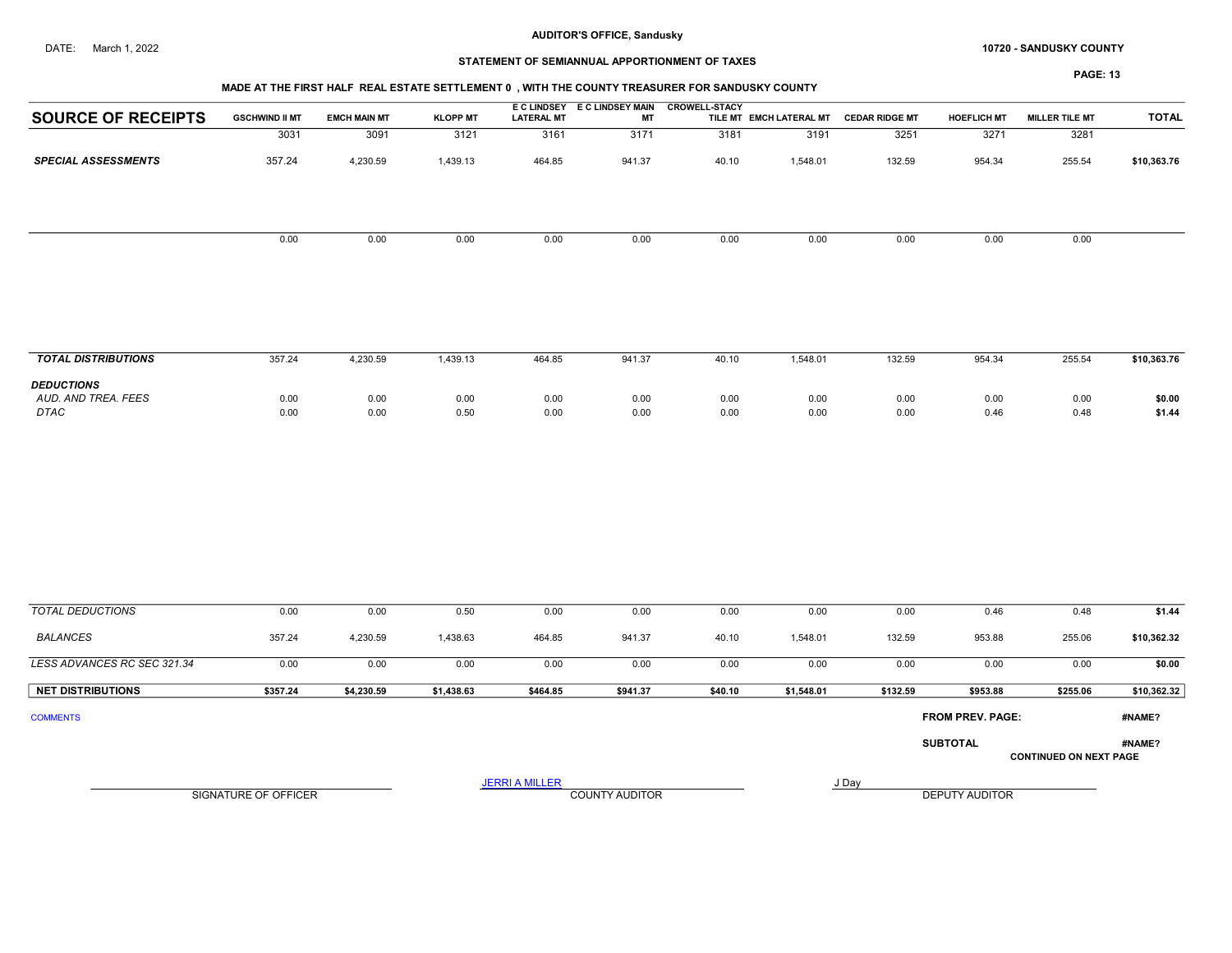## DATE: March 1, 2022 **SANDUSKY COUNTY 10720 - SANDUSKY COUNTY**

# STATEMENT OF SEMIANNUAL APPORTIONMENT OF TAXES

PAGE: 14

## MADE AT THE FIRST HALF REAL ESTATE SETTLEMENT 0 , WITH THE COUNTY TREASURER FOR SANDUSKY COUNTY

| <b>SOURCE OF RECEIPTS</b>  | <b>HAMPTON INN</b><br><b>PHASE I MT</b> | ALLEY DT MT | <b>GUY FISHER MT</b> | <b>SCHWOCHOW MT</b> | <b>MICHAELS MT</b> | <b>TOTAL</b> |
|----------------------------|-----------------------------------------|-------------|----------------------|---------------------|--------------------|--------------|
|                            | 3301                                    | 3311        | 3321                 | 3351                | 3391               |              |
| <b>SPECIAL ASSESSMENTS</b> | 350.00                                  | 653.78      | 2,354.43             | 2,475.09            | 0.00               | \$5,833.30   |
|                            |                                         |             |                      |                     |                    |              |
|                            |                                         |             |                      |                     |                    |              |
|                            | 0.00                                    | 0.00        | 0.00                 | 0.00                | 0.00               |              |
|                            |                                         |             |                      |                     |                    |              |
|                            |                                         |             |                      |                     |                    |              |

| <b>TOTAL DISTRIBUTIONS</b>                              | 350.00       | 653.78       | 2,354.43     | 2,475.09     | 0.00         | \$5,833.30       |
|---------------------------------------------------------|--------------|--------------|--------------|--------------|--------------|------------------|
| <b>DEDUCTIONS</b><br>AUD. AND TREA. FEES<br><b>DTAC</b> | 0.00<br>0.00 | 0.00<br>0.00 | 0.00<br>0.00 | 0.00<br>0.00 | 0.00<br>0.00 | \$0.00<br>\$0.00 |

| <b>TOTAL DEDUCTIONS</b>     | 0.00                 | 0.00     | 0.00       | 0.00                  | 0.00                  |       |                         | \$0.00     |
|-----------------------------|----------------------|----------|------------|-----------------------|-----------------------|-------|-------------------------|------------|
| <b>BALANCES</b>             | 350.00               | 653.78   | 2,354.43   | 2,475.09              | 0.00                  |       |                         | \$5,833.30 |
| LESS ADVANCES RC SEC 321.34 | 0.00                 | 0.00     | 0.00       | 0.00                  | 0.00                  |       |                         | \$0.00     |
| <b>NET DISTRIBUTIONS</b>    | \$350.00             | \$653.78 | \$2,354.43 | \$2,475.09            | \$0.00                |       |                         | \$5,833.30 |
| <b>COMMENTS</b>             |                      |          |            |                       |                       |       | <b>FROM PREV. PAGE:</b> | #NAME?     |
|                             |                      |          |            |                       |                       |       | TOTAL:                  | #NAME?     |
|                             | SIGNATURE OF OFFICER |          |            | <b>JERRI A MILLER</b> | <b>COUNTY AUDITOR</b> | J Day | DEPUTY AUDITOR          |            |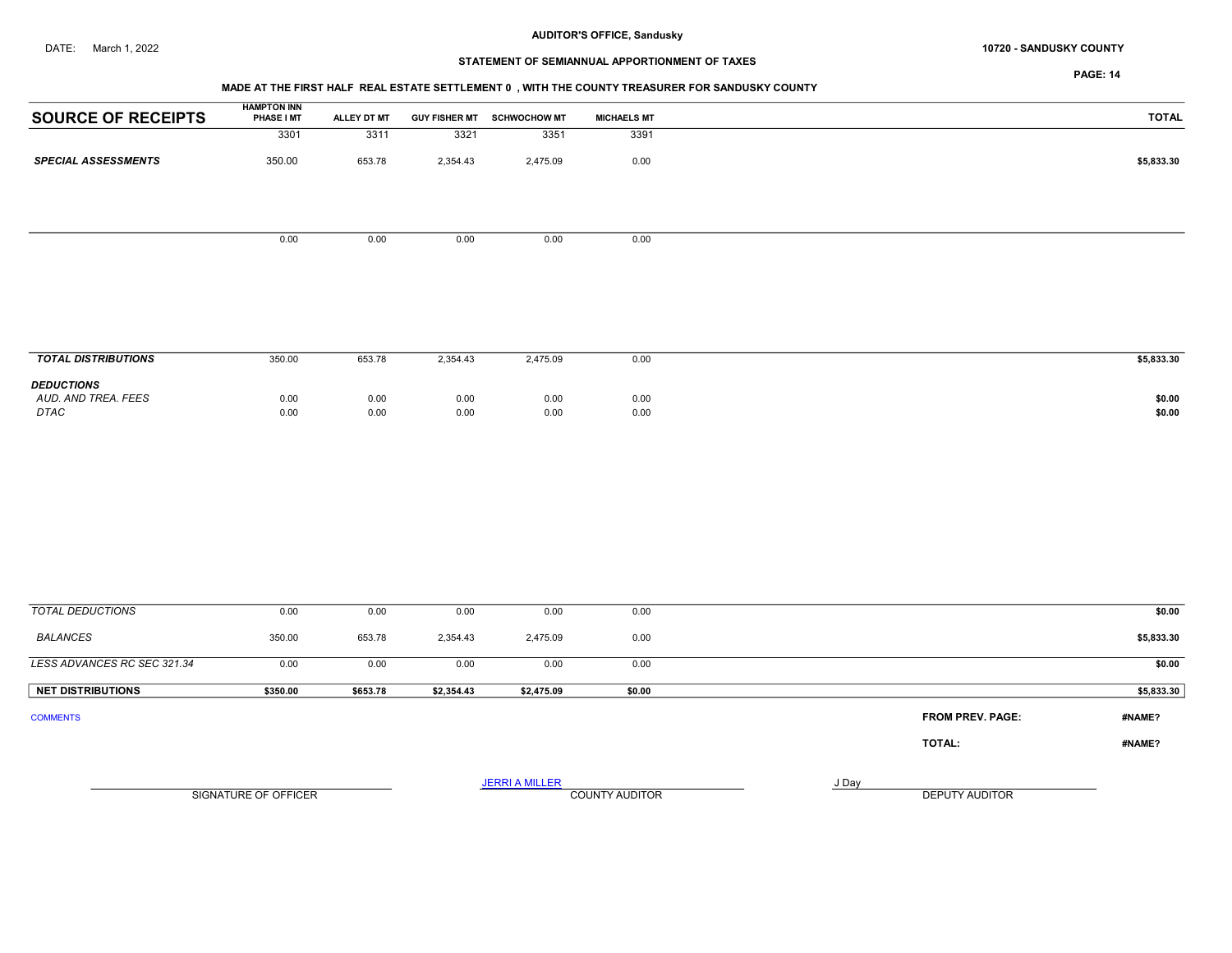# STATEMENT OF SEMIANNUAL APPORTIONMENT OF TAXES

## MADE AT THE FIRST HALF REAL ESTATE SETTLEMENT 0 , WITH THE COUNTY TREASURER FOR BALLVILLE TWP

| <b>SOURCE OF RECEIPTS</b>  | <b>BALLVILLE LITE</b> |      | WEED MOWING DEBRIS REMOVAL | <b>TOTAL</b> |
|----------------------------|-----------------------|------|----------------------------|--------------|
|                            | 2360                  | 2907 | 3253                       |              |
| <b>SPECIAL ASSESSMENTS</b> | 0.00                  | 0.00 | 0.00                       | \$0.00       |
|                            |                       |      |                            |              |
|                            |                       |      |                            |              |
|                            |                       |      |                            |              |
|                            | 0.00                  | 0.00 | 0.00                       |              |
|                            |                       |      |                            |              |
|                            |                       |      |                            |              |
|                            |                       |      |                            |              |
|                            |                       |      |                            |              |
| <b>TOTAL DISTRIBUTIONS</b> | 0.00                  | 0.00 | 0.00                       | \$0.00       |
| <b>DEDUCTIONS</b>          |                       |      |                            |              |
| AUD. AND TREA. FEES        | 0.00                  | 0.00 | 0.00                       | \$0.00       |
| <b>DTAC</b>                | 0.00                  | 0.00 | 0.00                       | \$0.00       |
|                            |                       |      |                            |              |
|                            |                       |      |                            |              |
|                            |                       |      |                            |              |
|                            |                       |      |                            |              |
|                            |                       |      |                            |              |
|                            |                       |      |                            |              |
|                            |                       |      |                            |              |
|                            |                       |      |                            |              |
| <b>TOTAL DEDUCTIONS</b>    | 0.00                  | 0.00 | 0.00                       | \$0.00       |

| <b>NET DISTRIBUTIONS</b>    | \$0.00 | \$0.00 | \$0.00 | \$0.00 |
|-----------------------------|--------|--------|--------|--------|
| LESS ADVANCES RC SEC 321.34 | 0.00   | 0.00   | 0.00   | \$0.00 |
| BALANCES                    | 0.00   | 0.00   | 0.00   | \$0.00 |
| TOTAL DEDUCTIONS            | 0.00   | 0.00   | 0.00   | \$0.00 |

COMMENTS

SIGNATURE OF OFFICER **EXECUTE A RELATION COUNTY AUDITOR** COUNTY AUDITOR **DEPUTY AUDITOR** 

JERRI A MILLER COUNTY AUDITOR **FOUND A SERVICE ASSAULT**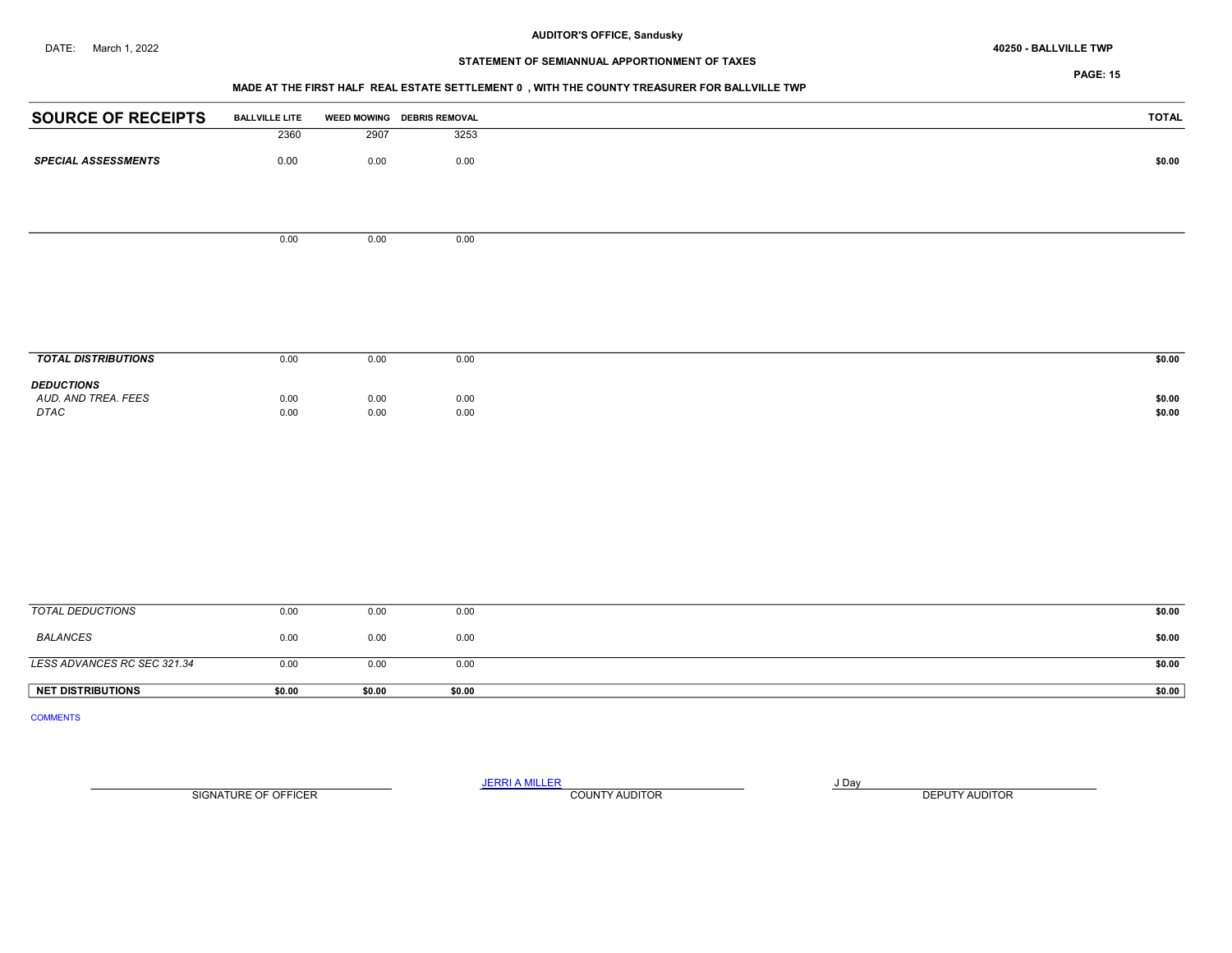#### DATE: March 1, 2022 42090 - GREEN CREEK TWP

# STATEMENT OF SEMIANNUAL APPORTIONMENT OF TAXES

PAGE: 16

#### MADE AT THE FIRST HALF REAL ESTATE SETTLEMENT 0 , WITH THE COUNTY TREASURER FOR GREEN CREEK TWP

| <b>SOURCE OF RECEIPTS</b>  | <b>DEBRIS REMOVAL</b> | <b>CULVERT</b> | <b>TOTAL</b> |
|----------------------------|-----------------------|----------------|--------------|
|                            | 3053                  | 3262           |              |
| <b>SPECIAL ASSESSMENTS</b> | 0.00                  | 0.00           | \$0.00       |
|                            |                       |                |              |
|                            |                       |                |              |
|                            |                       |                |              |
|                            | 0.00                  | 0.00           |              |
|                            |                       |                |              |
|                            |                       |                |              |
|                            |                       |                |              |
|                            |                       |                |              |
|                            |                       |                |              |
| <b>TOTAL DISTRIBUTIONS</b> | 0.00                  | 0.00           | \$0.00       |
| <b>DEDUCTIONS</b>          |                       |                |              |
| AUD. AND TREA. FEES        | 0.00                  | 0.00           | \$0.00       |
| DTAC                       | 0.00                  | 0.00           | \$0.00       |
|                            |                       |                |              |
|                            |                       |                |              |
|                            |                       |                |              |
|                            |                       |                |              |
|                            |                       |                |              |
|                            |                       |                |              |
|                            |                       |                |              |
|                            |                       |                |              |

| <b>NET DISTRIBUTIONS</b>    | \$0.00 | \$0.00 | \$0.00 |
|-----------------------------|--------|--------|--------|
|                             |        |        |        |
| LESS ADVANCES RC SEC 321.34 | 0.00   | 0.00   | \$0.00 |
| BALANCES                    | 0.00   | 0.00   | \$0.00 |
| TOTAL DEDUCTIONS            | 0.00   | 0.00   | \$0.00 |

COMMENTS

JERRI A MILLER COUNTY AUDITOR **FOUR SERVICE ASSAULT** ON A LIBRARY OF LIBRARY AND LIBRARY OF LIBRARY OF LIBRARY OF LIBRARY OF LIBRARY OF LIBRARY OF LIBRARY OF LIBRARY OF LIBRARY OF LIBRARY OF LIBRARY OF LIBRARY OF LIBRARY O SIGNATURE OF OFFICER **EXECUTE A RELATION COUNTY AUDITOR** COUNTY AUDITOR **DEPUTY AUDITOR**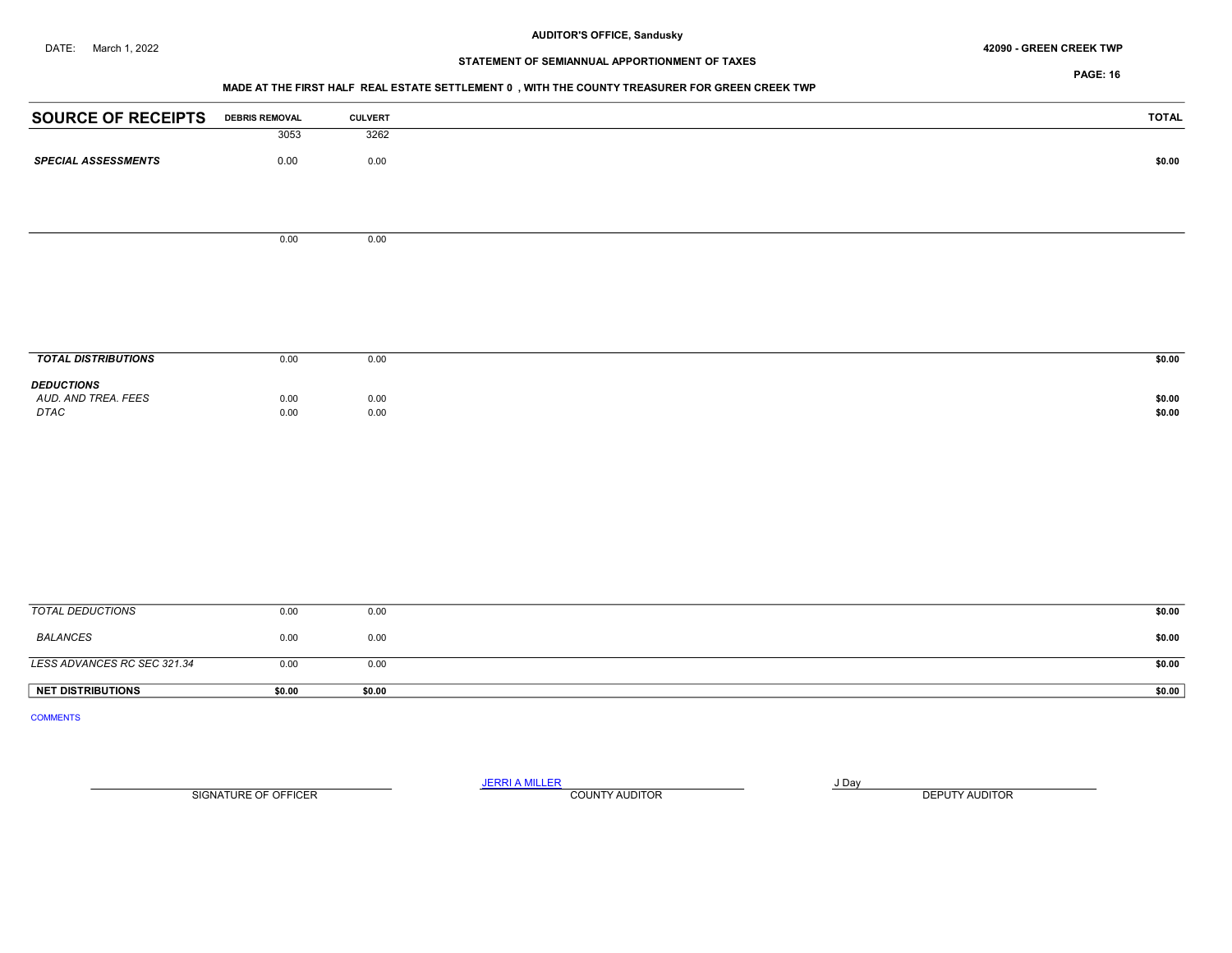# STATEMENT OF SEMIANNUAL APPORTIONMENT OF TAXES

## PAGE: 17

## MADE AT THE FIRST HALF REAL ESTATE SETTLEMENT 0 , WITH THE COUNTY TREASURER FOR RICE TWP

| <b>SOURCE OF RECEIPTS</b>   | <b>DEBRIS REMOVAL</b> | <b>WEED MOWING</b> | <b>TOTAL</b>     |
|-----------------------------|-----------------------|--------------------|------------------|
|                             | 3153                  | 3217               |                  |
| <b>SPECIAL ASSESSMENTS</b>  | 0.00                  | 0.00               | \$0.00           |
|                             |                       |                    |                  |
|                             |                       |                    |                  |
|                             | 0.00                  | 0.00               |                  |
|                             |                       |                    |                  |
|                             |                       |                    |                  |
|                             |                       |                    |                  |
|                             |                       |                    |                  |
| <b>TOTAL DISTRIBUTIONS</b>  | 0.00                  | 0.00               | \$0.00           |
| <b>DEDUCTIONS</b>           |                       |                    |                  |
| AUD. AND TREA. FEES<br>DTAC | 0.00<br>0.00          | 0.00<br>0.00       | \$0.00<br>\$0.00 |
|                             |                       |                    |                  |
|                             |                       |                    |                  |
|                             |                       |                    |                  |
|                             |                       |                    |                  |
|                             |                       |                    |                  |
|                             |                       |                    |                  |
|                             |                       |                    |                  |
|                             |                       |                    |                  |
|                             |                       |                    |                  |

| NET DISTRIBUTIONS           | \$0.00 | \$0.00 | \$0.00 |
|-----------------------------|--------|--------|--------|
| LESS ADVANCES RC SEC 321.34 | 0.00   | 0.00   | \$0.00 |
|                             |        |        |        |
| BALANCES                    | 0.00   | 0.00   | \$0.00 |
| TOTAL DEDUCTIONS            | 0.00   | 0.00   | \$0.00 |

COMMENTS

JERRI A MILLER COUNTY AUDITOR **FOUND A SERVICE ASSAULT** SIGNATURE OF OFFICER **EXECUTE A RELATION COUNTY AUDITOR** COUNTY AUDITOR **DEPUTY AUDITOR**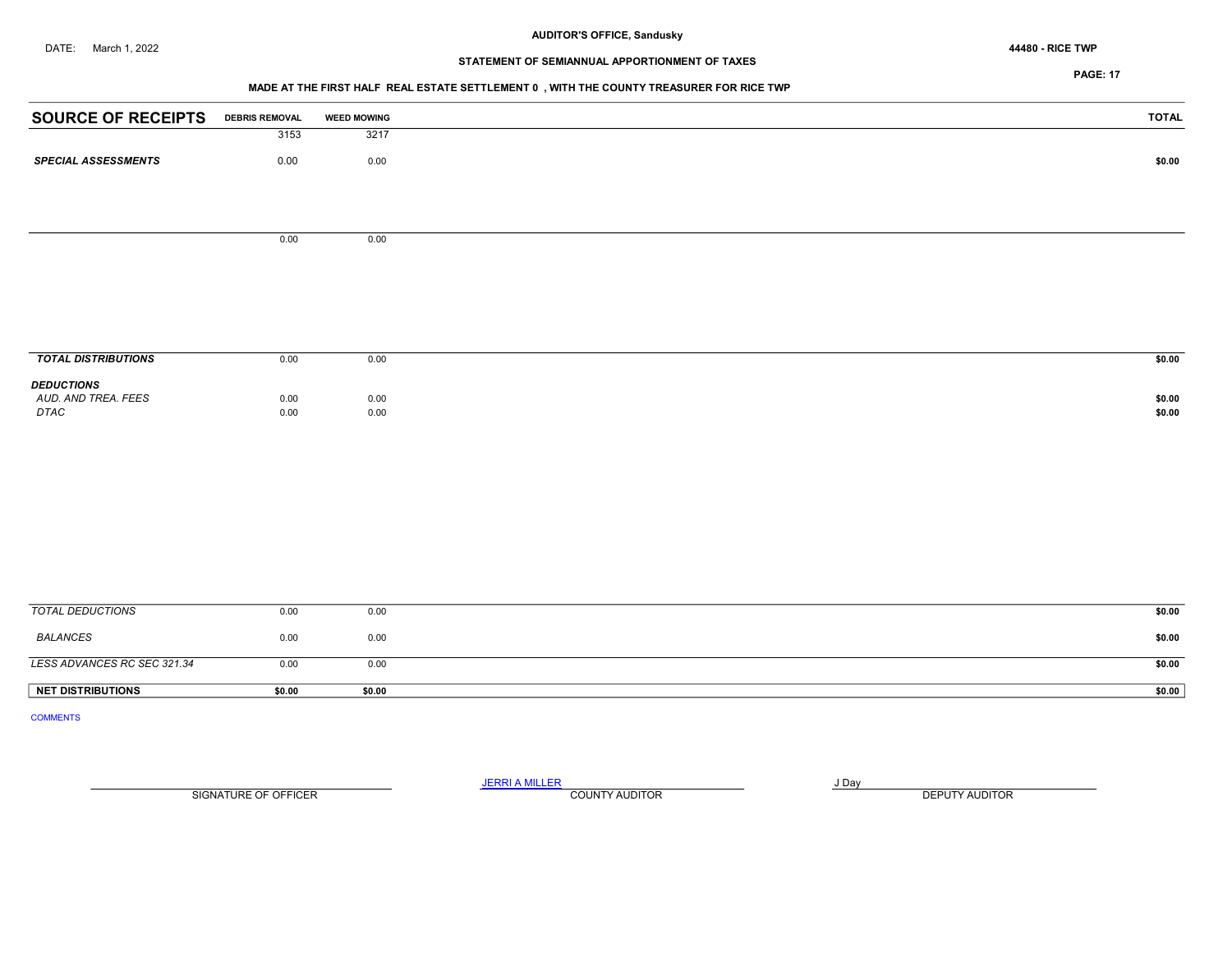#### DATE: March 1, 2022 44561 - RILEY TWP

## AUDITOR'S OFFICE, Sandusky

## STATEMENT OF SEMIANNUAL APPORTIONMENT OF TAXES

PAGE: 18

## MADE AT THE FIRST HALF REAL ESTATE SETTLEMENT 0 , WITH THE COUNTY TREASURER FOR RILEY TWP

|        | <b>WIGHTMAN LIGHT</b> | <b>VOLLMAR LIGHT</b>       |      |      | TOTAL                                      |
|--------|-----------------------|----------------------------|------|------|--------------------------------------------|
| 0068   | 0860                  | 0870                       |      | 3263 |                                            |
| 106.48 | 1,151.30              | 147.00                     | 0.00 | 0.00 | \$1,404.78                                 |
|        |                       |                            |      |      |                                            |
|        |                       |                            |      |      |                                            |
|        |                       |                            |      |      |                                            |
|        |                       |                            |      |      |                                            |
|        |                       |                            |      |      |                                            |
|        |                       |                            |      |      |                                            |
|        |                       |                            |      |      |                                            |
|        |                       |                            |      |      |                                            |
|        | 0.00                  | <b>RILEY LIGHT</b><br>0.00 | 0.00 | 0.00 | BLDG RAZING DEBRIS REMOVAL<br>3145<br>0.00 |

| <b>TOTAL DISTRIBUTIONS</b>                              | 106.48       | 1,151.30      | 147.00       | 0.00         | 0.00         | \$1,404.78        |
|---------------------------------------------------------|--------------|---------------|--------------|--------------|--------------|-------------------|
| <b>DEDUCTIONS</b><br>AUD. AND TREA. FEES<br><b>DTAC</b> | 0.00<br>1.85 | 0.00<br>13.43 | 0.00<br>2.10 | 0.00<br>0.00 | 0.00<br>0.00 | \$0.00<br>\$17.38 |

| TOTAL DEDUCTIONS            | 1.85     | 13.43      | 2.10     | 0.00   | 0.00   | \$17.38    |
|-----------------------------|----------|------------|----------|--------|--------|------------|
| BALANCES                    | 104.63   | 1,137.87   | 144.90   | 0.00   | 0.00   | \$1,387.40 |
| LESS ADVANCES RC SEC 321.34 | 0.00     | 0.00       | 0.00     | 0.00   | 0.00   | \$0.00     |
| <b>NET DISTRIBUTIONS</b>    | \$104.63 | \$1,137.87 | \$144.90 | \$0.00 | \$0.00 | \$1,387.40 |

COMMENTS

SIGNATURE OF OFFICER **EXECUTE A RELATION COUNTY AUDITOR** COUNTY AUDITOR **DEPUTY AUDITOR** 

JERRI A MILLER COUNTY AUDITOR **Finally COUNTY AUDITOR**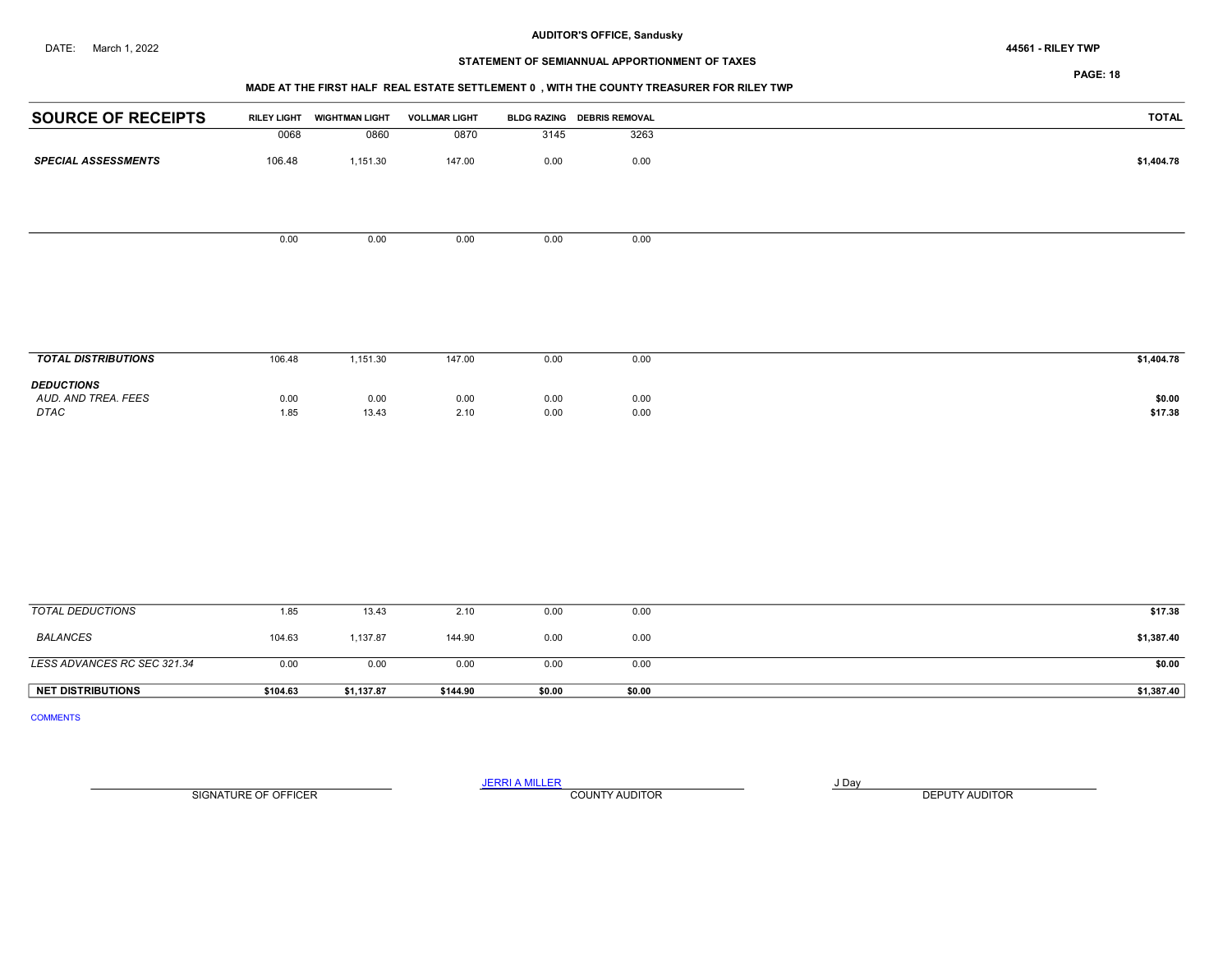DATE: March 1, 2022 44812 - SANDUSKY TWP

# STATEMENT OF SEMIANNUAL APPORTIONMENT OF TAXES

PAGE: 19

## MADE AT THE FIRST HALF REAL ESTATE SETTLEMENT 0 , WITH THE COUNTY TREASURER FOR SANDUSKY TWP

| <b>SOURCE OF RECEIPTS</b>   |              | WEED MOWING DEBRIS REMOVAL | <b>TOTAL</b>     |
|-----------------------------|--------------|----------------------------|------------------|
|                             | 2957         | 3213                       |                  |
| <b>SPECIAL ASSESSMENTS</b>  | 0.00         | 188.25                     | \$188.25         |
|                             |              |                            |                  |
|                             |              |                            |                  |
|                             | 0.00         | 0.00                       |                  |
|                             |              |                            |                  |
|                             |              |                            |                  |
|                             |              |                            |                  |
|                             |              |                            |                  |
|                             |              |                            |                  |
| <b>TOTAL DISTRIBUTIONS</b>  | 0.00         | 188.25                     | \$188.25         |
| <b>DEDUCTIONS</b>           |              |                            |                  |
| AUD. AND TREA. FEES<br>DTAC | 0.00<br>0.00 | 0.00<br>0.00               | \$0.00<br>\$0.00 |
|                             |              |                            |                  |
|                             |              |                            |                  |
|                             |              |                            |                  |
|                             |              |                            |                  |
|                             |              |                            |                  |
|                             |              |                            |                  |
|                             |              |                            |                  |
|                             |              |                            |                  |
|                             |              |                            |                  |

| <b>NET DISTRIBUTIONS</b>    | \$0.00 | \$188.25 | \$188.25 |
|-----------------------------|--------|----------|----------|
| LESS ADVANCES RC SEC 321.34 | 0.00   | 0.00     | \$0.00   |
| <b>BALANCES</b>             | 0.00   | 188.25   | \$188.25 |
| TOTAL DEDUCTIONS            | 0.00   | 0.00     | \$0.00   |

COMMENTS

JERRI A MILLER COUNTY AUDITOR **FOUND A SERVICE ASSAULT** SIGNATURE OF OFFICER **EXECUTE A RELATION COUNTY AUDITOR** COUNTY AUDITOR **DEPUTY AUDITOR**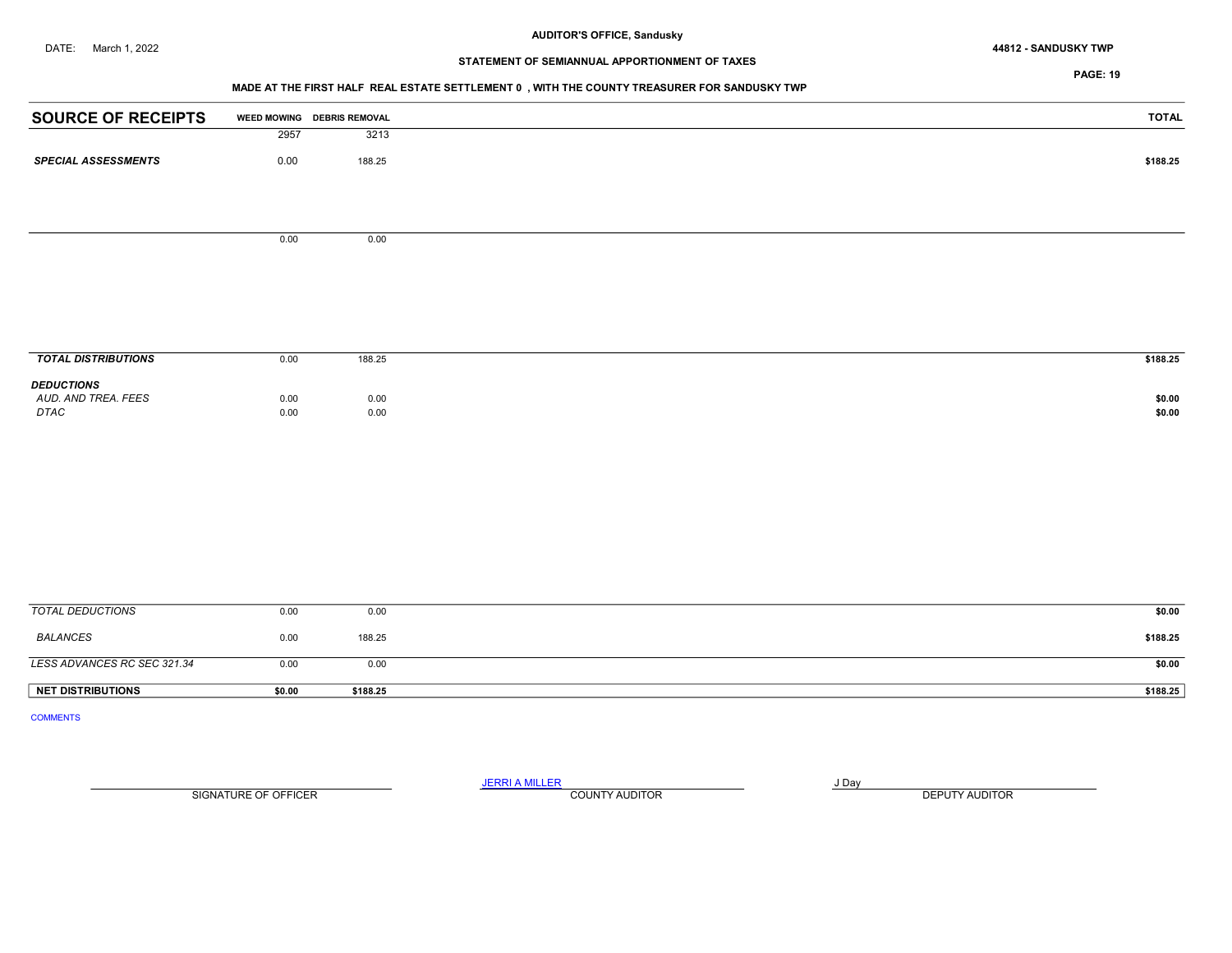DATE: March 1, 2022 45431 - TOWNSEND TWP

# STATEMENT OF SEMIANNUAL APPORTIONMENT OF TAXES

#### PAGE: 20

#### MADE AT THE FIRST HALF REAL ESTATE SETTLEMENT 0 , WITH THE COUNTY TREASURER FOR TOWNSEND TWP

| <b>SOURCE OF RECEIPTS</b><br><b>VICK LITE</b>                        | <b>TOTAL</b>      |
|----------------------------------------------------------------------|-------------------|
| 0540                                                                 |                   |
| 1,539.95<br><b>SPECIAL ASSESSMENTS</b>                               | \$1,539.95        |
|                                                                      |                   |
|                                                                      |                   |
| 0.00                                                                 |                   |
|                                                                      |                   |
|                                                                      |                   |
|                                                                      |                   |
|                                                                      |                   |
|                                                                      |                   |
| <b>TOTAL DISTRIBUTIONS</b><br>1,539.95                               | \$1,539.95        |
| <b>DEDUCTIONS</b>                                                    |                   |
| AUD. AND TREA. FEES<br>0.00<br>$\ensuremath{\mathsf{DTAC}}$<br>46.84 | \$0.00<br>\$46.84 |
|                                                                      |                   |
|                                                                      |                   |
|                                                                      |                   |
|                                                                      |                   |
|                                                                      |                   |
|                                                                      |                   |
|                                                                      |                   |
|                                                                      |                   |
| <b>TOTAL DEDUCTIONS</b><br>46.84                                     | \$46.84           |
| <b>BALANCES</b><br>1,493.11                                          | \$1,493.11        |
| LESS ADVANCES RC SEC 321.34<br>0.00                                  | \$0.00            |
|                                                                      |                   |
| NET DISTRIBUTIONS<br>\$1,493.11                                      | \$1,493.11        |

SIGNATURE OF OFFICER **EXECUTE A RELATION COUNTY AUDITOR** COUNTY AUDITOR **DEPUTY AUDITOR** 

JERRI A MILLER COUNTY AUDITOR **FOUND A SERVICE ASSAULT**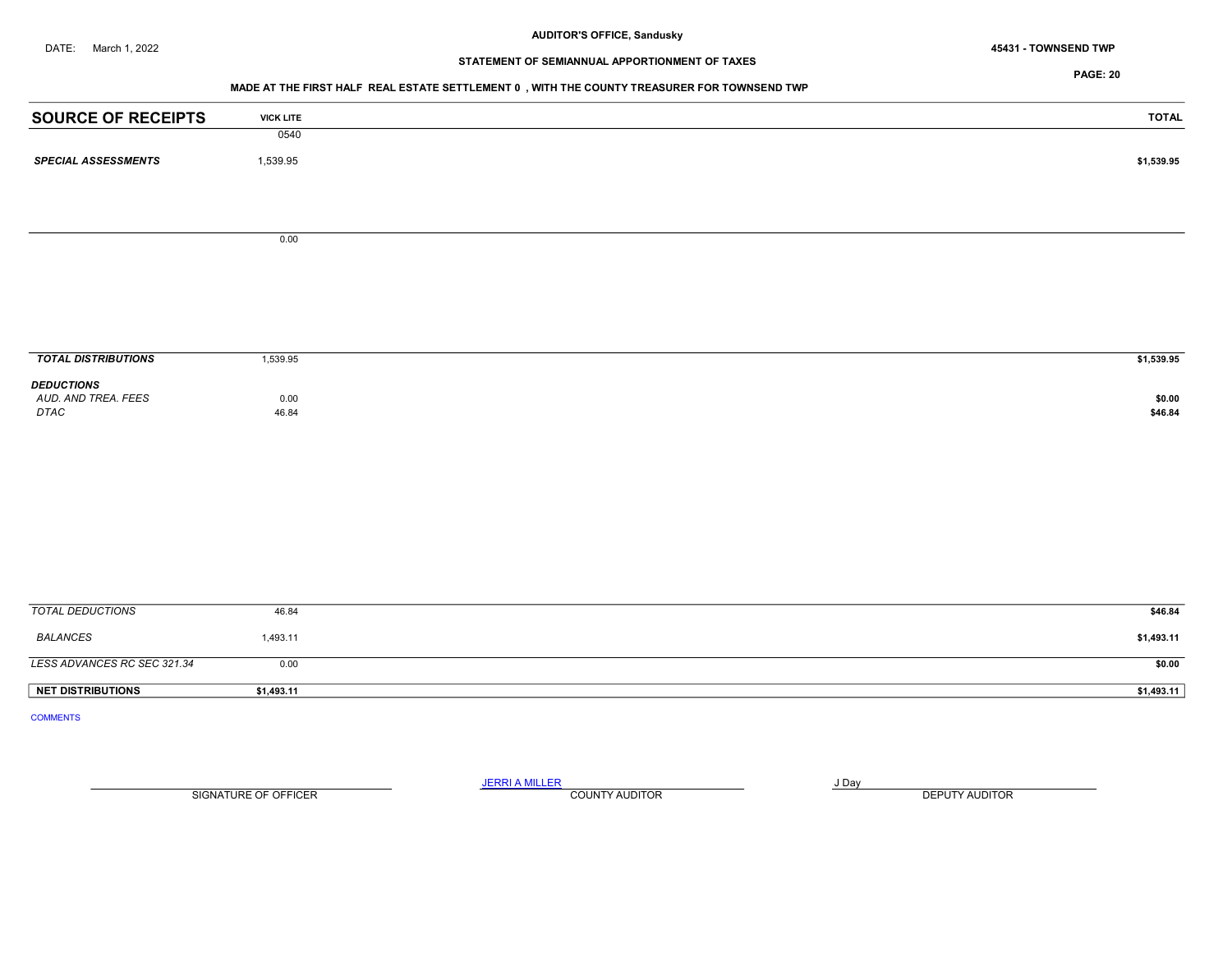# STATEMENT OF SEMIANNUAL APPORTIONMENT OF TAXES

## MADE AT THE FIRST HALF REAL ESTATE SETTLEMENT 0 , WITH THE COUNTY TREASURER FOR WOODVILLE TWP

| <b>SOURCE OF RECEIPTS</b>                | <b>DEBRIS REMOVAL</b> | <b>WEED MOWING</b> | <b>TOTAL</b> |
|------------------------------------------|-----------------------|--------------------|--------------|
|                                          | 3043                  | 3137               |              |
| <b>SPECIAL ASSESSMENTS</b>               | 0.00                  | 0.00               | \$0.00       |
|                                          |                       |                    |              |
|                                          |                       |                    |              |
|                                          |                       |                    |              |
|                                          | 0.00                  | 0.00               |              |
|                                          |                       |                    |              |
|                                          |                       |                    |              |
|                                          |                       |                    |              |
|                                          |                       |                    |              |
| <b>TOTAL DISTRIBUTIONS</b>               | 0.00                  | 0.00               | \$0.00       |
|                                          |                       |                    |              |
| <b>DEDUCTIONS</b><br>AUD. AND TREA. FEES | 0.00                  | 0.00               | \$0.00       |
| DTAC                                     | 0.00                  | 0.00               | \$0.00       |
|                                          |                       |                    |              |
|                                          |                       |                    |              |
|                                          |                       |                    |              |
|                                          |                       |                    |              |
|                                          |                       |                    |              |
|                                          |                       |                    |              |
|                                          |                       |                    |              |
|                                          |                       |                    |              |
|                                          |                       |                    |              |
| <b>TOTAL DEDUCTIONS</b>                  | 0.00                  | 0.00               | \$0.00       |

| <b>NET DISTRIBUTIONS</b>    | \$0.00 | \$0.00 | \$0.00  |
|-----------------------------|--------|--------|---------|
| LESS ADVANCES RC SEC 321.34 | 0.00   | 0.00   | \$0.00  |
| <b>BALANCES</b>             | 0.00   | 0.00   | \$0.00  |
|                             |        |        |         |
| <b>UVIAL DLDUUTIONS</b>     | v.vv   | v.vv   | - PO-OO |

COMMENTS

JERRI A MILLER COUNTY AUDITOR **Finally SERVICE SERVICE OF A SERVICE OF A SERVICE OF A SERVICE OF A SERVICE OF A** SIGNATURE OF OFFICER **EXECUTE A RELATION COUNTY AUDITOR** COUNTY AUDITOR **DEPUTY AUDITOR**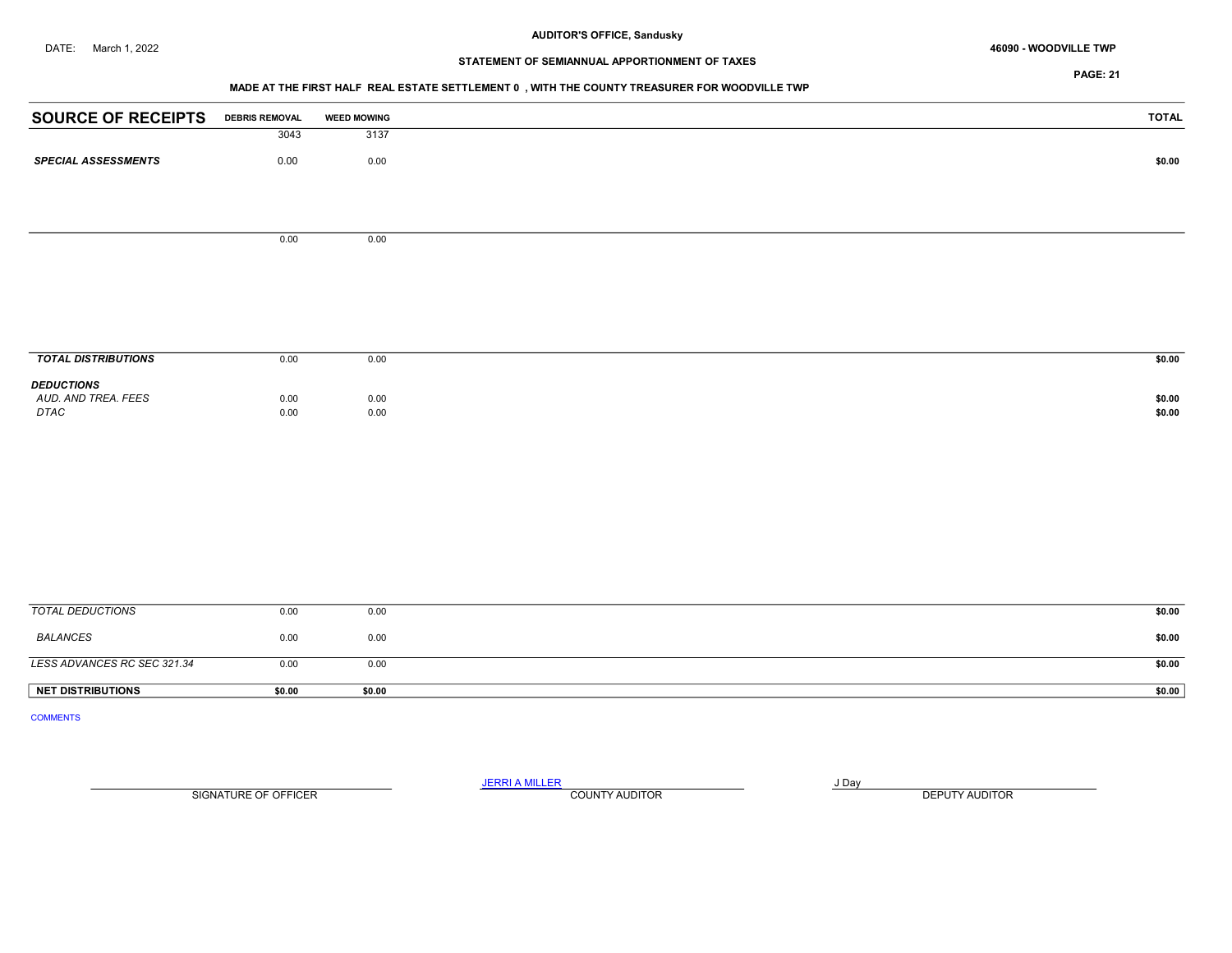#### DATE: March 1, 2022 47046 - JACKSON TWP

#### AUDITOR'S OFFICE, Sandusky

# STATEMENT OF SEMIANNUAL APPORTIONMENT OF TAXES

PAGE: 22

## MADE AT THE FIRST HALF REAL ESTATE SETTLEMENT 0 , WITH THE COUNTY TREASURER FOR JACKSON TWP

| <b>SOURCE OF RECEIPTS</b>                | <b>CULVERT</b> |      | WEED MOWING DEBRIS REMOVAL | <b>TOTAL</b> |
|------------------------------------------|----------------|------|----------------------------|--------------|
|                                          | 1582           | 2947 | 3343                       |              |
| <b>SPECIAL ASSESSMENTS</b>               | 0.00           | 0.00 | 0.00                       | \$0.00       |
|                                          |                |      |                            |              |
|                                          | 0.00           | 0.00 | 0.00                       |              |
|                                          |                |      |                            |              |
|                                          |                |      |                            |              |
|                                          |                |      |                            |              |
|                                          |                |      |                            |              |
| <b>TOTAL DISTRIBUTIONS</b>               | 0.00           | 0.00 | 0.00                       | \$0.00       |
| <b>DEDUCTIONS</b><br>AUD. AND TREA. FEES | 0.00           | 0.00 | 0.00                       | \$0.00       |
| <b>DTAC</b>                              | 0.00           | 0.00 | 0.00                       | \$0.00       |
|                                          |                |      |                            |              |
|                                          |                |      |                            |              |
|                                          |                |      |                            |              |
|                                          |                |      |                            |              |
|                                          |                |      |                            |              |
|                                          |                |      |                            |              |
| $TOTAL$ DEDUCTIONS                       | 0.00           | 0.00 | 0.00                       | 0.00         |

| <b>NET DISTRIBUTIONS</b>    | \$0.00 | \$0.00 | \$0.00 | \$0.00 |
|-----------------------------|--------|--------|--------|--------|
| LESS ADVANCES RC SEC 321.34 | 0.00   | 0.00   | 0.00   | \$0.00 |
| BALANCES                    | 0.00   | 0.00   | 0.00   | \$0.00 |
| TOTAL DEDUCTIONS            | 0.00   | 0.00   | 0.00   | \$0.00 |

COMMENTS

SIGNATURE OF OFFICER **EXECUTE A RELATION COUNTY AUDITOR** COUNTY AUDITOR **DEPUTY AUDITOR** 

JERRI A MILLER COUNTY AUDITOR **FOUR SERVICE ASSAULT** ON A LIBRARY OF LIBRARY AND LIBRARY OF LIBRARY OF LIBRARY OF LIBRARY OF LIBRARY OF LIBRARY OF LIBRARY OF LIBRARY OF LIBRARY OF LIBRARY OF LIBRARY OF LIBRARY OF LIBRARY O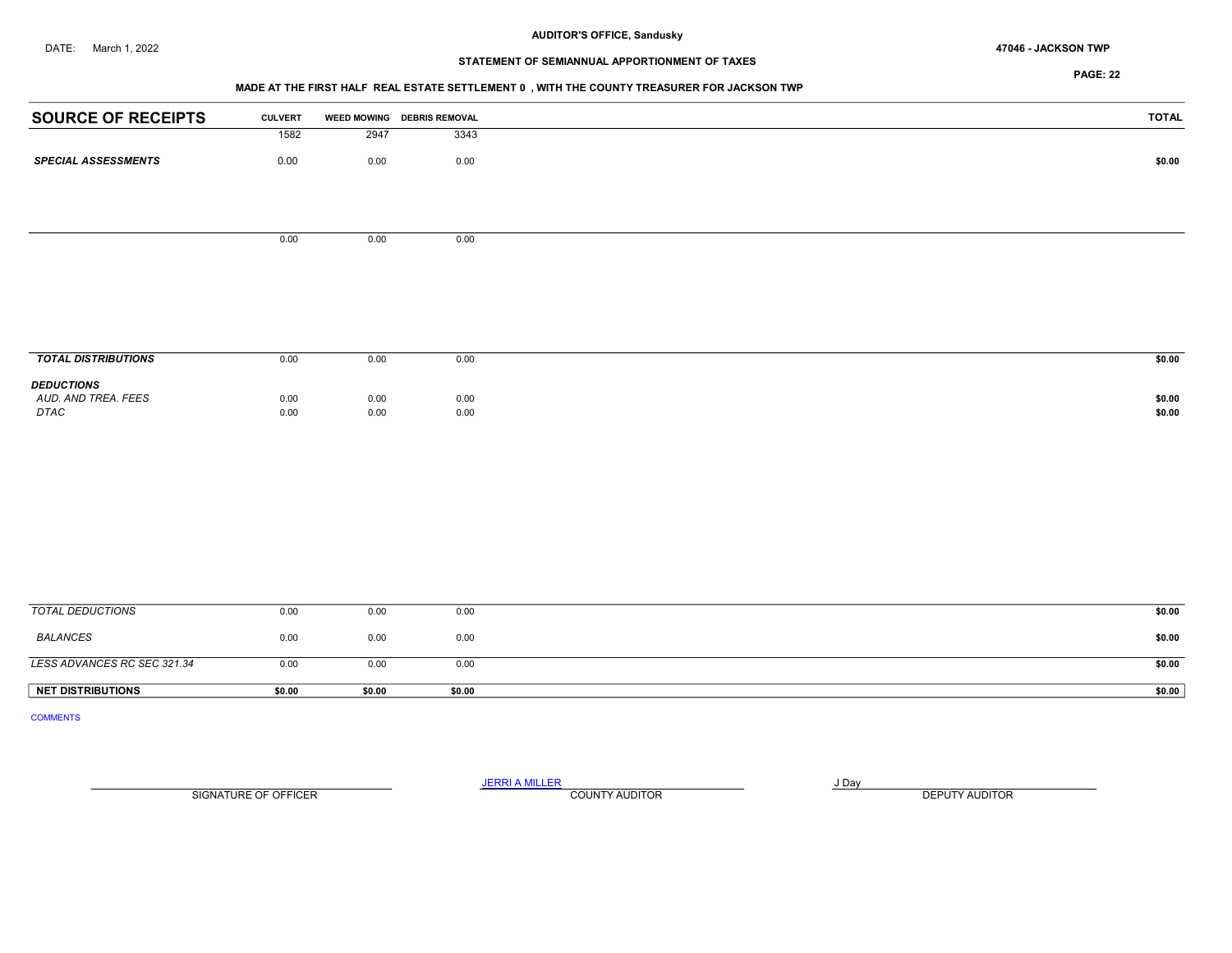# STATEMENT OF SEMIANNUAL APPORTIONMENT OF TAXES

## MADE AT THE FIRST HALF REAL ESTATE SETTLEMENT 0 , WITH THE COUNTY TREASURER FOR BELLEVUE CITY

| <b>SOURCE OF RECEIPTS</b>                | <b>DELQ UTIL</b> | <b>WEED MOWING</b> |          | BLDG RAZING DEBRIS REMOVAL | <b>TOTAL</b> |
|------------------------------------------|------------------|--------------------|----------|----------------------------|--------------|
|                                          | 1726             | 1877               | 1953     | 1973                       |              |
| <b>SPECIAL ASSESSMENTS</b>               | 476.66           | 310.00             | $0.00\,$ | 0.00                       | \$786.66     |
|                                          |                  |                    |          |                            |              |
|                                          | 0.00             | 0.00               | 0.00     | 0.00                       |              |
|                                          |                  |                    |          |                            |              |
|                                          |                  |                    |          |                            |              |
|                                          |                  |                    |          |                            |              |
| <b>TOTAL DISTRIBUTIONS</b>               | 476.66           | 310.00             | 0.00     | 0.00                       | \$786.66     |
|                                          |                  |                    |          |                            |              |
| <b>DEDUCTIONS</b><br>AUD. AND TREA. FEES | 0.00             | 0.00               | 0.00     | 0.00                       | \$0.00       |
| $\ensuremath{\mathsf{DTAC}}$             | 7.27             | 31.00              | 0.00     | 0.00                       | \$38.27      |
|                                          |                  |                    |          |                            |              |
|                                          |                  |                    |          |                            |              |
|                                          |                  |                    |          |                            |              |
|                                          |                  |                    |          |                            |              |
|                                          |                  |                    |          |                            |              |
|                                          |                  |                    |          |                            |              |
| <b>TOTAL DEDUCTIONS</b>                  | 7.27             | 31.00              | 0.00     | 0.00                       | \$38.27      |
| <b>BALANCES</b>                          | 469.39           | 279.00             | 0.00     | 0.00                       | \$748.39     |
| LESS ADVANCES RC SEC 321.34              | 0.00             | 0.00               | 0.00     | 0.00                       | \$0.00       |

NET DISTRIBUTIONS \$469.39 \$279.00 \$0.00 \$0.00 \$0.00 \$0.00 \$0.00 \$148.39

COMMENTS

SIGNATURE OF OFFICER **EXECUTE A RELATION COUNTY AUDITOR** COUNTY AUDITOR **DEPUTY AUDITOR** 

JERRI A MILLER COUNTY AUDITOR **Finally COUNTY AUDITOR**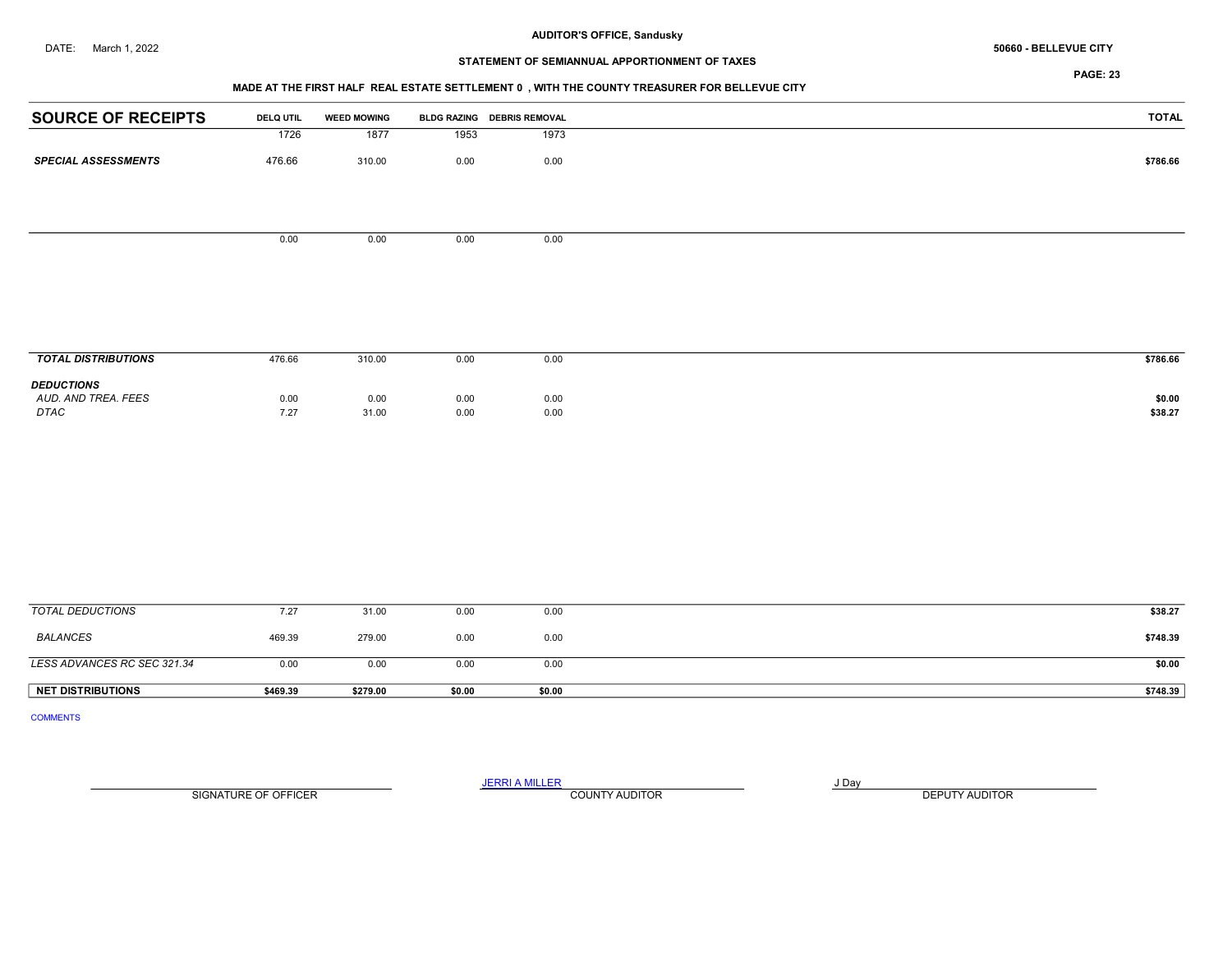## DATE: March 1, 2022 **BURGOON CORP** 51220 - BURGOON CORP

# STATEMENT OF SEMIANNUAL APPORTIONMENT OF TAXES

PAGE: 24

## MADE AT THE FIRST HALF REAL ESTATE SETTLEMENT 0 , WITH THE COUNTY TREASURER FOR BURGOON CORP

| <b>SOURCE OF RECEIPTS</b>   | <b>WEED MOWING</b> | TAP IN FEE | <b>TOTAL</b> |
|-----------------------------|--------------------|------------|--------------|
|                             | 1917               | 2730       |              |
| <b>SPECIAL ASSESSMENTS</b>  | 0.00               | 1,205.18   | \$1,205.18   |
|                             |                    |            |              |
|                             |                    |            |              |
|                             | 0.00               | 0.00       |              |
|                             |                    |            |              |
|                             |                    |            |              |
|                             |                    |            |              |
|                             |                    |            |              |
| <b>TOTAL DISTRIBUTIONS</b>  | 0.00               | 1,205.18   | \$1,205.18   |
| <b>DEDUCTIONS</b>           |                    |            |              |
| AUD. AND TREA. FEES         | 0.00               | 0.00       | \$0.00       |
| DTAC                        | 0.00               | 16.56      | \$16.56      |
|                             |                    |            |              |
|                             |                    |            |              |
|                             |                    |            |              |
|                             |                    |            |              |
|                             |                    |            |              |
|                             |                    |            |              |
|                             |                    |            |              |
| <b>TOTAL DEDUCTIONS</b>     | 0.00               | 16.56      | \$16.56      |
|                             |                    |            |              |
| <b>BALANCES</b>             | 0.00               | 1,188.62   | \$1,188.62   |
| LESS ADVANCES RC SEC 321.34 | 0.00               | 0.00       | \$0.00       |

COMMENTS

JERRI A MILLER COUNTY AUDITOR **Finally COUNTY AUDITOR** SIGNATURE OF OFFICER **EXECUTE A RELATION COUNTY AUDITOR** COUNTY AUDITOR **DEPUTY AUDITOR** 

NET DISTRIBUTIONS \$0.00 \$1,188.62 \$1,188.62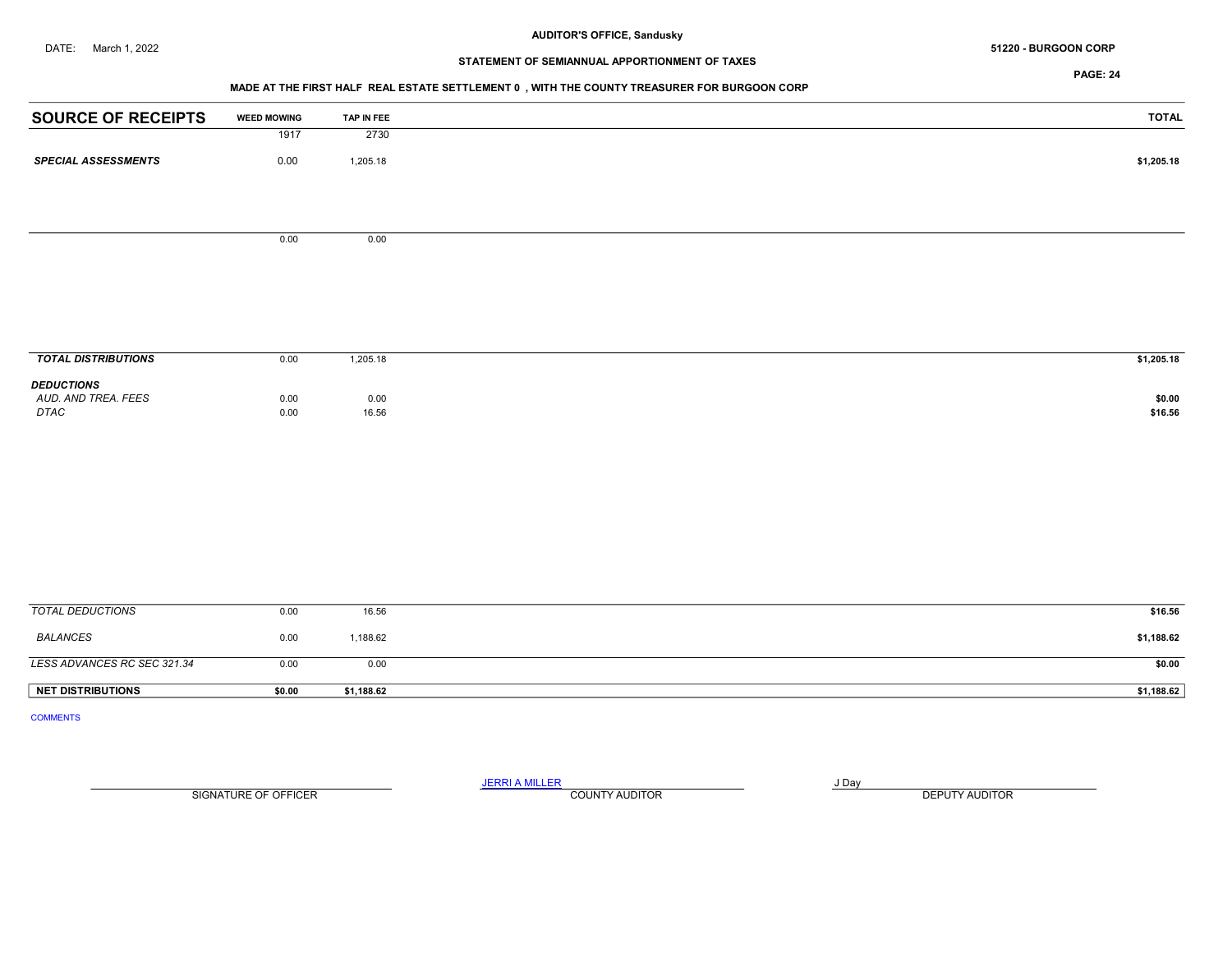## STATEMENT OF SEMIANNUAL APPORTIONMENT OF TAXES

#### MADE AT THE FIRST HALF REAL ESTATE SETTLEMENT 0 , WITH THE COUNTY TREASURER FOR CLYDE CITY

PAGE: 25

| <b>SOURCE OF RECEIPTS</b>  | <b>DELQ UTIL</b> | <b>REVITALIZATION</b> | <b>FOX SAN SEWER</b> | <b>WALKS IMP II</b> | N WOODLAND III | SAN SEW RT 20 | <b>WALKS IMP IV</b> | <b>WEED MOWING</b> | <b>CLYDE DEBRIS</b><br><b>REM</b> | <b>WALKS IMP V</b> | <b>TOTAL</b> |
|----------------------------|------------------|-----------------------|----------------------|---------------------|----------------|---------------|---------------------|--------------------|-----------------------------------|--------------------|--------------|
|                            | 1776             | 2180                  | 2460                 | 2740                | 2750           | 2760          | 2830                | 2917               | 2943                              | 2970               |              |
| <b>SPECIAL ASSESSMENTS</b> | 726.20           | 0.00                  | 0.00                 | 0.00                | 0.00           | 0.00          | 0.00                | 0.00               | 0.00                              | 0.00               | \$726.20     |
|                            |                  |                       |                      |                     |                |               |                     |                    |                                   |                    |              |
|                            | 0.00             | 0.00                  | 0.00                 | 0.00                | 0.00           | 0.00          | 0.00                | 0.00               | 0.00                              | 0.00               |              |
|                            |                  |                       |                      |                     |                |               |                     |                    |                                   |                    |              |
|                            |                  |                       |                      |                     |                |               |                     |                    |                                   |                    |              |
|                            |                  |                       |                      |                     |                |               |                     |                    |                                   |                    |              |
|                            |                  |                       |                      |                     |                |               |                     |                    |                                   |                    |              |
|                            |                  |                       |                      |                     |                |               |                     |                    |                                   |                    |              |
| <b>TOTAL DISTRIBUTIONS</b> | 726.20           | 0.00                  | 0.00                 | 0.00                | 0.00           | 0.00          | 0.00                | 0.00               | 0.00                              | 0.00               | \$726.20     |
| <b>DEDUCTIONS</b>          |                  |                       |                      |                     |                |               |                     |                    |                                   |                    |              |
| AUD. AND TREA. FEES        | 0.00             | 0.00                  | 0.00                 | 0.00                | 0.00           | 0.00          | 0.00                | 0.00               | 0.00                              | 0.00               | \$0.00       |
| DTAC                       | 72.62            | 0.00                  | 0.00                 | 0.00                | 0.00           | 0.00          | 0.00                | 0.00               | 0.00                              | 0.00               | \$72.62      |
|                            |                  |                       |                      |                     |                |               |                     |                    |                                   |                    |              |

| TOTAL DEDUCTIONS            | 72.62    | 0.00   | 0.00   | 0.00   | 0.00   | 0.00   | 0.00   | 0.00   | 0.00   | 0.00   | \$72.62  |
|-----------------------------|----------|--------|--------|--------|--------|--------|--------|--------|--------|--------|----------|
| <b>BALANCES</b>             | 653.58   | 0.00   | 0.00   | 0.00   | 0.00   | 0.00   | 0.00   | 0.00   | 0.00   | 0.00   | \$653.58 |
| LESS ADVANCES RC SEC 321.34 | 0.OC     | 0.00   | 0.00   | 0.00   | 0.00   | 0.00   | 0.00   | 0.00   | 0.00   | 0.00   | \$0.00   |
| <b>NET DISTRIBUTIONS</b>    | \$653.58 | \$0.00 | \$0.00 | \$0.00 | \$0.00 | \$0.00 | \$0.00 | \$0.00 | \$0.00 | \$0.00 | \$653.58 |

COMMENTS

CONTINUED ON NEXT PAGE

SIGNATURE OF OFFICER **EXECUTE A RELATION COUNTY AUDITOR** COUNTY AUDITOR **DEPUTY AUDITOR** 

JERRI A MILLER COUNTY AUDITOR **FOUND A SERVICE ASSAULT**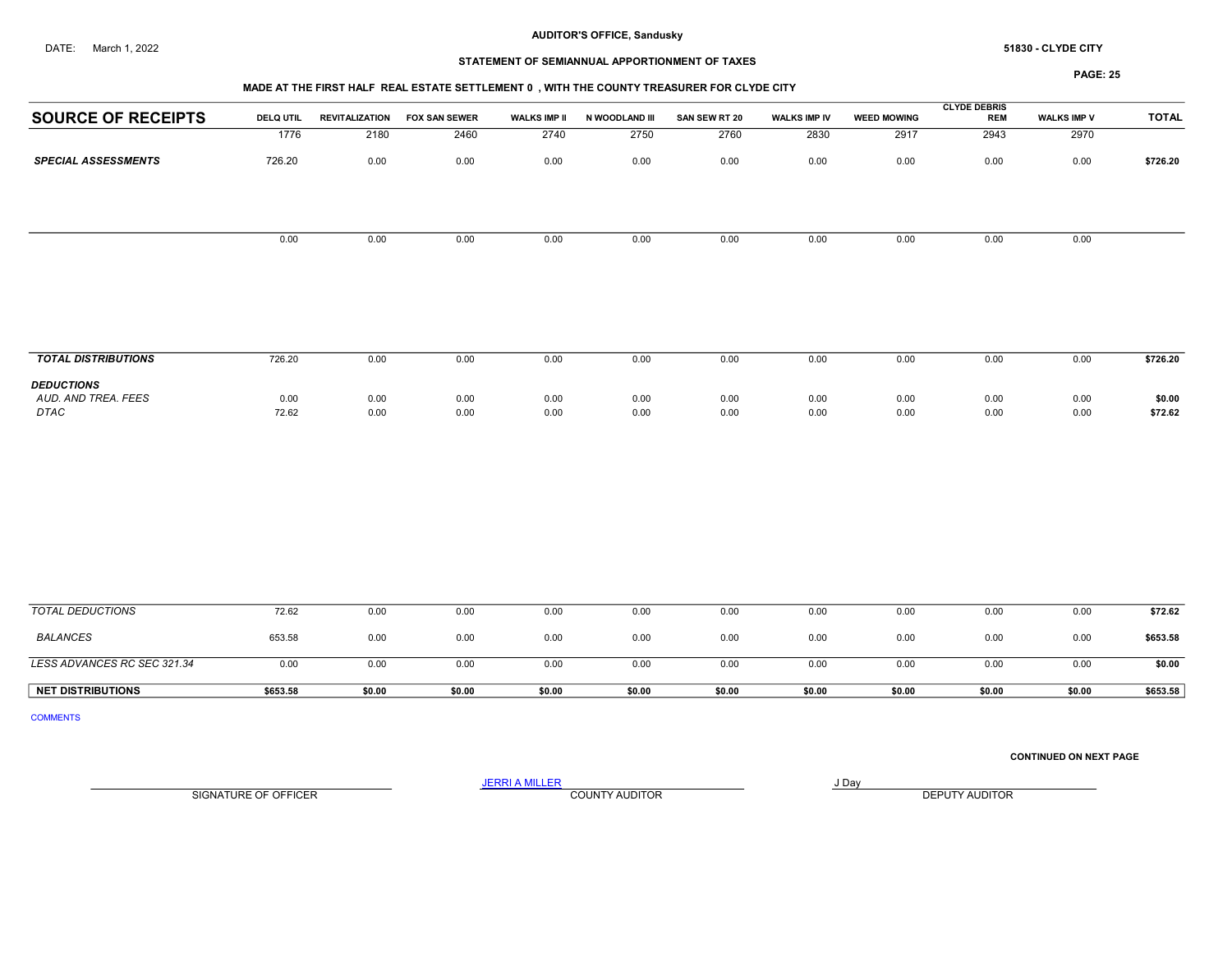#### DATE: March 1, 2022 **51830 - CLYDE CITY 51830 - CLYDE CITY**

## AUDITOR'S OFFICE, Sandusky

## STATEMENT OF SEMIANNUAL APPORTIONMENT OF TAXES

PAGE: 26

## MADE AT THE FIRST HALF REAL ESTATE SETTLEMENT 0 , WITH THE COUNTY TREASURER FOR CLYDE CITY

| <b>SOURCE OF RECEIPTS BURKHOLDER SEW</b> |              | <b>SPAYD SEW CO</b> |              |                       | WALKS IMP VI CLYDE WALKS 10 W MAPLE SEW CO |       |                  | <b>TOTAL</b>     |
|------------------------------------------|--------------|---------------------|--------------|-----------------------|--------------------------------------------|-------|------------------|------------------|
|                                          | 2980         | 3060                | 3070         | 3100                  | 3190                                       |       |                  |                  |
| <b>SPECIAL ASSESSMENTS</b>               | 0.00         | 0.00                | 0.00         | 0.00                  | 0.00                                       |       |                  | \$0.00           |
|                                          |              |                     |              |                       |                                            |       |                  |                  |
|                                          |              |                     |              |                       |                                            |       |                  |                  |
|                                          | 0.00         | 0.00                | 0.00         | 0.00                  | 0.00                                       |       |                  |                  |
|                                          |              |                     |              |                       |                                            |       |                  |                  |
|                                          |              |                     |              |                       |                                            |       |                  |                  |
| <b>TOTAL DISTRIBUTIONS</b>               | 0.00         | 0.00                | 0.00         | 0.00                  | 0.00                                       |       |                  | \$0.00           |
| <b>DEDUCTIONS</b>                        |              |                     |              |                       |                                            |       |                  |                  |
| AUD. AND TREA. FEES<br>DTAC              | 0.00<br>0.00 | 0.00<br>0.00        | 0.00<br>0.00 | 0.00<br>0.00          | 0.00<br>0.00                               |       |                  | \$0.00<br>\$0.00 |
|                                          |              |                     |              |                       |                                            |       |                  |                  |
|                                          |              |                     |              |                       |                                            |       |                  |                  |
|                                          |              |                     |              |                       |                                            |       |                  |                  |
|                                          |              |                     |              |                       |                                            |       |                  |                  |
|                                          |              |                     |              |                       |                                            |       |                  |                  |
|                                          |              |                     |              |                       |                                            |       |                  |                  |
|                                          |              |                     |              |                       |                                            |       |                  |                  |
|                                          |              |                     |              |                       |                                            |       |                  |                  |
|                                          |              |                     |              |                       |                                            |       |                  |                  |
| <b>TOTAL DEDUCTIONS</b>                  | 0.00         | 0.00                | 0.00         | 0.00                  | 0.00                                       |       |                  | \$0.00           |
|                                          |              |                     |              |                       |                                            |       |                  |                  |
| <b>BALANCES</b>                          | 0.00         | 0.00                | 0.00         | 0.00                  | 0.00                                       |       |                  | \$0.00           |
| LESS ADVANCES RC SEC 321.34              | 0.00         | 0.00                | 0.00         | 0.00                  | 0.00                                       |       |                  | \$0.00           |
| <b>NET DISTRIBUTIONS</b>                 | \$0.00       | \$0.00              | \$0.00       | \$0.00                | \$0.00                                     |       |                  | \$0.00           |
| <b>COMMENTS</b>                          |              |                     |              |                       |                                            |       | FROM PREV. PAGE: | #NAME?           |
|                                          |              |                     |              |                       |                                            |       | TOTAL:           | #NAME?           |
|                                          |              |                     |              |                       |                                            |       |                  |                  |
|                                          |              |                     |              | <b>JERRI A MILLER</b> |                                            | J Day |                  |                  |

SIGNATURE OF OFFICER **EXECUTE A RELATION COUNTY AUDITOR** COUNTY AUDITOR **DEPUTY AUDITOR**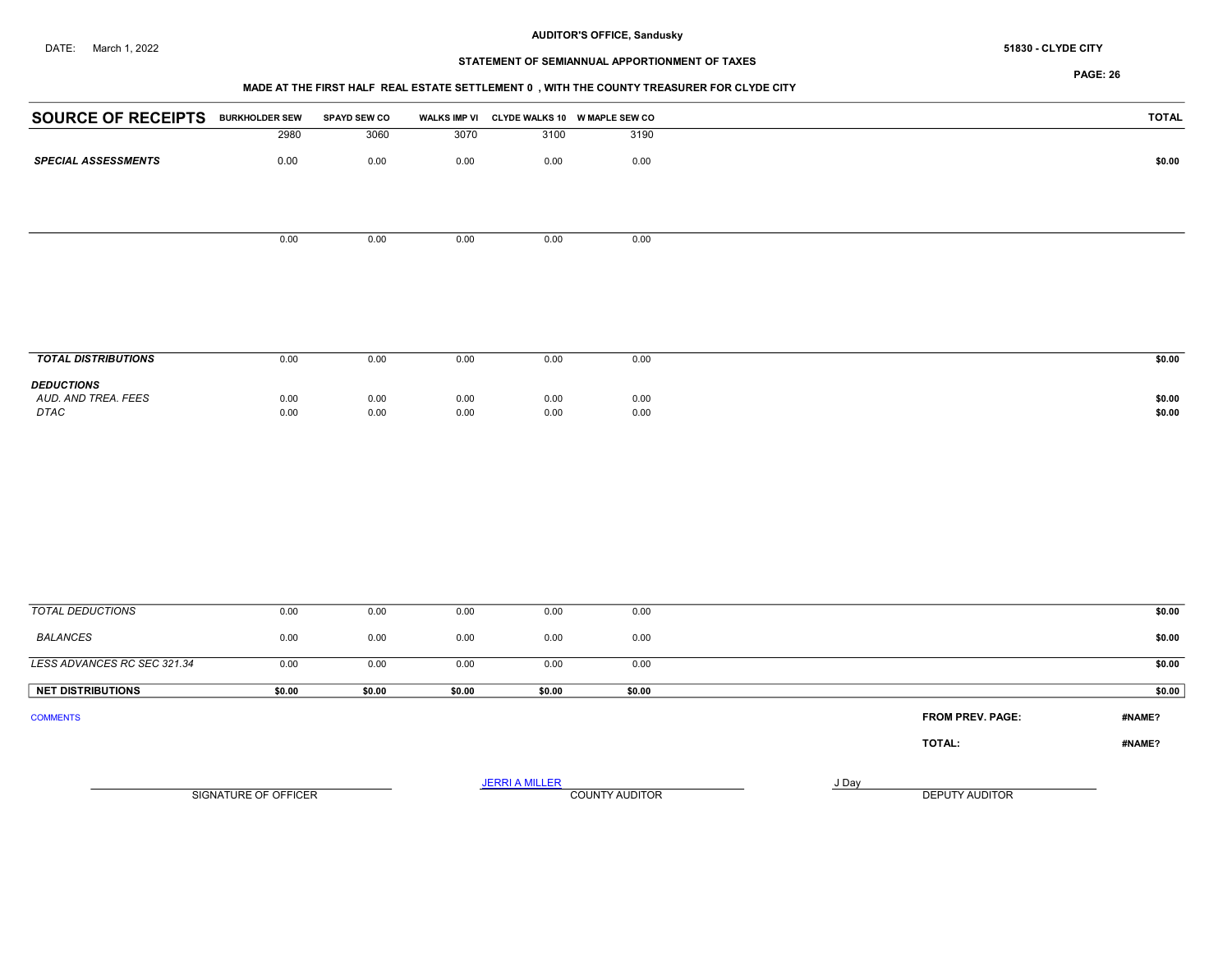# STATEMENT OF SEMIANNUAL APPORTIONMENT OF TAXES

#### PAGE: 27

| <b>SOURCE OF RECEIPTS</b>  | <b>WEED MOWING</b> | <b>DELQ UTIL</b> | <b>SIDEWALKS II</b> | <b>SIDEWALKS III</b> | SIDEWALKS IV | <b>TREE REM</b> | <b>SIDEWALKS V</b> | SIDEWALKS VI | SIDEWALKS VII | SIDEWALKS VIII | <b>TOTAL</b> |
|----------------------------|--------------------|------------------|---------------------|----------------------|--------------|-----------------|--------------------|--------------|---------------|----------------|--------------|
|                            | 1717               | 1736             | 2650                | 2680                 | 2720         | 2723            | 2810               | 2840         | 2910          | 2960           |              |
| <b>SPECIAL ASSESSMENTS</b> | 1,006.58           | 84,627.08        | 0.00                | 0.00                 | 0.00         | 0.00            | 0.00               | 0.00         | 0.00          | 0.00           | \$85,633.66  |
|                            | 0.00               | 0.00             | 0.00                | 0.00                 | 0.00         | 0.00            | 0.00               | 0.00         | 0.00          | 0.00           |              |
|                            |                    |                  |                     |                      |              |                 |                    |              |               |                |              |
| <b>TOTAL DISTRIBUTIONS</b> | 1,006.58           | 84,627.08        | 0.00                | 0.00                 | 0.00         | 0.00            | 0.00               | 0.00         | 0.00          | 0.00           | \$85,633.66  |
| <b>DEDUCTIONS</b>          |                    |                  |                     |                      |              |                 |                    |              |               |                |              |
| AUD. AND TREA. FEES        | 0.00               | 0.00             | 0.00                | 0.00                 | 0.00         | 0.00            | 0.00               | 0.00         | 0.00          | 0.00           | \$0.00       |
| DTAC                       | 0.00               | 1,891.75         | 0.00                | 0.00                 | 0.00         | 0.00            | 0.00               | 0.00         | 0.00          | 0.00           | \$1,891.75   |
|                            |                    |                  |                     |                      |              |                 |                    |              |               |                |              |
|                            |                    |                  |                     |                      |              |                 |                    |              |               |                |              |
|                            |                    |                  |                     |                      |              |                 |                    |              |               |                |              |
|                            |                    |                  |                     |                      |              |                 |                    |              |               |                |              |
|                            |                    |                  |                     |                      |              |                 |                    |              |               |                |              |
|                            |                    |                  |                     |                      |              |                 |                    |              |               |                |              |

| <b>NET DISTRIBUTIONS</b>    | \$1,006.58 | \$82,735.33 | \$0.00 | \$0.00 | \$0.00 | \$0.00 | \$0.00 | \$0.00 | \$0.00 | \$0.00 | \$83,741.91 |
|-----------------------------|------------|-------------|--------|--------|--------|--------|--------|--------|--------|--------|-------------|
| LESS ADVANCES RC SEC 321.34 | 0.00       | 0.00        | 0.00   | 0.00   | 0.00   | 0.00   | 0.00   | 0.0(   | 0.00   | 0.00   | \$0.00      |
| <b>BALANCES</b>             | 1,006.58   | 82,735.33   | 0.00   | 0.00   | 0.00   | 0.00   | 0.00   | 0.00   | 0.00   | 0.00   | \$83,741.91 |
| <b>TOTAL DEDUCTIONS</b>     | 0.00       | 1,891.75    | 0.00   | v.vv   | 0.00   | 0.00   | 0.00   | 0.00   | 0.00   | 0.00   | \$1,891.75  |

COMMENTS

## CONTINUED ON NEXT PAGE

SIGNATURE OF OFFICER **EXECUTE A RELATION COUNTY AUDITOR** COUNTY AUDITOR **DEPUTY AUDITOR** 

JERRI A MILLER COUNTY AUDITOR **FOUND A SERVIT A SERVIT ASSAULT** OF THE SERVIT OF THE SERVIT OF THE SERVIT OF THE SERVIT OF THE SERVIT OF THE SERVIT OF THE SERVIT OF THE SERVIT OF THE SERVIT OF THE SERVIT OF THE SERVIT OF T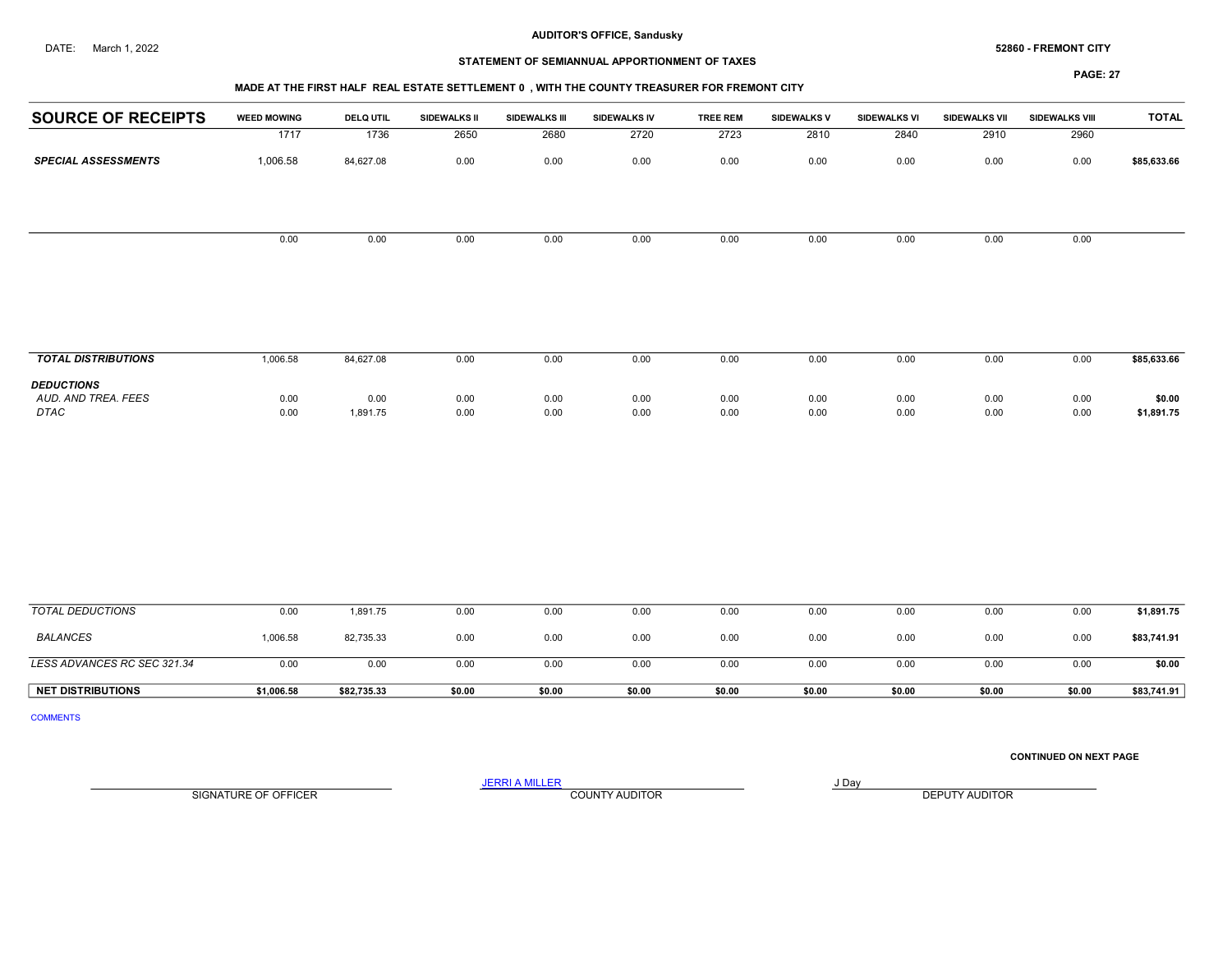# STATEMENT OF SEMIANNUAL APPORTIONMENT OF TAXES

PAGE: 28

#### MADE AT THE FIRST HALF REAL ESTATE SETTLEMENT 0 , WITH THE COUNTY TREASURER FOR FREMONT CITY

| <b>SOURCE OF RECEIPTS</b>  | SIDEWALKS IX | <b>SIDEWALKS X</b> | FRE WALKS 10 |      | FRE WALKS 11 DEBRIS REMOVAL | <b>FRE WALKS 12</b> | <b>TOTAL</b> |
|----------------------------|--------------|--------------------|--------------|------|-----------------------------|---------------------|--------------|
|                            | 3040         | 3080               | 3110         | 3130 | 3163                        | 3170                |              |
| <b>SPECIAL ASSESSMENTS</b> | 0.00         | 0.00               | 123.89       | 0.00 | 0.00                        | 0.00                | \$123.89     |
|                            |              |                    |              |      |                             |                     |              |
|                            |              |                    |              |      |                             |                     |              |
|                            | 0.00         | 0.00               | 0.00         | 0.00 | 0.00                        | 0.00                |              |
|                            |              |                    |              |      |                             |                     |              |
|                            |              |                    |              |      |                             |                     |              |
|                            |              |                    |              |      |                             |                     |              |
|                            |              |                    |              |      |                             |                     |              |

| <b>TOTAL DISTRIBUTIONS</b>                              | 0.00         | 0.00         | 123.89        | 0.00         | 0.00         | 0.00         | \$123.89          |
|---------------------------------------------------------|--------------|--------------|---------------|--------------|--------------|--------------|-------------------|
| <b>DEDUCTIONS</b><br>AUD. AND TREA. FEES<br><b>DTAC</b> | 0.00<br>0.00 | 0.00<br>0.00 | 0.00<br>12.39 | 0.00<br>0.00 | 0.00<br>0.00 | 0.00<br>0.00 | \$0.00<br>\$12.39 |

| TOTAL DEDUCTIONS            | 0.00                 | 0.00   | 12.39    | 0.00                  | 0.00                  | 0.00   |       |                         | \$12.39  |
|-----------------------------|----------------------|--------|----------|-----------------------|-----------------------|--------|-------|-------------------------|----------|
| BALANCES                    | 0.00                 | 0.00   | 111.50   | 0.00                  | 0.00                  | 0.00   |       |                         | \$111.50 |
| LESS ADVANCES RC SEC 321.34 | 0.00                 | 0.00   | 0.00     | 0.00                  | 0.00                  | 0.00   |       |                         | \$0.00   |
| <b>NET DISTRIBUTIONS</b>    | \$0.00               | \$0.00 | \$111.50 | \$0.00                | \$0.00                | \$0.00 |       |                         | \$111.50 |
| <b>COMMENTS</b>             |                      |        |          |                       |                       |        |       | <b>FROM PREV. PAGE:</b> | #NAME?   |
|                             |                      |        |          |                       |                       |        |       | TOTAL:                  | #NAME?   |
|                             | SIGNATURE OF OFFICER |        |          | <b>JERRI A MILLER</b> | <b>COUNTY AUDITOR</b> |        | J Day | <b>DEPUTY AUDITOR</b>   |          |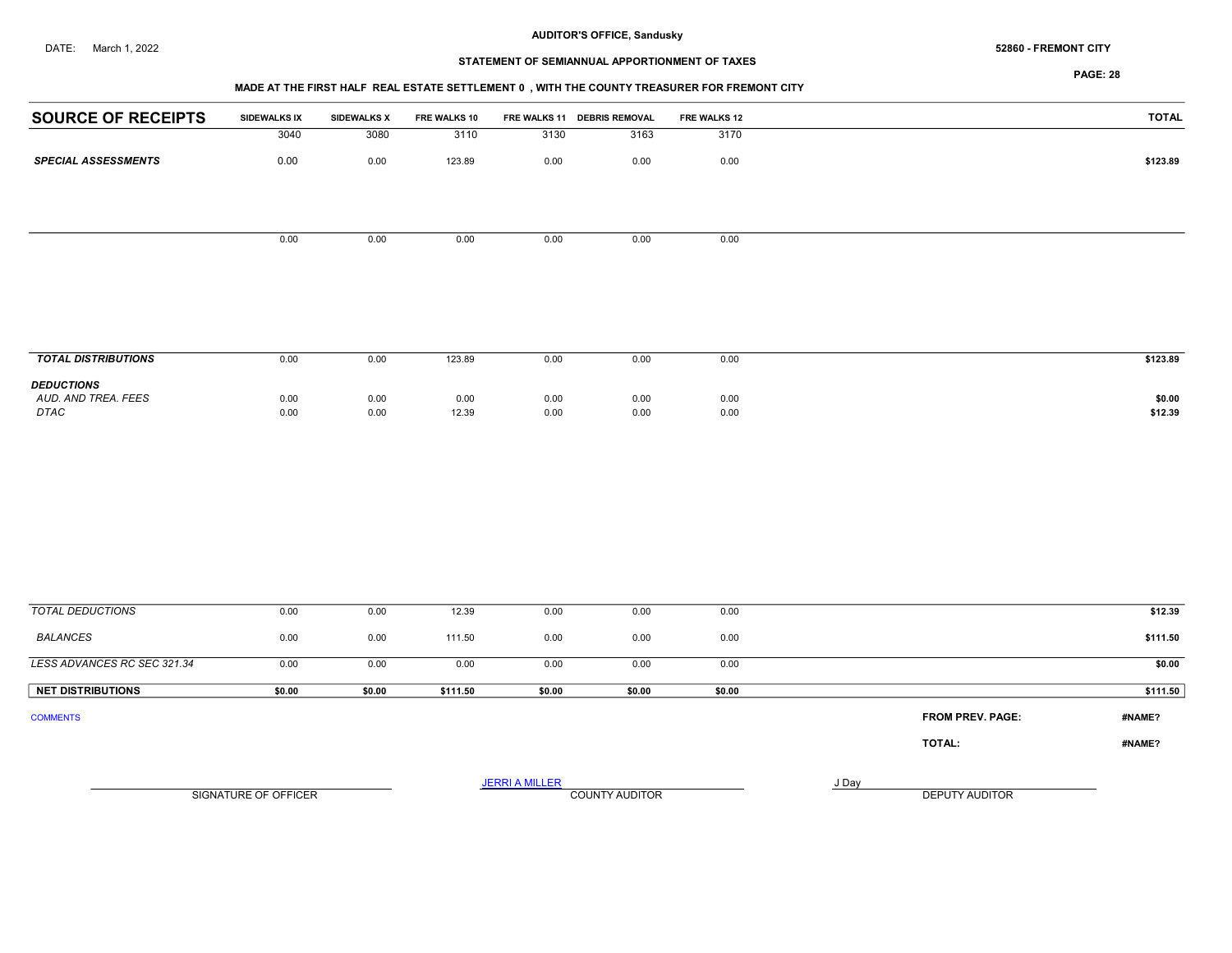#### DATE: March 1, 2022 53060 - GIBSONBURG CORP

## STATEMENT OF SEMIANNUAL APPORTIONMENT OF TAXES

PAGE: 29

| <b>SOURCE OF RECEIPTS</b>  | <b>DELQ UTIL</b> | <b>WEED MOWING</b> | SIDEWALK | SIDEWALK 13 | SIDEWALK 14 | SIDEWALK 15 | SIDEWALK 16 | <b>TOTAL</b> |
|----------------------------|------------------|--------------------|----------|-------------|-------------|-------------|-------------|--------------|
|                            | 1756             | 1767               | 2160     | 3210        | 3230        | 3240        | 3260        |              |
| <b>SPECIAL ASSESSMENTS</b> | 2,847.07         | 562.50             | 0.00     | 0.00        | 0.00        | 0.00        | 0.00        | \$3,409.57   |
|                            |                  |                    |          |             |             |             |             |              |
|                            |                  |                    |          |             |             |             |             |              |
|                            | 0.00             | 0.00               | 0.00     | 0.00        | 0.00        | 0.00        | 0.00        |              |
|                            |                  |                    |          |             |             |             |             |              |
|                            |                  |                    |          |             |             |             |             |              |

| <b>TOTAL DISTRIBUTIONS</b>                              | 2,847.07      | 562.50       | 0.00         | 0.00         | 0.00         | 0.00         | 0.00         | \$3,409.57        |
|---------------------------------------------------------|---------------|--------------|--------------|--------------|--------------|--------------|--------------|-------------------|
| <b>DEDUCTIONS</b><br>AUD. AND TREA. FEES<br><b>DTAC</b> | 0.00<br>40.00 | 0.00<br>0.00 | 0.00<br>0.00 | 0.00<br>0.00 | 0.00<br>0.00 | 0.00<br>0.00 | 0.00<br>0.00 | \$0.00<br>\$40.00 |

| TOTAL DEDUCTIONS            | 40.00      | 0.00     | 0.00   | 0.00   | 0.00   | 0.00   | 0.00   | \$40.00    |
|-----------------------------|------------|----------|--------|--------|--------|--------|--------|------------|
| BALANCES                    | 2,807.07   | 562.50   | 0.00   | 0.00   | 0.00   | 0.00   | 0.00   | \$3,369.57 |
| LESS ADVANCES RC SEC 321.34 | 0.00       | 0.00     | 0.00   | 0.00   | 0.00   | 0.00   | 0.00   | \$0.00     |
| <b>NET DISTRIBUTIONS</b>    | \$2,807.07 | \$562.50 | \$0.00 | \$0.00 | \$0.00 | \$0.00 | \$0.00 | \$3,369.57 |

COMMENTS

JERRI A MILLER COUNTY AUDITOR AND A RESERVE THE SERVE OF A LIBRARY SERVE OF A LIBRARY SUBSET OF A LIBRARY SUBSET OF A LIBRARY SUBSET OF A LIBRARY SUBSET OF A LIBRARY SUBSET OF A LIBRARY SUBSET OF A LIBRARY SUBSET OF A LIBR

SIGNATURE OF OFFICER **EXECUTE A RELATION COUNTY AUDITOR** COUNTY AUDITOR **DEPUTY AUDITOR**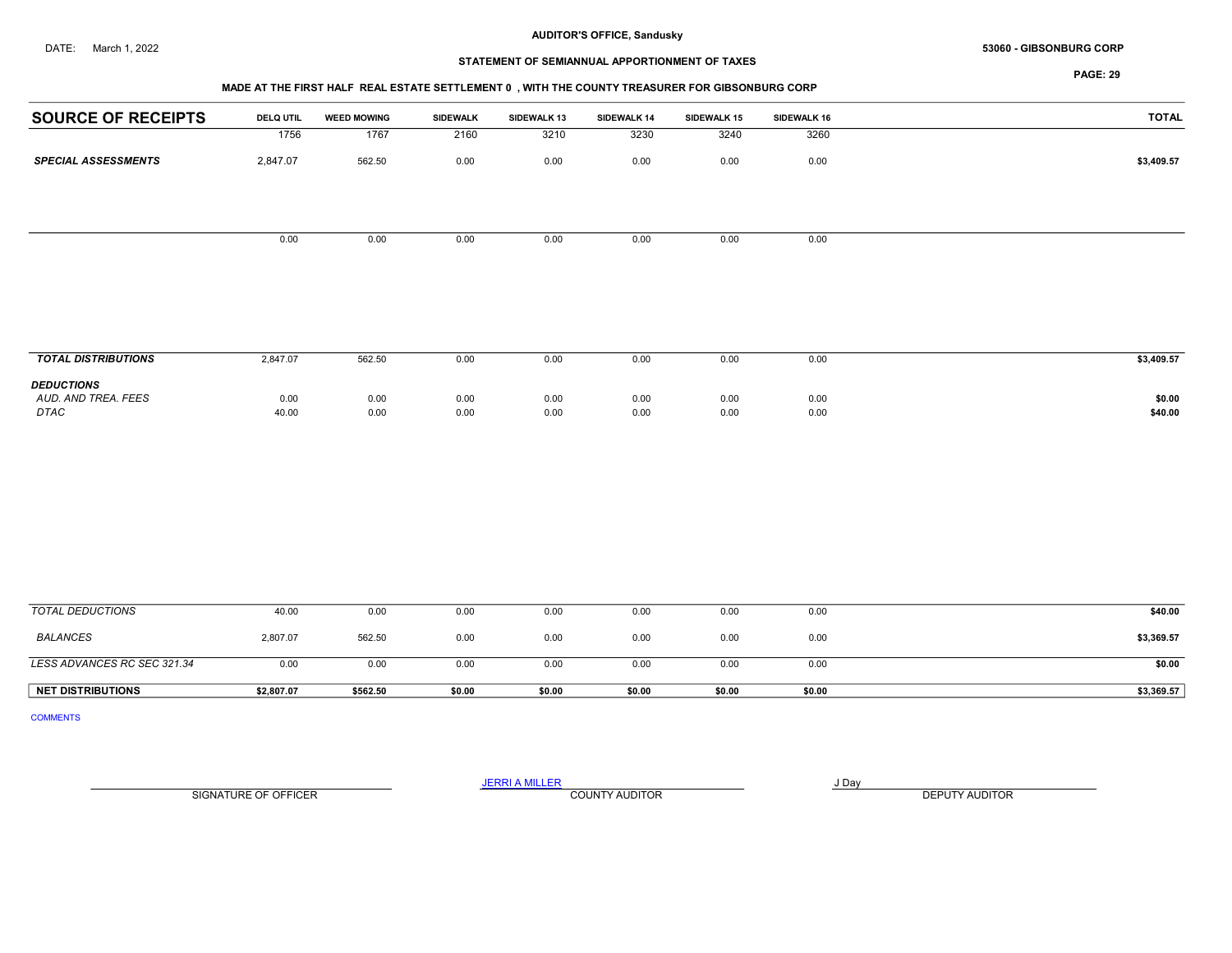#### DATE: March 1, 2022 53280 - GREEN SPRINGS CORP

# STATEMENT OF SEMIANNUAL APPORTIONMENT OF TAXES

PAGE: 30

## MADE AT THE FIRST HALF REAL ESTATE SETTLEMENT 0 , WITH THE COUNTY TREASURER FOR GREEN SPRINGS CORP

| <b>SOURCE OF RECEIPTS</b>                | <b>DELQ UTIL</b> | <b>WEED MOWING</b> | <b>TOTAL</b> |
|------------------------------------------|------------------|--------------------|--------------|
|                                          | 1946             | 3227               |              |
| <b>SPECIAL ASSESSMENTS</b>               | 0.00             | 0.00               | \$0.00       |
|                                          |                  |                    |              |
|                                          |                  |                    |              |
|                                          |                  |                    |              |
|                                          | 0.00             | 0.00               |              |
|                                          |                  |                    |              |
|                                          |                  |                    |              |
|                                          |                  |                    |              |
|                                          |                  |                    |              |
|                                          |                  |                    |              |
| <b>TOTAL DISTRIBUTIONS</b>               | 0.00             | 0.00               | \$0.00       |
|                                          |                  |                    |              |
| <b>DEDUCTIONS</b><br>AUD. AND TREA. FEES | 0.00             | 0.00               | \$0.00       |
| $\ensuremath{\mathit{DTAC}}$             | 0.00             | $0.00\,$           | \$0.00       |
|                                          |                  |                    |              |
|                                          |                  |                    |              |
|                                          |                  |                    |              |
|                                          |                  |                    |              |
|                                          |                  |                    |              |
|                                          |                  |                    |              |
|                                          |                  |                    |              |
|                                          |                  |                    |              |
|                                          |                  |                    |              |
| <b>TOTAL DEDUCTIONS</b>                  | 0.00             | 0.00               | \$0.00       |
|                                          |                  |                    |              |
| <b>BALANCES</b>                          | 0.00             | 0.00               | \$0.00       |

**LESS ADVANCES RC SEC 321.34** 0.00 0.00 0.00 0.00 \$0.00 \$0.00 \$0.00 NET DISTRIBUTIONS \$0.00 \$0.00 \$0.00 \$0.00 \$0.00 \$0.00 \$0.00 \$0.00 \$1.00 \$1.00 \$1.00 \$1.00 \$1.00 \$1.00 \$1.00 \$1

COMMENTS

JERRI A MILLER COUNTY AUDITOR **Finally COUNTY AUDITOR** SIGNATURE OF OFFICER **EXECUTE A RELATION COUNTY AUDITOR** COUNTY AUDITOR **DEPUTY AUDITOR**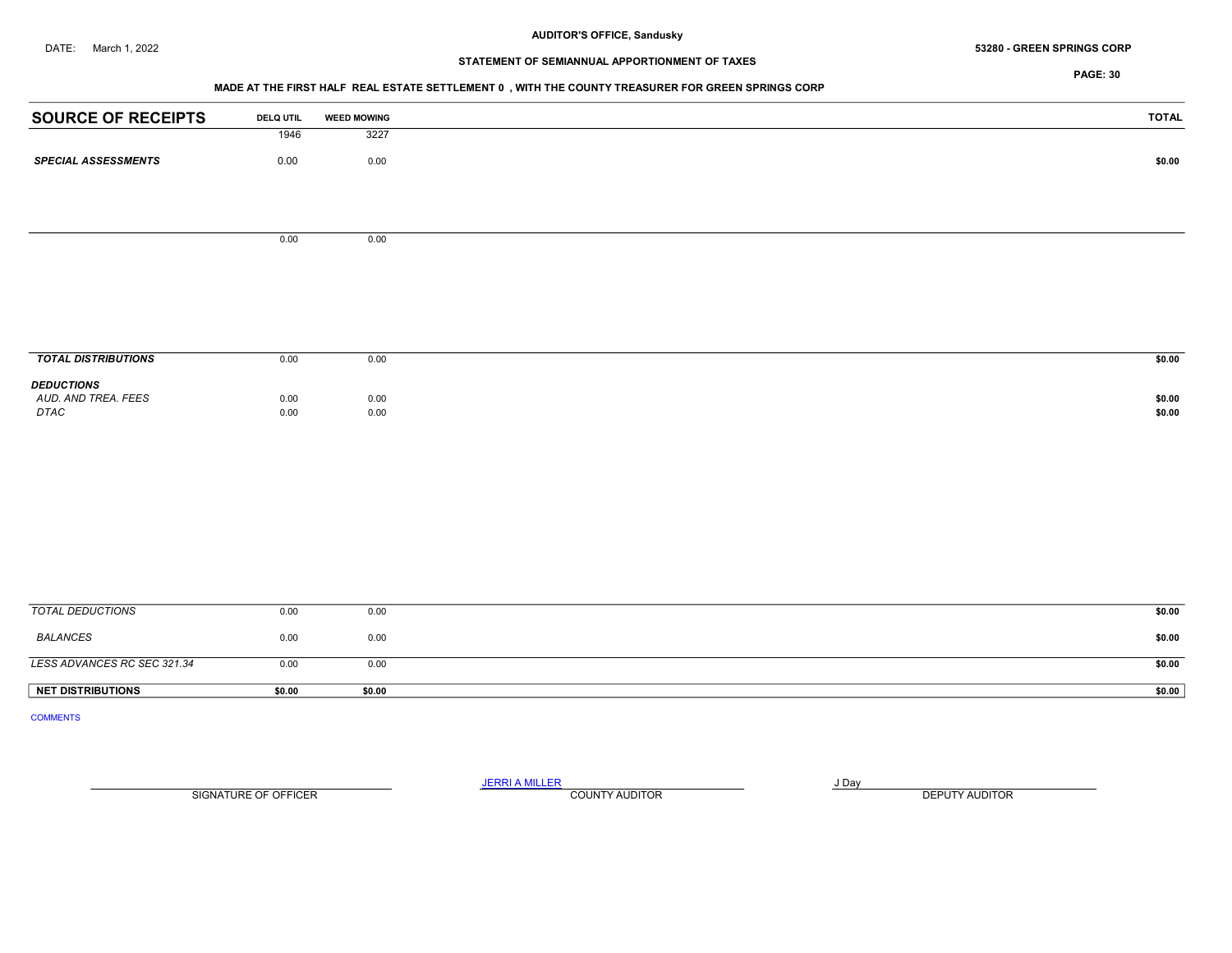# STATEMENT OF SEMIANNUAL APPORTIONMENT OF TAXES

PAGE: 31

## MADE AT THE FIRST HALF REAL ESTATE SETTLEMENT 0 , WITH THE COUNTY TREASURER FOR HELENA CORP

| <b>SOURCE OF RECEIPTS</b>   | <b>HELENA SEW CO</b> | <b>TOTAL</b> |
|-----------------------------|----------------------|--------------|
|                             | 2820                 |              |
| <b>SPECIAL ASSESSMENTS</b>  | $0.00\,$             | \$0.00       |
|                             |                      |              |
|                             |                      |              |
|                             | 0.00                 |              |
|                             |                      |              |
|                             |                      |              |
|                             |                      |              |
|                             |                      |              |
| <b>TOTAL DISTRIBUTIONS</b>  | 0.00                 | \$0.00       |
| <b>DEDUCTIONS</b>           |                      |              |
| AUD. AND TREA. FEES         | 0.00                 | \$0.00       |
| DTAC                        | $0.00\,$             | \$0.00       |
|                             |                      |              |
|                             |                      |              |
|                             |                      |              |
|                             |                      |              |
|                             |                      |              |
|                             |                      |              |
|                             |                      |              |
| <b>TOTAL DEDUCTIONS</b>     | 0.00                 | \$0.00       |
| <b>BALANCES</b>             | $0.00\,$             | \$0.00       |
| LESS ADVANCES RC SEC 321.34 | 0.00                 | \$0.00       |
| <b>NET DISTRIBUTIONS</b>    | \$0.00               | \$0.00       |
| <b>COMMENTS</b>             |                      |              |
|                             |                      |              |

SIGNATURE OF OFFICER **EXECUTE A RELATION COUNTY AUDITOR** COUNTY AUDITOR **DEPUTY AUDITOR** 

JERRI A MILLER COUNTY AUDITOR **FOUND A SERVIT A SERVIT ASSAULT** OF THE SERVIT OF THE SERVIT OF THE SERVIT OF THE SERVIT OF THE SERVIT OF THE SERVIT OF THE SERVIT OF THE SERVIT OF THE SERVIT OF THE SERVIT OF THE SERVIT OF T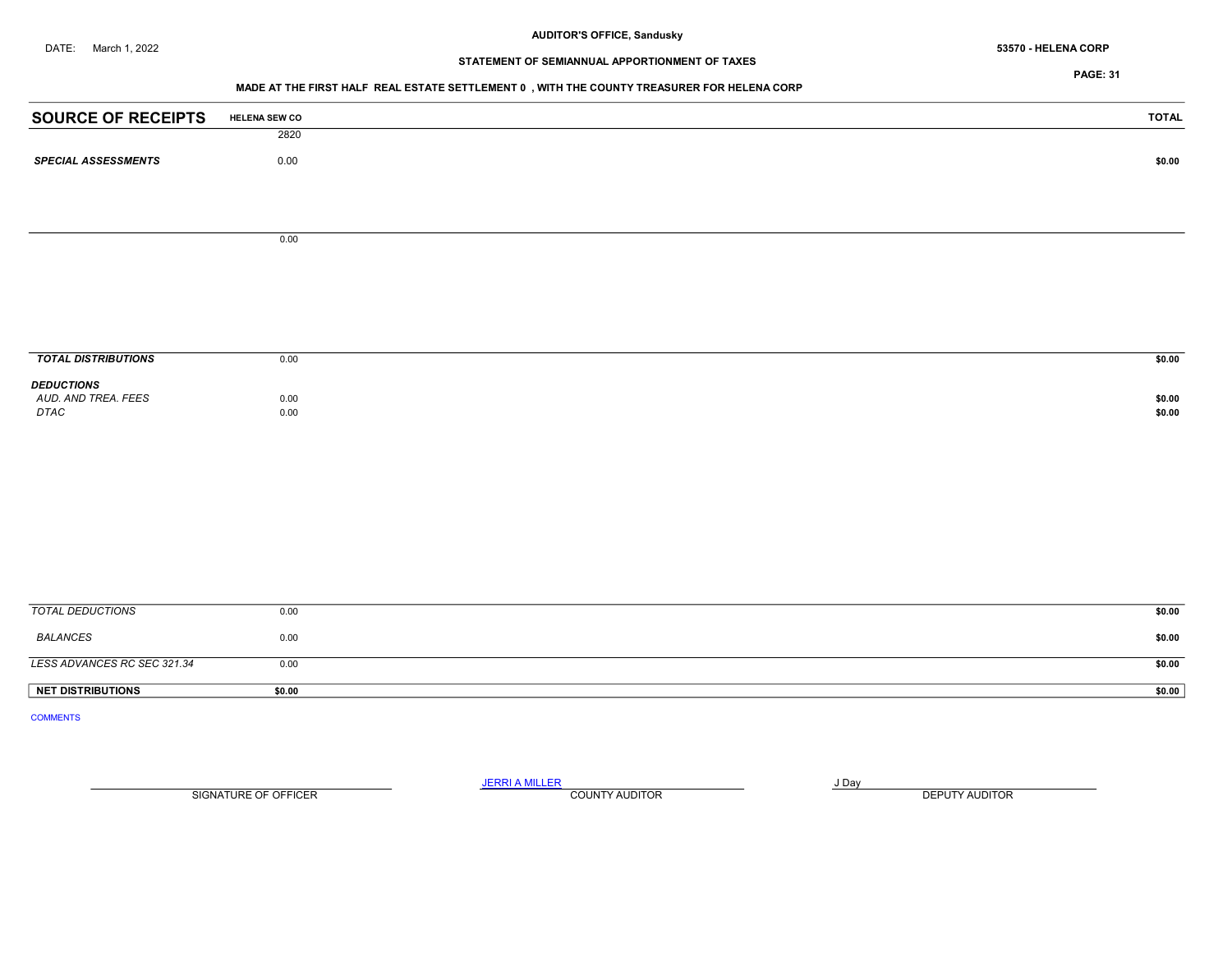# STATEMENT OF SEMIANNUAL APPORTIONMENT OF TAXES

PAGE: 32

## MADE AT THE FIRST HALF REAL ESTATE SETTLEMENT 0 , WITH THE COUNTY TREASURER FOR LINDSEY CORP

| <b>SOURCE OF RECEIPTS</b>                | <b>DELQ UTIL</b> | <b>TOTAL</b> |
|------------------------------------------|------------------|--------------|
|                                          | 1866             |              |
| <b>SPECIAL ASSESSMENTS</b>               | 0.00             | \$0.00       |
|                                          |                  |              |
|                                          |                  |              |
|                                          | 0.00             |              |
|                                          |                  |              |
|                                          |                  |              |
|                                          |                  |              |
|                                          |                  |              |
|                                          |                  |              |
| <b>TOTAL DISTRIBUTIONS</b>               | 0.00             | \$0.00       |
| <b>DEDUCTIONS</b><br>AUD. AND TREA. FEES | 0.00             | \$0.00       |
| DTAC                                     | 0.00             | \$0.00       |
|                                          |                  |              |
|                                          |                  |              |
|                                          |                  |              |
|                                          |                  |              |
|                                          |                  |              |
|                                          |                  |              |
|                                          |                  |              |
|                                          |                  |              |
| <b>TOTAL DEDUCTIONS</b>                  | 0.00             | \$0.00       |
| <b>BALANCES</b>                          | 0.00             | \$0.00       |
| LESS ADVANCES RC SEC 321.34              | 0.00             | \$0.00       |
| <b>NET DISTRIBUTIONS</b>                 | \$0.00           | \$0.00       |
| <b>COMMENTS</b>                          |                  |              |
|                                          |                  |              |

SIGNATURE OF OFFICER **EXECUTE A RELATION COUNTY AUDITOR** COUNTY AUDITOR **DEPUTY AUDITOR** 

JERRI A MILLER COUNTY AUDITOR **FOUR SERVICE ASSAULT**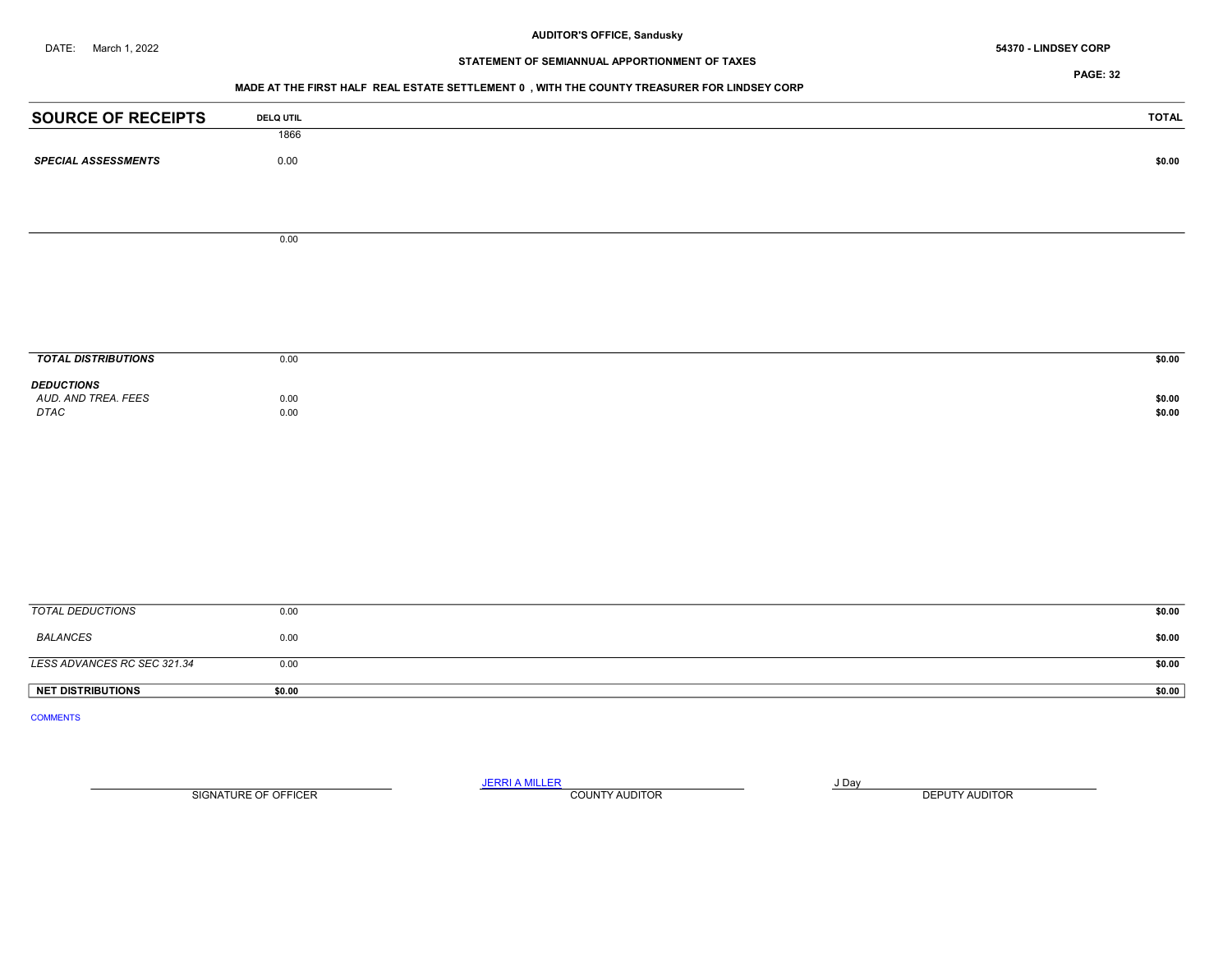## DATE: March 1, 2022 **59280 - WOODVILLE CORP 59280 - WOODVILLE CORP**

## STATEMENT OF SEMIANNUAL APPORTIONMENT OF TAXES

PAGE: 33

#### MADE AT THE FIRST HALF REAL ESTATE SETTLEMENT 0 , WITH THE COUNTY TREASURER FOR WOODVILLE CORP

|                            |                  |                    | <b>WOODVILLE VILL</b> |              |
|----------------------------|------------------|--------------------|-----------------------|--------------|
| <b>SOURCE OF RECEIPTS</b>  | <b>DELQ UTIL</b> | <b>WEED MOWING</b> | <b>SEWER CO</b>       | <b>TOTAL</b> |
|                            | 1746             | 2617               | 3340                  |              |
| <b>SPECIAL ASSESSMENTS</b> | 0.00             | 0.00               | 0.00                  | \$0.00       |
|                            |                  |                    |                       |              |
|                            |                  |                    |                       |              |
|                            | 0.00             | 0.00               | 0.00                  |              |
|                            |                  |                    |                       |              |
|                            |                  |                    |                       |              |
|                            |                  |                    |                       |              |
|                            |                  |                    |                       |              |
| <b>TOTAL DISTRIBUTIONS</b> | 0.00             | 0.00               | 0.00                  | \$0.00       |
| <b>DEDUCTIONS</b>          |                  |                    |                       |              |
| AUD. AND TREA. FEES        | 0.00             | 0.00               | 0.00                  | \$0.00       |

AUD. AND TREA. FEES 0.00 0.00 0.00 0.00 0.00 0.00 \$0.00  $D TAC$  0.00 0.00 0.00 0.00 0.00 0.00 0.00 \$0.00

| <b>NET DISTRIBUTIONS</b>    | \$0.00 | \$0.00 | \$0.00 | \$0.00 |
|-----------------------------|--------|--------|--------|--------|
| LESS ADVANCES RC SEC 321.34 | 0.00   | 0.00   | 0.00   | \$0.00 |
| BALANCES                    | 0.00   | 0.00   | 0.00   | \$0.00 |
| TOTAL DEDUCTIONS            | 0.00   | 0.00   | 0.00   | \$0.00 |

COMMENTS

JERRI A MILLER COUNTY AUDITOR **Finally COUNTY AUDITOR** SIGNATURE OF OFFICER **EXECUTE A RELATION COUNTY AUDITOR** COUNTY AUDITOR **DEPUTY AUDITOR**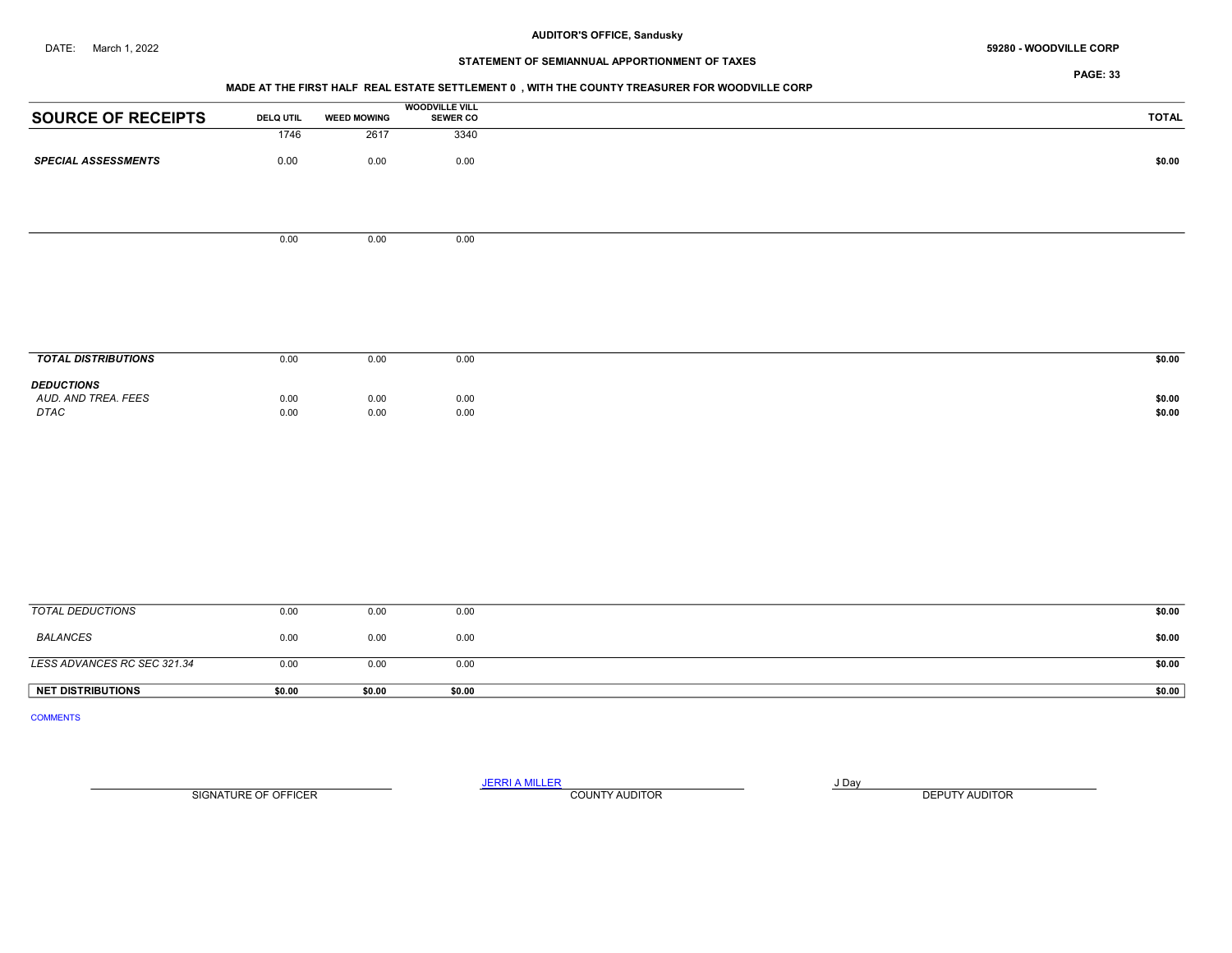## STATEMENT OF SEMIANNUAL APPORTIONMENT OF TAXES

PAGE: 34

## MADE AT THE FIRST HALF REAL ESTATE SETTLEMENT 0 , WITH THE COUNTY TREASURER FOR Wood Co SPAS

| <b>SOURCE OF RECEIPTS</b>  |        | K RECKER MT HERBERT MARTIN | O DEAN MT | <b>PAUL COX MT</b> | <b>WIL BELL-B MT</b> | <b>TOTAL</b> |
|----------------------------|--------|----------------------------|-----------|--------------------|----------------------|--------------|
|                            | 0039   | 0921                       | 1351      | 1661               | 1691                 |              |
| <b>SPECIAL ASSESSMENTS</b> | 429.42 | 184.51                     | (4.00)    | 607.51             | 2.00                 | \$1,219.44   |
|                            |        |                            |           |                    |                      |              |
|                            | 0.00   | 0.00                       | 0.00      | 0.00               | 0.00                 |              |
|                            |        |                            |           |                    |                      |              |

| <b>TOTAL DISTRIBUTIONS</b>                       | 429.42       | 184.51       | (4.00)       | 607.51       | 2.00         | \$1,219.44       |
|--------------------------------------------------|--------------|--------------|--------------|--------------|--------------|------------------|
| <b>DEDUCTIONS</b><br>AUD. AND TREA. FEES<br>DTAC | 0.00<br>0.00 | 0.00<br>0.00 | 0.00<br>0.00 | 0.00<br>0.00 | 0.00<br>0.20 | \$0.00<br>\$0.20 |

| TOTAL DEDUCTIONS            | 0.00     | 0.00     | 0.00      | 0.00     | 0.20   | \$0.20     |
|-----------------------------|----------|----------|-----------|----------|--------|------------|
| BALANCES                    | 429.42   | 184.51   | (4.00)    | 607.51   | 1.80   | \$1,219.24 |
| LESS ADVANCES RC SEC 321.34 | 0.00     | 0.00     | 0.00      | 0.00     | 0.00   | \$0.00     |
| <b>NET DISTRIBUTIONS</b>    | \$429.42 | \$184.51 | ( \$4.00) | \$607.51 | \$1.80 | \$1,219.24 |

COMMENTS

SIGNATURE OF OFFICER **EXECUTE A RELATION COUNTY AUDITOR** COUNTY AUDITOR **DEPUTY AUDITOR** 

JERRI A MILLER COUNTY AUDITOR **FOUR SERVICE ASSAULT** ON A LIBRARY OF LIBRARY AND LIBRARY OF LIBRARY OF LIBRARY OF LIBRARY OF LIBRARY OF LIBRARY OF LIBRARY OF LIBRARY OF LIBRARY OF LIBRARY OF LIBRARY OF LIBRARY OF LIBRARY O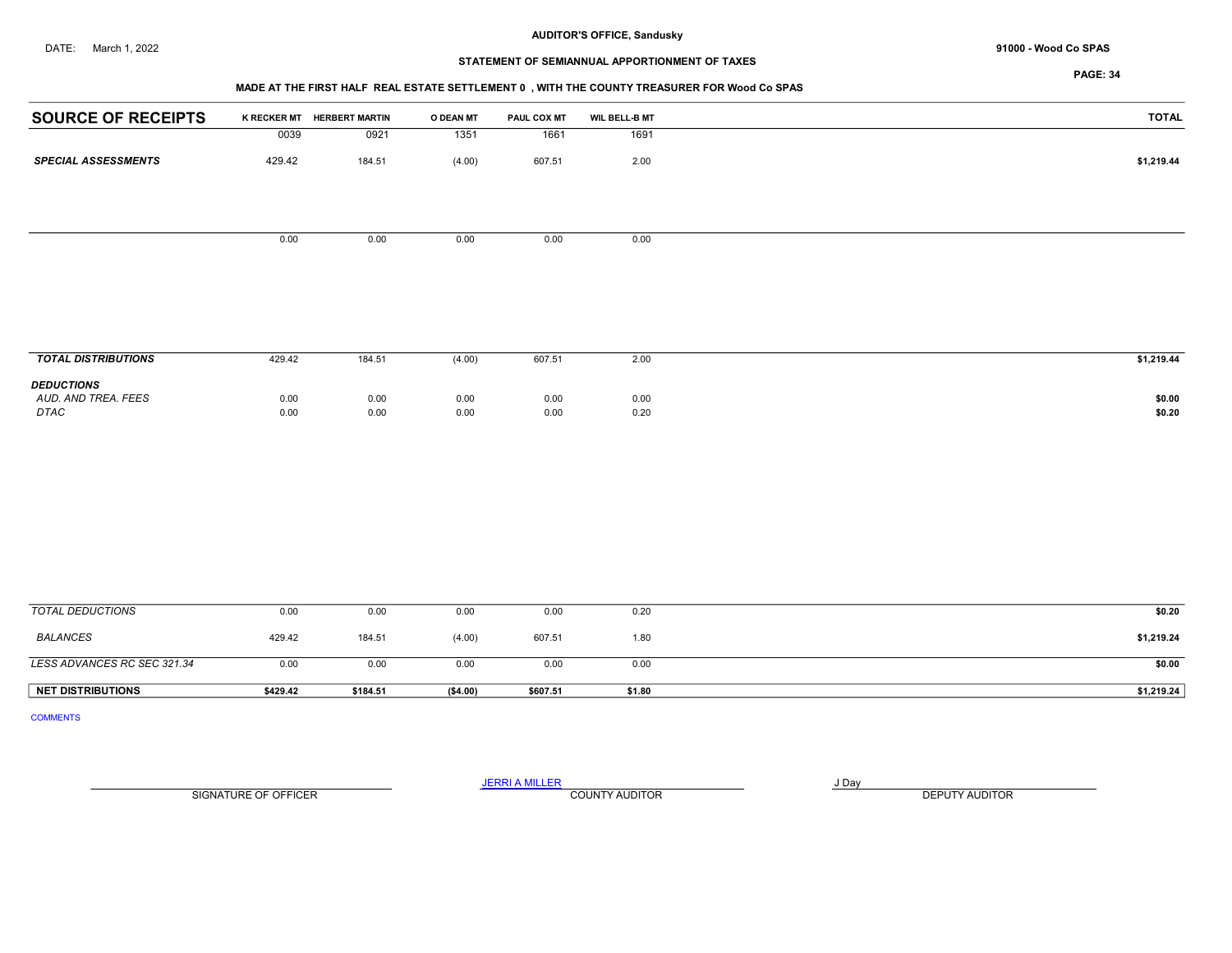# STATEMENT OF SEMIANNUAL APPORTIONMENT OF TAXES

## MADE AT THE FIRST HALF REAL ESTATE SETTLEMENT 0 , WITH THE COUNTY TREASURER FOR Ottawa Co SPAS

| <b>SOURCE OF RECEIPTS</b>                        | <b>BOLSINGER MT</b> | <b>MYLANDER MT</b> | <b>WOODRICK MT</b> | <b>TOUSSAINT MT</b> | <b>TOTAL</b>     |
|--------------------------------------------------|---------------------|--------------------|--------------------|---------------------|------------------|
|                                                  | 2271                | 2281               | 2451               | 3291                |                  |
| <b>SPECIAL ASSESSMENTS</b>                       | 623.50              | 0.00               | 766.65             | (10.00)             | \$1,380.15       |
|                                                  |                     |                    |                    |                     |                  |
|                                                  | 0.00                | 0.00               | 0.00               | 0.00                |                  |
|                                                  |                     |                    |                    |                     |                  |
|                                                  |                     |                    |                    |                     |                  |
|                                                  |                     |                    |                    |                     |                  |
| <b>TOTAL DISTRIBUTIONS</b>                       | 623.50              | 0.00               | 766.65             | (10.00)             | \$1,380.15       |
| <b>DEDUCTIONS</b><br>AUD. AND TREA. FEES<br>DTAC | 0.00<br>0.00        | 0.00<br>0.00       | 0.00<br>0.00       | 0.00<br>0.00        | \$0.00<br>\$0.00 |
|                                                  |                     |                    |                    |                     |                  |
|                                                  |                     |                    |                    |                     |                  |
|                                                  |                     |                    |                    |                     |                  |
|                                                  |                     |                    |                    |                     |                  |
|                                                  |                     |                    |                    |                     |                  |
| -------                                          |                     |                    |                    |                     |                  |

| <b>NET DISTRIBUTIONS</b>    | \$623.50 | \$0.00 | \$766.65 | (\$10.00) | \$1,380.15 |
|-----------------------------|----------|--------|----------|-----------|------------|
| LESS ADVANCES RC SEC 321.34 | 0.00     | 0.00   | 0.00     | 0.00      | \$0.00     |
| <b>BALANCES</b>             | 623.50   | 0.00   | 766.65   | (10.00)   | \$1,380.15 |
| TOTAL DEDUCTIONS            | 0.00     | 0.00   | 0.00     | 0.00      | \$0.00     |

COMMENTS

JERRI A MILLER COUNTY AUDITOR **FOUR SERVICE ASSAULT** ON A LIBRARY OF LIBRARY AND LIBRARY OF LIBRARY OF LIBRARY OF LIBRARY OF LIBRARY OF LIBRARY OF LIBRARY OF LIBRARY OF LIBRARY OF LIBRARY OF LIBRARY OF LIBRARY OF LIBRARY O SIGNATURE OF OFFICER **EXECUTE A RELATION COUNTY AUDITOR** COUNTY AUDITOR **DEPUTY AUDITOR**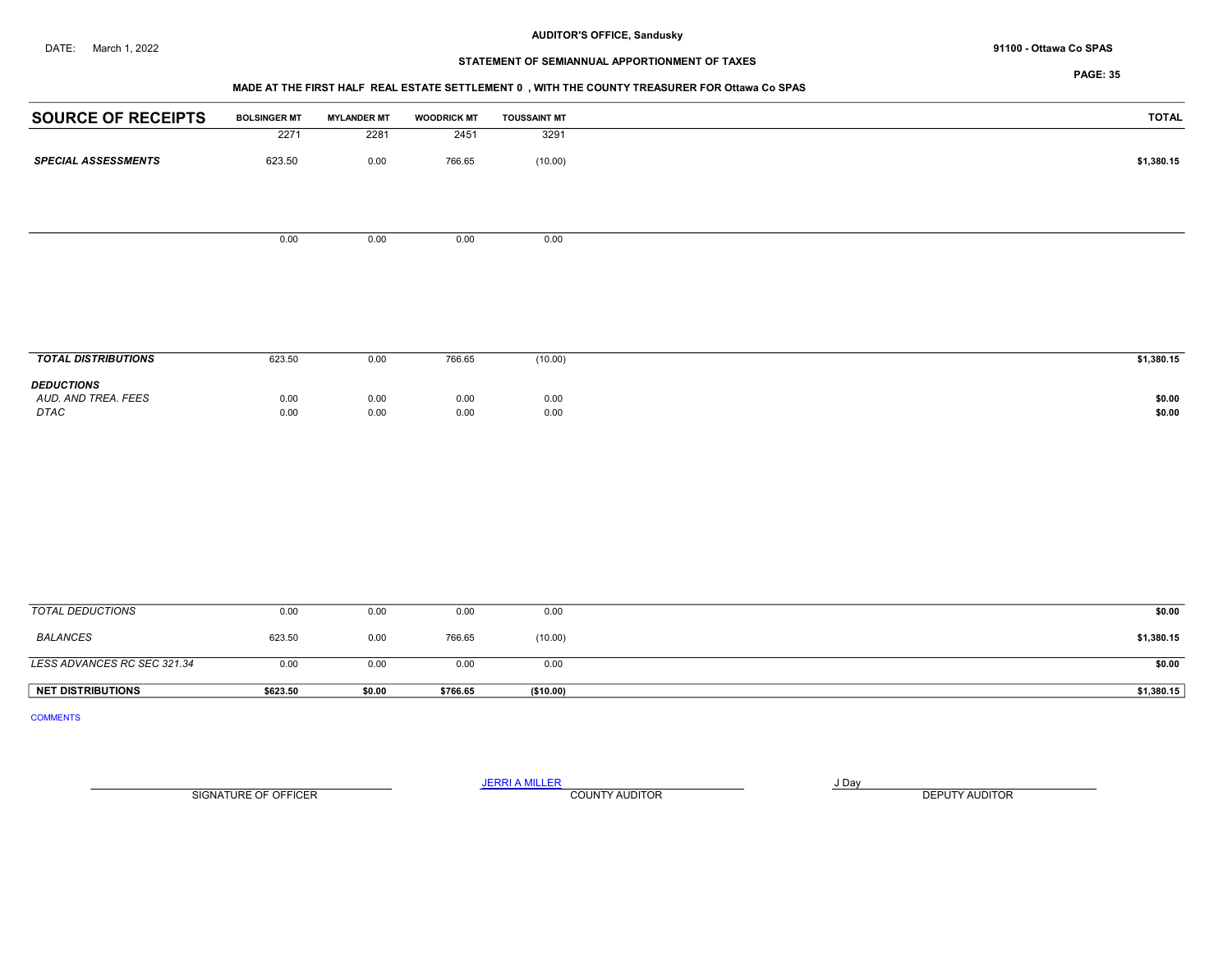DATE: March 1, 2022 91200 - North OH Rural Water SPAS

## STATEMENT OF SEMIANNUAL APPORTIONMENT OF TAXES

PAGE: 36

#### MADE AT THE FIRST HALF REAL ESTATE SETTLEMENT 0 , WITH THE COUNTY TREASURER FOR North OH Rural Water SPAS

| <b>SOURCE OF RECEIPTS</b>   | EHRWA DLQ UTIL | <b>TOTAL</b>      |
|-----------------------------|----------------|-------------------|
|                             | 2506           |                   |
| <b>SPECIAL ASSESSMENTS</b>  | 2,109.69       | \$2,109.69        |
|                             |                |                   |
|                             |                |                   |
|                             | 0.00           |                   |
|                             |                |                   |
|                             |                |                   |
|                             |                |                   |
|                             |                |                   |
|                             |                |                   |
| <b>TOTAL DISTRIBUTIONS</b>  | 2,109.69       | \$2,109.69        |
| <b>DEDUCTIONS</b>           |                |                   |
| AUD. AND TREA. FEES<br>DTAC | 0.00<br>43.00  | \$0.00<br>\$43.00 |
|                             |                |                   |
|                             |                |                   |
|                             |                |                   |
|                             |                |                   |
|                             |                |                   |
|                             |                |                   |
|                             |                |                   |
|                             |                |                   |
| <b>TOTAL DEDUCTIONS</b>     | 43.00          | \$43.00           |
| <b>BALANCES</b>             | 2,066.69       | \$2,066.69        |
| LESS ADVANCES RC SEC 321.34 | 0.00           | \$0.00            |
| <b>NET DISTRIBUTIONS</b>    | \$2,066.69     | \$2,066.69        |
| <b>COMMENTS</b>             |                |                   |

SIGNATURE OF OFFICER **EXECUTE A RELATION COUNTY AUDITOR** COUNTY AUDITOR **DEPUTY AUDITOR** 

JERRI A MILLER COUNTY AUDITOR **FOUND A SERVICE ASSAULT**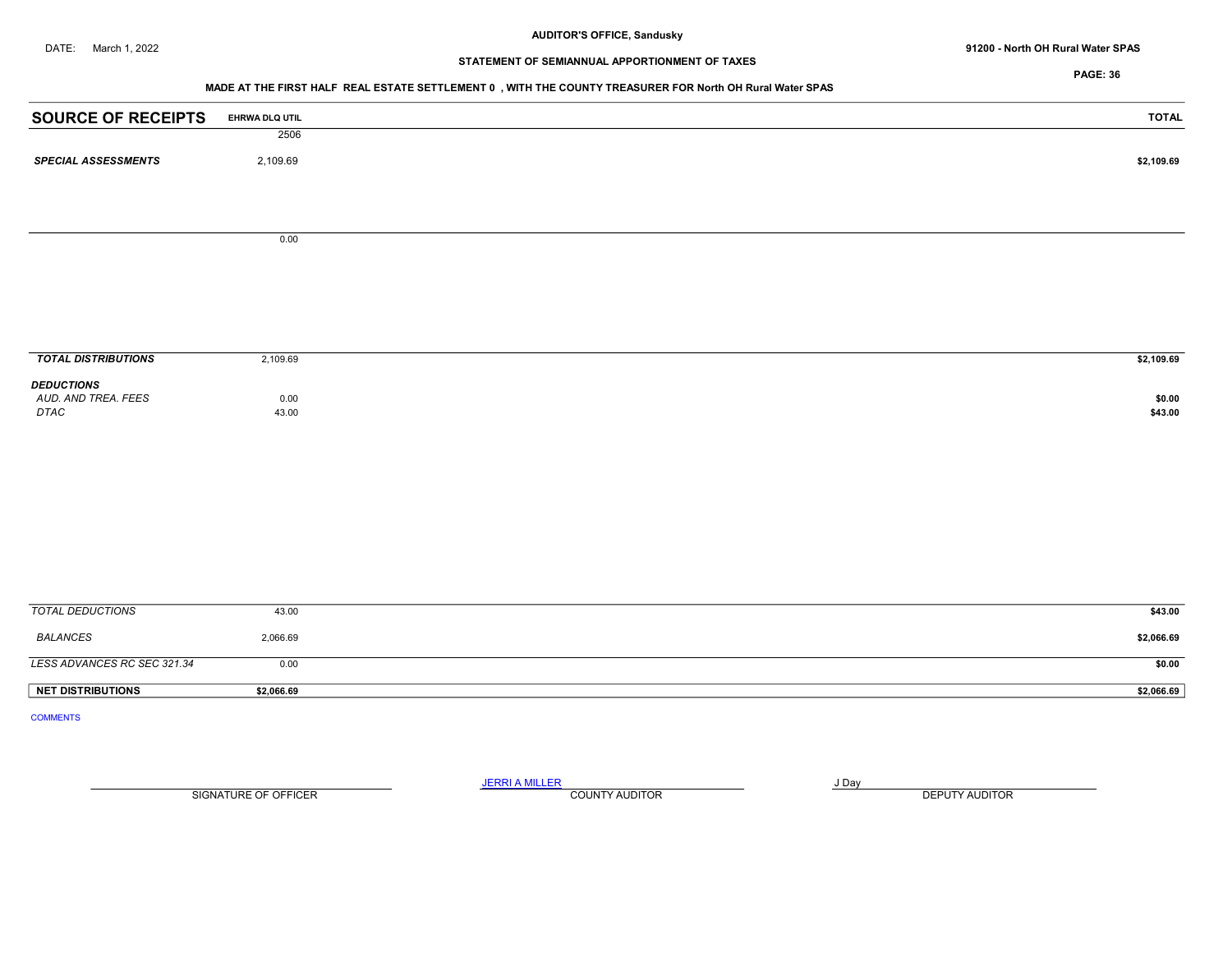## DATE: March 1, 2022 **91300 - County Health Dept SPAS**

## STATEMENT OF SEMIANNUAL APPORTIONMENT OF TAXES

PAGE: 37

## MADE AT THE FIRST HALF REAL ESTATE SETTLEMENT 0 , WITH THE COUNTY TREASURER FOR County Health Dept SPAS

| <b>SOURCE OF RECEIPTS</b>   | <b>DEBRIS REM</b> | <b>BLDG RAZING</b> | <b>HEALTH HAZARD</b> | PERMIT FEE   | <b>TOTAL</b>     |
|-----------------------------|-------------------|--------------------|----------------------|--------------|------------------|
|                             | 1783              | 2055               | 2453                 | 2666         |                  |
| <b>SPECIAL ASSESSMENTS</b>  | $0.00\,$          | 0.00               | 0.00                 | 0.00         | \$0.00           |
|                             |                   |                    |                      |              |                  |
|                             |                   |                    |                      |              |                  |
|                             |                   |                    |                      |              |                  |
|                             | 0.00              | 0.00               | 0.00                 | 0.00         |                  |
|                             |                   |                    |                      |              |                  |
|                             |                   |                    |                      |              |                  |
|                             |                   |                    |                      |              |                  |
|                             |                   |                    |                      |              |                  |
|                             |                   |                    |                      |              |                  |
| <b>TOTAL DISTRIBUTIONS</b>  | 0.00              | 0.00               | 0.00                 | 0.00         | \$0.00           |
| <b>DEDUCTIONS</b>           |                   |                    |                      |              |                  |
| AUD. AND TREA. FEES<br>DTAC | 0.00<br>0.00      | 0.00<br>0.00       | 0.00<br>0.00         | 0.00<br>0.00 | \$0.00<br>\$0.00 |
|                             |                   |                    |                      |              |                  |
|                             |                   |                    |                      |              |                  |
|                             |                   |                    |                      |              |                  |
|                             |                   |                    |                      |              |                  |
|                             |                   |                    |                      |              |                  |
|                             |                   |                    |                      |              |                  |
|                             |                   |                    |                      |              |                  |
|                             |                   |                    |                      |              |                  |
|                             |                   |                    |                      |              |                  |
| <b>TOTAL DEDUCTIONS</b>     | 0.00              | 0.00               | 0.00                 | 0.00         | \$0.00           |
| <b>BALANCES</b>             | 0.00              | 0.00               | 0.00                 | 0.00         | \$0.00           |
|                             |                   |                    |                      |              |                  |
| LESS ADVANCES RC SEC 321.34 | 0.00              | 0.00               | 0.00                 | 0.00         | \$0.00           |

COMMENTS

SIGNATURE OF OFFICER **EXECUTE A RELATION COUNTY AUDITOR** COUNTY AUDITOR **DEPUTY AUDITOR** 

JERRI A MILLER COUNTY AUDITOR **Finally COUNTY AUDITOR** 

NET DISTRIBUTIONS \$0.00 \$0.00 \$0.00 \$0.00 \$0.00 \$0.00 \$0.00 \$0.00 \$0.00 \$0.00 \$0.00 \$0.00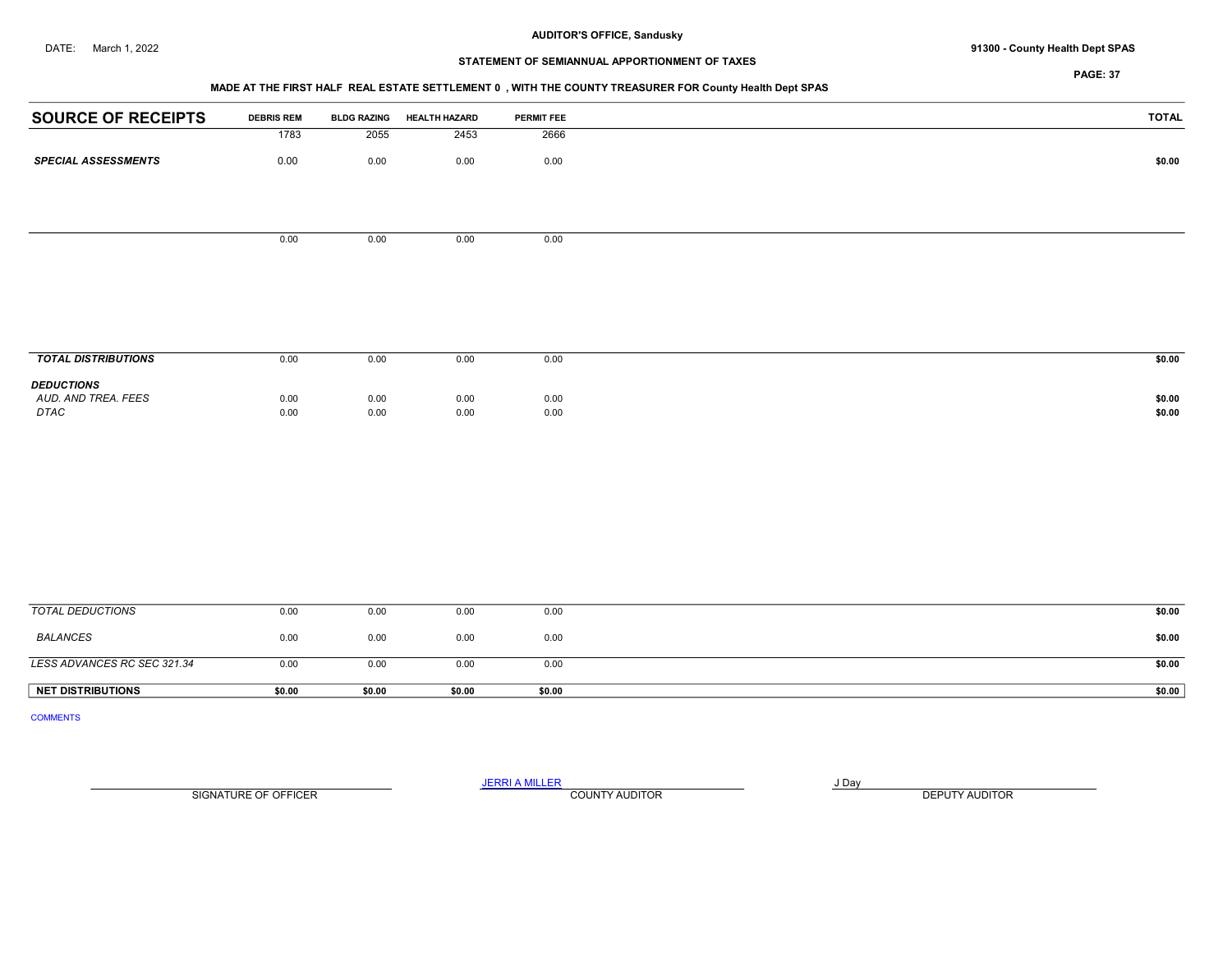# STATEMENT OF SEMIANNUAL APPORTIONMENT OF TAXES

PAGE: 38

# MADE AT THE FIRST HALF REAL ESTATE SETTLEMENT 0 , WITH THE COUNTY TREASURER FOR Sanitary Eng SPAS

| <b>TOTAL</b> | <b>DELQ UTIL</b> | <b>SOURCE OF RECEIPTS</b>    |
|--------------|------------------|------------------------------|
|              | 1796             |                              |
| \$15,673.75  | 15,673.75        | <b>SPECIAL ASSESSMENTS</b>   |
|              |                  |                              |
|              | 0.00             |                              |
|              |                  |                              |
|              |                  |                              |
|              |                  |                              |
| \$15,673.75  | 15,673.75        | <b>TOTAL DISTRIBUTIONS</b>   |
|              |                  | <b>DEDUCTIONS</b>            |
| \$0.00       | 0.00             | AUD. AND TREA. FEES          |
| \$319.05     | 319.05           | $\ensuremath{\mathit{DTAC}}$ |
|              |                  |                              |
|              |                  |                              |
|              |                  |                              |
|              |                  |                              |
|              |                  |                              |
| \$319.05     | 319.05           | <b>TOTAL DEDUCTIONS</b>      |
| \$15,354.70  | 15,354.70        | <b>BALANCES</b>              |
| \$0.00       | 0.00             | LESS ADVANCES RC SEC 321.34  |
| \$15,354.70  | \$15,354.70      | <b>NET DISTRIBUTIONS</b>     |

SIGNATURE OF OFFICER **EXECUTE A RELATION COUNTY AUDITOR** COUNTY AUDITOR **DEPUTY AUDITOR** 

JERRI A MILLER COUNTY AUDITOR **COUNTY AUDITOR**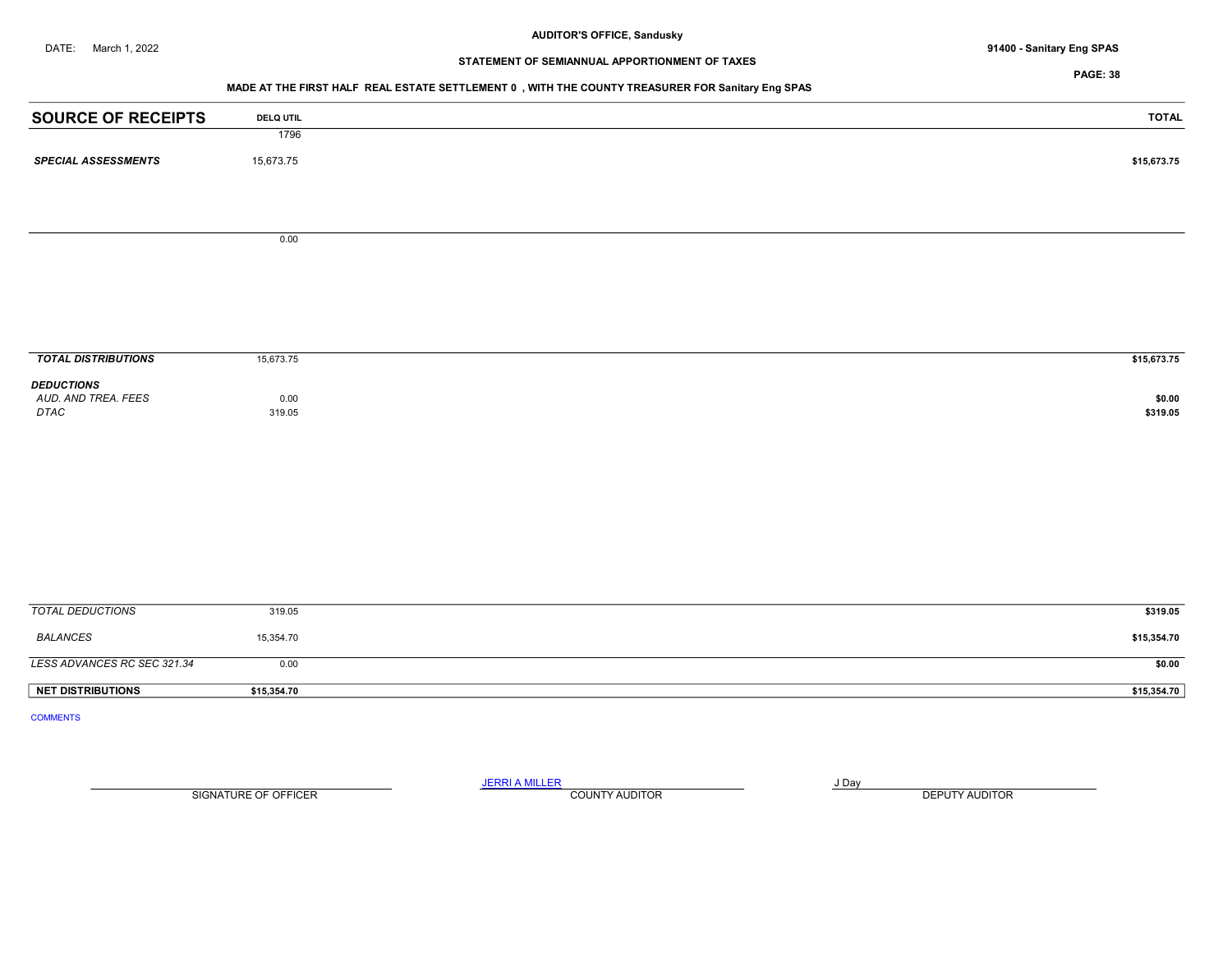## DATE: March 1, 2022 91500 - Wightman Cons SPAS

## STATEMENT OF SEMIANNUAL APPORTIONMENT OF TAXES

PAGE: 39

# MADE AT THE FIRST HALF REAL ESTATE SETTLEMENT 0 , WITH THE COUNTY TREASURER FOR Wightman Cons SPAS

|                            |                      |                       | <b>WIGHTMAN DIKE</b> |
|----------------------------|----------------------|-----------------------|----------------------|
| <b>SOURCE OF RECEIPTS</b>  | <b>WIGHTMAN DIKE</b> | <b>WIGHTMAN DIKE2</b> | МT                   |
|                            | 1922                 | 1962                  | 3212                 |
| <b>SPECIAL ASSESSMENTS</b> | 0.00                 | 0.00                  | 13,791.79            |
|                            |                      |                       |                      |
|                            |                      |                       |                      |

 $0.00$  0.00 0.00

| <b>TOTAL DISTRIBUTIONS</b>                       | 0.00         | 0.00         | 13,791.79      | \$13,791.79        |
|--------------------------------------------------|--------------|--------------|----------------|--------------------|
| <b>DEDUCTIONS</b><br>AUD. AND TREA. FEES<br>DTAC | 0.00<br>0.00 | 0.00<br>0.00 | 0.00<br>149.18 | \$0.00<br>\$149.18 |

| <b>NET DISTRIBUTIONS</b>    | \$0.00 | \$0.00 | \$13,642.61 | \$13,642.61 |
|-----------------------------|--------|--------|-------------|-------------|
| LESS ADVANCES RC SEC 321.34 | 0.00   | 0.00   | 0.00        | \$0.00      |
| <b>BALANCES</b>             | 0.00   | 0.00   | 13,642.61   | \$13,642.61 |
| TOTAL DEDUCTIONS            | 0.00   | 0.00   | 149.18      | \$149.18    |

COMMENTS

SIGNATURE OF OFFICER **EXECUTE A RELATION COUNTY AUDITOR** COUNTY AUDITOR **DEPUTY AUDITOR** 

JERRI A MILLER COUNTY AUDITOR **Finally COUNTY AUDITOR**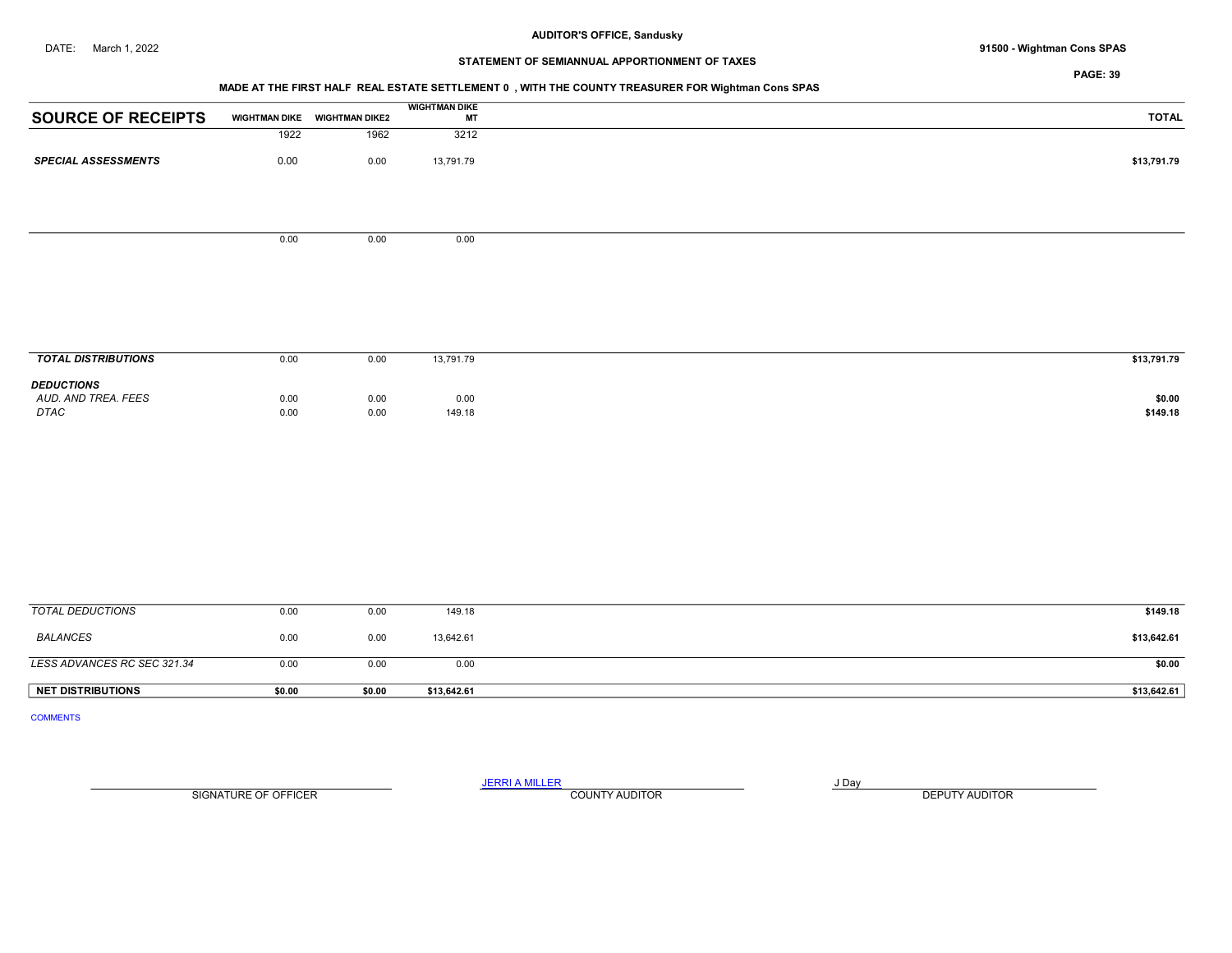#### DATE: March 1, 2022 91600 - Bond Retirement SPAS

## STATEMENT OF SEMIANNUAL APPORTIONMENT OF TAXES

#### PAGE: 40

# MADE AT THE FIRST HALF REAL ESTATE SETTLEMENT 0 , WITH THE COUNTY TREASURER FOR Bond Retirement SPAS

|                            | MADE AT THE FIRST HALF REAL ESTATE SETTLEMENT U, WITH THE COUNTY TREASURER FOR BOND REDIRING SPAS |                       |           |      |                          |                       |                     |                     |                     |                    |              |  |  |  |
|----------------------------|---------------------------------------------------------------------------------------------------|-----------------------|-----------|------|--------------------------|-----------------------|---------------------|---------------------|---------------------|--------------------|--------------|--|--|--|
| <b>SOURCE OF RECEIPTS</b>  | <b>SO PLAZA CO</b>                                                                                | <b>BUEHLER-GES DT</b> | LOY DT CO |      | BIERLY CO NIGHSWANDER CO | <b>RUSSELL EXT CO</b> | <b>WILLIAMS CO.</b> | <b>GRIES EXT CO</b> | <b>GRIES EXT CO</b> | <b>LEWIS DT CO</b> | <b>TOTAL</b> |  |  |  |
|                            | 0520                                                                                              | 2390                  | 2790      | 2850 | 2870                     | 2890                  | 2900                | 2990                | 2998                | 3000               |              |  |  |  |
| <b>SPECIAL ASSESSMENTS</b> | 0.00                                                                                              | 0.00                  | 0.00      | 0.00 | 0.00                     | 0.00                  | 0.00                | 0.00                | 0.00                | 0.00               | \$0.00       |  |  |  |
|                            |                                                                                                   |                       |           |      |                          |                       |                     |                     |                     |                    |              |  |  |  |
|                            | 0.00                                                                                              | 0.00                  | 0.00      | 0.00 | 0.00                     | 0.00                  | 0.00                | 0.00                | 0.00                | 0.00               |              |  |  |  |
|                            |                                                                                                   |                       |           |      |                          |                       |                     |                     |                     |                    |              |  |  |  |
|                            |                                                                                                   |                       |           |      |                          |                       |                     |                     |                     |                    |              |  |  |  |
|                            |                                                                                                   |                       |           |      |                          |                       |                     |                     |                     |                    |              |  |  |  |
|                            |                                                                                                   |                       |           |      |                          |                       |                     |                     |                     |                    |              |  |  |  |
| <b>TOTAL DISTRIBUTIONS</b> | 0.00                                                                                              | 0.00                  | 0.00      | 0.00 | 0.00                     | 0.00                  | 0.00                | 0.00                | 0.00                | 0.00               | \$0.00       |  |  |  |
| <b>DEDUCTIONS</b>          |                                                                                                   |                       |           |      |                          |                       |                     |                     |                     |                    |              |  |  |  |
| AUD. AND TREA. FEES        | 0.00                                                                                              | 0.00                  | 0.00      | 0.00 | 0.00                     | 0.00                  | 0.00                | 0.00                | 0.00                | 0.00               | \$0.00       |  |  |  |
| DTAC                       | 0.00                                                                                              | 0.00                  | 0.00      | 0.00 | 0.00                     | 0.00                  | 0.00                | 0.00                | 0.00                | 0.00               | \$0.00       |  |  |  |

| <b>NET DISTRIBUTIONS</b>    | \$0.00 | \$0.00 | \$0.00 | \$0.00 | \$0.00 | \$0.00 | \$0.00 | \$0.00 | \$0.00 | \$0.00 | \$0.00 |
|-----------------------------|--------|--------|--------|--------|--------|--------|--------|--------|--------|--------|--------|
| LESS ADVANCES RC SEC 321.34 | 0.00   | 0.00   | 0.00   | 0.00   | 0.00   | 0.00   | 0.00   | 0.00   | 0.00   | 0.00   | \$0.00 |
| <b>BALANCES</b>             | 0.00   | 0.00   | 0.00   | 0.00   | 0.00   | 0.00   | 0.00   | 0.00   | 0.00   | 0.00   | \$0.00 |
| TOTAL DEDUCTIONS            | 0.00   | 0.00   | 0.00   | 0.00   | 0.00   | 0.00   | 0.00   | 0.00   | 0.00   | 0.00   | \$0.00 |
|                             |        |        |        |        |        |        |        |        |        |        |        |

COMMENTS

CONTINUED ON NEXT PAGE

SIGNATURE OF OFFICER **EXECUTE A RELATION COUNTY AUDITOR** COUNTY AUDITOR **DEPUTY AUDITOR** 

JERRI A MILLER COUNTY AUDITOR THE RESERVE TO A LIBRARY AND A LIBRARY AND LIBRARY AND LIBRARY AND LIBRARY AND LIBRARY AND LIBRARY AND LIBRARY AND LIBRARY AND LIBRARY AND LIBRARY AND LIBRARY AND LIBRARY AND LIBRARY AND LIBRA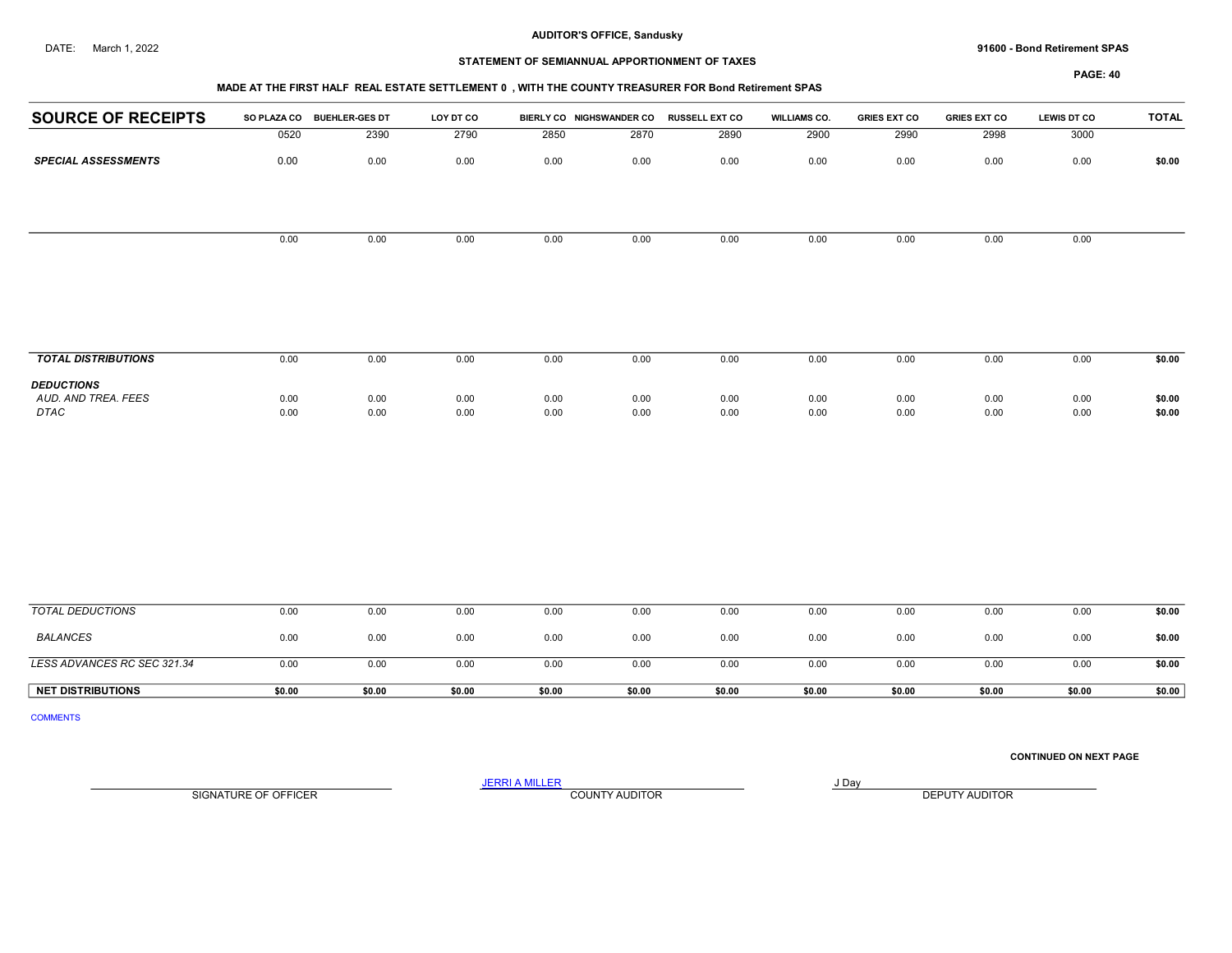## DATE: March 1, 2022 91600 - Bond Retirement SPAS

# STATEMENT OF SEMIANNUAL APPORTIONMENT OF TAXES

| MADE AT THE FIRST HALF REAL ESTATE SETTLEMENT 0 . WITH THE COUNTY TREASURER FOR Bond Retirement SPAS |
|------------------------------------------------------------------------------------------------------|
|                                                                                                      |

|                            |                     |                   |                    |                               |      | <b>CEDAR RIDGE DT</b> |                       |                       |                       |                     |              |
|----------------------------|---------------------|-------------------|--------------------|-------------------------------|------|-----------------------|-----------------------|-----------------------|-----------------------|---------------------|--------------|
| <b>SOURCE OF RECEIPTS</b>  | <b>HAVENS II CO</b> | <b>EMCH DT CO</b> | <b>KLOPP DT CO</b> | KLOPP DT CO E C LINDSEY DT CO |      | <b>CO</b>             | <b>HOEFLICH DT CO</b> | <b>HOEFLICH DT CO</b> | <b>MILLER TILE CO</b> | <b>TOUSSAINT CO</b> | <b>TOTAL</b> |
|                            | 3020                | 3090              | 3120               | 3128                          | 3160 | 3250                  | 3270                  | 3278                  | 3280                  | 3290                |              |
| <b>SPECIAL ASSESSMENTS</b> | 0.00                | 0.00              | 0.00               | 0.00                          | 0.00 | 0.00                  | 0.00                  | 0.00                  | 0.00                  | 2,657.81            | \$2,657.81   |
|                            |                     |                   |                    |                               |      |                       |                       |                       |                       |                     |              |
|                            |                     |                   |                    |                               |      |                       |                       |                       |                       |                     |              |
|                            | 0.00                | 0.00              | 0.00               | 0.00                          | 0.00 | 0.00                  | 0.00                  | 0.00                  | 0.00                  | 0.00                |              |
|                            |                     |                   |                    |                               |      |                       |                       |                       |                       |                     |              |
|                            |                     |                   |                    |                               |      |                       |                       |                       |                       |                     |              |
|                            |                     |                   |                    |                               |      |                       |                       |                       |                       |                     |              |

| <b>TOTAL DISTRIBUTIONS</b>                       | 0.00         | 0.00                                 | 0.00         | 0.06         | 0.00         | 0.00         | 0.00         | 0.00         | 0.00         | 2,657.81      | \$2,657.81        |
|--------------------------------------------------|--------------|--------------------------------------|--------------|--------------|--------------|--------------|--------------|--------------|--------------|---------------|-------------------|
| <b>DEDUCTIONS</b><br>AUD. AND TREA. FEES<br>DTAC | 0.00<br>0.00 | 0.00<br>$\sim$ $\sim$ $\sim$<br>0.00 | 0.00<br>0.00 | 0.00<br>0.00 | 0.00<br>0.00 | 0.00<br>0.00 | 0.00<br>0.00 | 0.00<br>0.00 | 0.00<br>0.00 | 0.00<br>56.95 | \$0.00<br>\$56.95 |

| TOTAL DEDUCTIONS            | 0.00                 | 0.00   | 0.00   | 0.00                  | 0.00                  | 0.00   | 0.00   | 0.00   | 0.00                    | 56.95                         | \$56.95    |
|-----------------------------|----------------------|--------|--------|-----------------------|-----------------------|--------|--------|--------|-------------------------|-------------------------------|------------|
| BALANCES                    | 0.00                 | 0.00   | 0.00   | 0.00                  | 0.00                  | 0.00   | 0.00   | 0.00   | 0.00                    | 2,600.86                      | \$2,600.86 |
| LESS ADVANCES RC SEC 321.34 | 0.00                 | 0.00   | 0.00   | 0.00                  | 0.00                  | 0.00   | 0.00   | 0.00   | 0.00                    | 0.00                          | \$0.00     |
| <b>NET DISTRIBUTIONS</b>    | \$0.00               | \$0.00 | \$0.00 | \$0.00                | \$0.00                | \$0.00 | \$0.00 | \$0.00 | \$0.00                  | \$2,600.86                    | \$2,600.86 |
| <b>COMMENTS</b>             |                      |        |        |                       |                       |        |        |        | <b>FROM PREV. PAGE:</b> |                               | #NAME?     |
|                             |                      |        |        |                       |                       |        |        |        | <b>SUBTOTAL</b>         | <b>CONTINUED ON NEXT PAGE</b> | #NAME?     |
|                             | SIGNATURE OF OFFICER |        |        | <b>JERRI A MILLER</b> | <b>COUNTY AUDITOR</b> |        | J Day  |        | <b>DEPUTY AUDITOR</b>   |                               |            |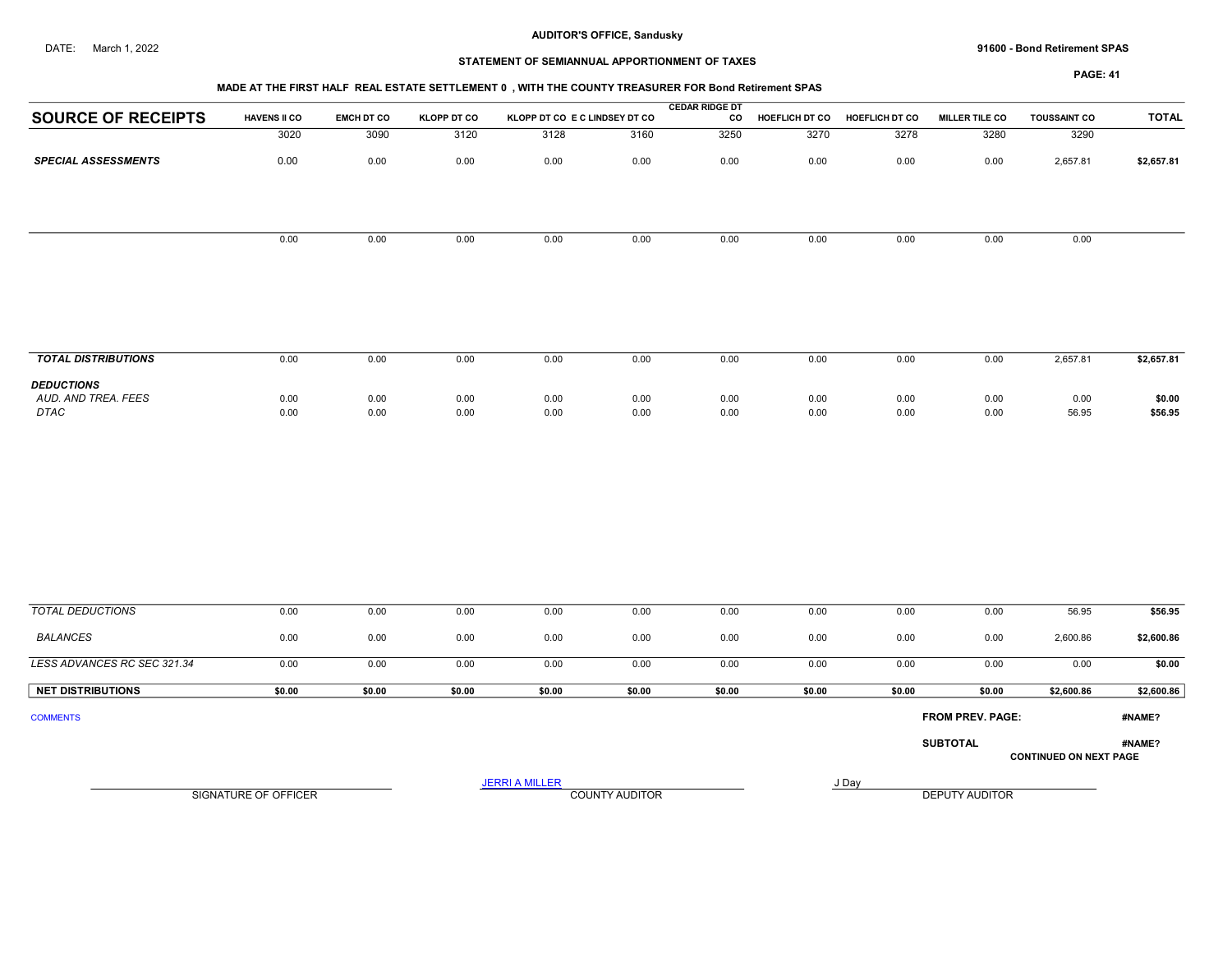DATE: March 1, 2022 91600 - Bond Retirement SPAS

# STATEMENT OF SEMIANNUAL APPORTIONMENT OF TAXES

## MADE AT THE FIRST HALF REAL ESTATE SETTLEMENT 0 , WITH THE COUNTY TREASURER FOR Bond Retirement SPAS

| <b>SOURCE OF RECEIPTS</b>   | <b>TOUSSAINT CO</b>  | ALLEY DT CO  |              | ALLEY DT CO GUY FISHER DT CO GUY FISHER DT CO SCHWOCHOW CO SCHWOCHOW CO |                |              |              | <b>MICHAELS CO</b> | <b>MICHAELS CO</b>      | <b>TOTAL</b>     |
|-----------------------------|----------------------|--------------|--------------|-------------------------------------------------------------------------|----------------|--------------|--------------|--------------------|-------------------------|------------------|
|                             | 3298                 | 3310         | 3318         | 3320                                                                    | 3328           | 3350         | 3358         | 3390               | 3398                    |                  |
| <b>SPECIAL ASSESSMENTS</b>  | 0.00                 | 6,391.59     | 0.00         | 0.00                                                                    | 0.00           | 0.00         | 0.00         | 15,073.39          | 156.27                  | \$21,621.25      |
|                             |                      |              |              |                                                                         |                |              |              |                    |                         |                  |
|                             | 0.00                 | 0.00         | 0.00         | 0.00                                                                    | 0.00           | 0.00         | 0.00         | 0.00               | 0.00                    |                  |
|                             |                      |              |              |                                                                         |                |              |              |                    |                         |                  |
| <b>TOTAL DISTRIBUTIONS</b>  | 0.00                 | 6,391.59     | 0.00         | 0.00                                                                    | 0.00           | 0.00         | 0.00         | 15,073.39          | 156.27                  | \$21,621.25      |
| <b>DEDUCTIONS</b>           |                      |              |              |                                                                         |                |              |              |                    |                         |                  |
| AUD. AND TREA. FEES<br>DTAC | 0.00<br>0.00         | 0.00<br>0.00 | 0.00<br>0.00 | 0.00<br>0.00                                                            | 0.00<br>0.00   | 0.00<br>0.00 | 0.00<br>0.00 | 0.00<br>0.00       | 0.00<br>0.00            | \$0.00<br>\$0.00 |
|                             |                      |              |              |                                                                         |                |              |              |                    |                         |                  |
|                             |                      |              |              |                                                                         |                |              |              |                    |                         |                  |
| <b>TOTAL DEDUCTIONS</b>     | 0.00                 | 0.00         | 0.00         | 0.00                                                                    | 0.00           | 0.00         | 0.00         | 0.00               | 0.00                    | \$0.00           |
| <b>BALANCES</b>             | 0.00                 | 6,391.59     | 0.00         | 0.00                                                                    | 0.00           | 0.00         | 0.00         | 15,073.39          | 156.27                  | \$21,621.25      |
| LESS ADVANCES RC SEC 321.34 | 0.00                 | 0.00         | 0.00         | 0.00                                                                    | 0.00           | 0.00         | 0.00         | 0.00               | 0.00                    | \$0.00           |
| <b>NET DISTRIBUTIONS</b>    | \$0.00               | \$6,391.59   | \$0.00       | \$0.00                                                                  | \$0.00         | \$0.00       | \$0.00       | \$15,073.39        | \$156.27                | \$21,621.25      |
| <b>COMMENTS</b>             |                      |              |              |                                                                         |                |              |              |                    | <b>FROM PREV. PAGE:</b> | #NAME?           |
|                             |                      |              |              |                                                                         |                |              |              |                    | TOTAL:                  | #NAME?           |
|                             |                      |              |              | <b>JERRI A MILLER</b>                                                   |                |              |              | J Day              |                         |                  |
|                             | SIGNATURE OF OFFICER |              |              |                                                                         | COUNTY AUDITOR |              |              |                    | DEPUTY AUDITOR          |                  |
|                             |                      |              |              |                                                                         |                |              |              |                    |                         |                  |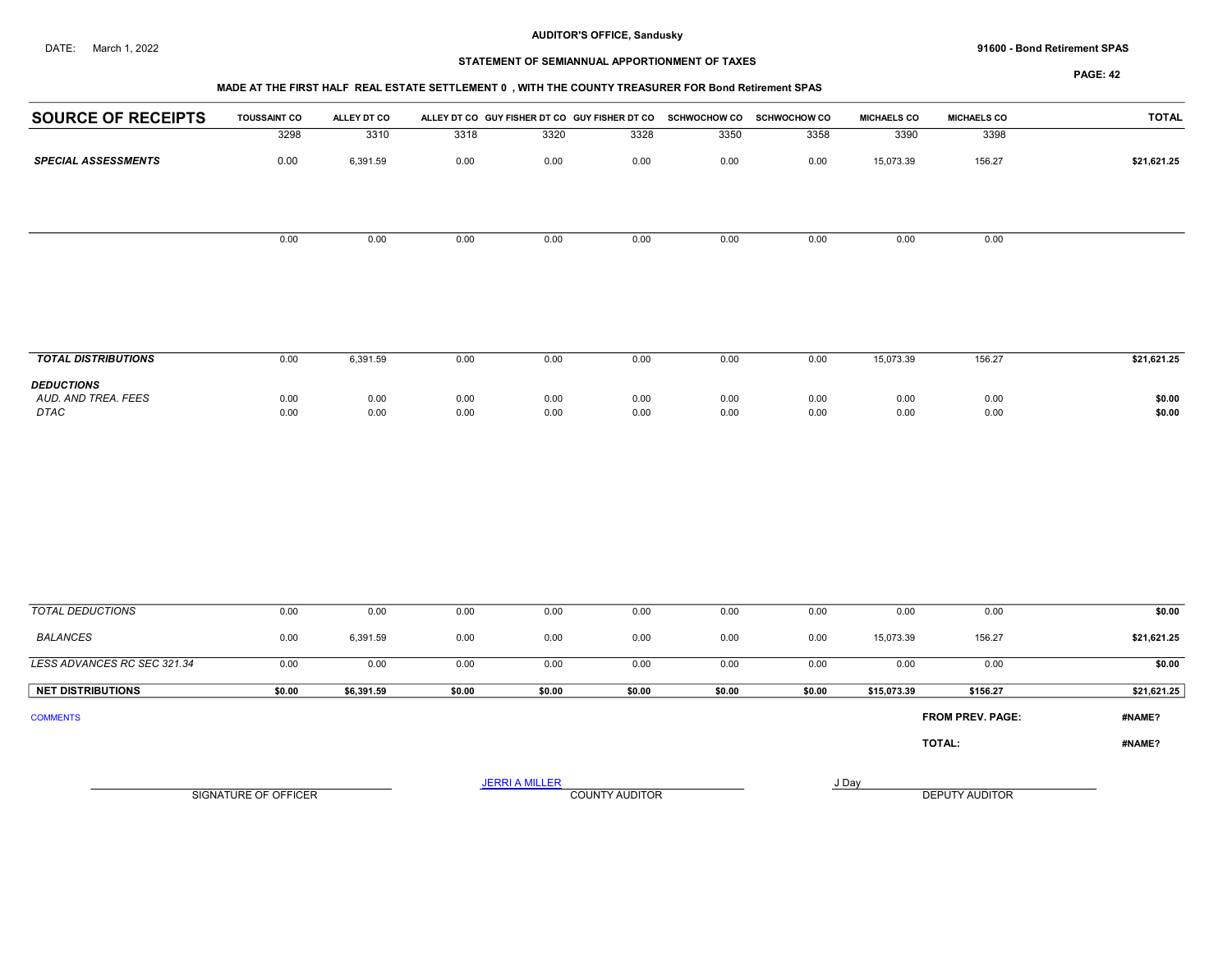DATE: March 1, 2022 **91700 - NW Water Dist SPAS** 

# STATEMENT OF SEMIANNUAL APPORTIONMENT OF TAXES

PAGE: 43

#### MADE AT THE FIRST HALF REAL ESTATE SETTLEMENT 0 , WITH THE COUNTY TREASURER FOR NW Water Dist SPAS

| <b>SOURCE OF RECEIPTS NW WATER SEWER</b> |            | <b>TOTAL</b> |
|------------------------------------------|------------|--------------|
|                                          | 3106       |              |
| <b>SPECIAL ASSESSMENTS</b>               | 3,364.89   | \$3,364.89   |
|                                          |            |              |
|                                          | 0.00       |              |
|                                          |            |              |
|                                          |            |              |
| <b>TOTAL DISTRIBUTIONS</b>               | 3,364.89   | \$3,364.89   |
| <b>DEDUCTIONS</b>                        |            |              |
| AUD. AND TREA. FEES                      | 0.00       | \$0.00       |
| DTAC                                     | 0.00       | \$0.00       |
|                                          |            |              |
|                                          |            |              |
|                                          |            |              |
|                                          |            |              |
|                                          |            |              |
| <b>TOTAL DEDUCTIONS</b>                  | 0.00       | \$0.00       |
| <b>BALANCES</b>                          | 3,364.89   | \$3,364.89   |
| LESS ADVANCES RC SEC 321.34              | 0.00       | \$0.00       |
| <b>NET DISTRIBUTIONS</b>                 | \$3,364.89 | \$3,364.89   |
| <b>COMMENTS</b>                          |            |              |

SIGNATURE OF OFFICER **EXECUTE A RELATION COUNTY AUDITOR** COUNTY AUDITOR **DEPUTY AUDITOR** 

JERRI A MILLER COUNTY AUDITOR **FOUND A SERVICE ASSAULT**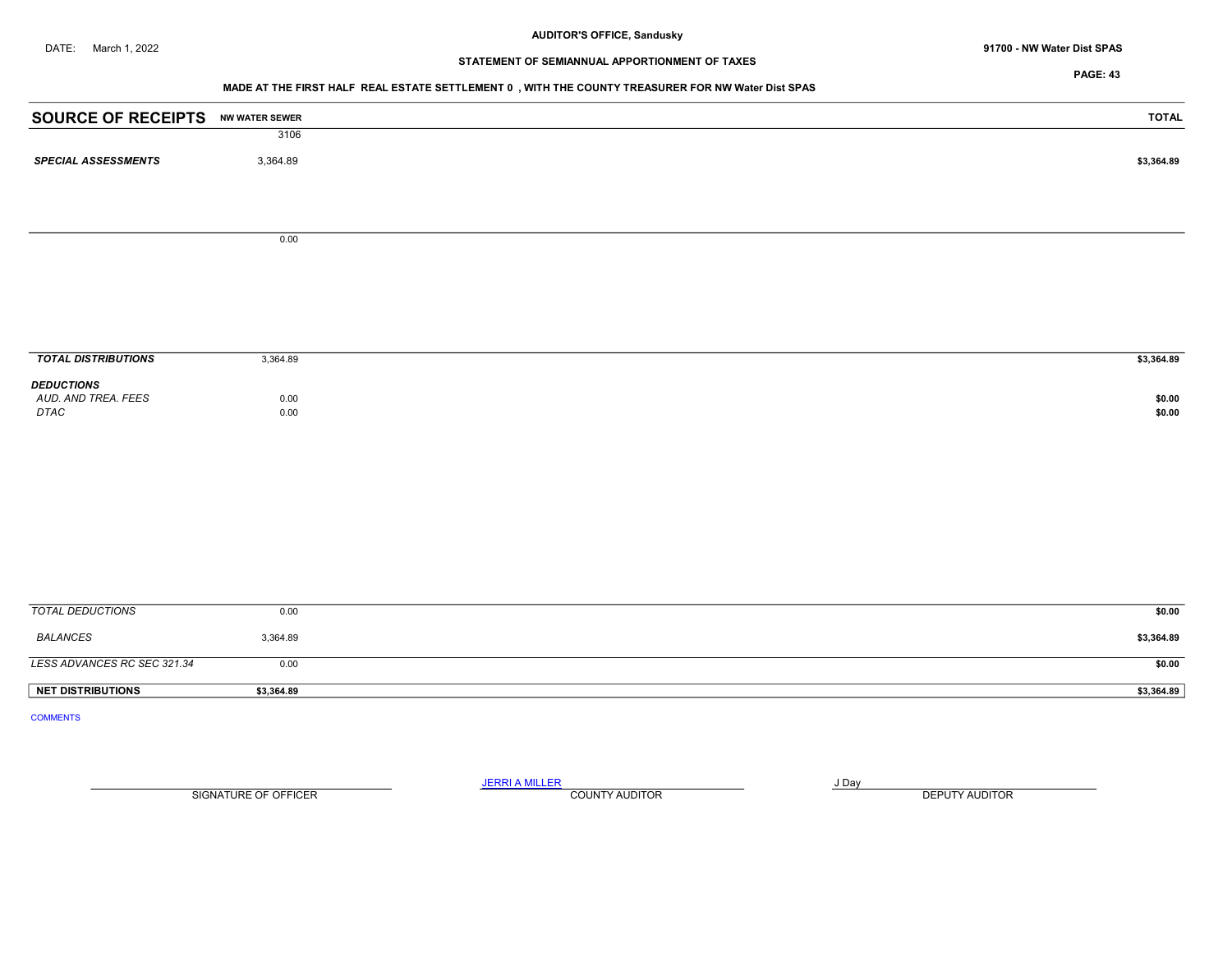DATE: March 1, 2022 91800 - Sand Twp Sew SPAS

## STATEMENT OF SEMIANNUAL APPORTIONMENT OF TAXES

## MADE AT THE FIRST HALF REAL ESTATE SETTLEMENT 0 , WITH THE COUNTY TREASURER FOR Sand Twp Sew SPAS

PAGE: 44

| <b>SOURCE OF RECEIPTS</b>  |      | SAND TWP SEWER SAND TWP SEWER SAND TWP SEWER SAND TWP SEWER SAND TWP SEWER SAND TWP SEWER SAND TWP SEWER SAND TWP SEWER SAND TWP SEWER |      |      |          |      |      |          |        | <b>SAND TWP SEWER</b> | <b>TOTAL</b> |
|----------------------------|------|----------------------------------------------------------------------------------------------------------------------------------------|------|------|----------|------|------|----------|--------|-----------------------|--------------|
|                            | 2700 | 2708                                                                                                                                   | 2920 | 2930 | 2950     | 3010 | 3050 | 3180     | 3330   | 3360                  |              |
| <b>SPECIAL ASSESSMENTS</b> | 0.00 | 0.00                                                                                                                                   | 0.00 | 0.00 | 7,026.55 | 0.00 | 0.00 | 5,332.09 | 443.21 | 35,917.67             | \$48,719.52  |
|                            |      |                                                                                                                                        |      |      |          |      |      |          |        |                       |              |
|                            | 0.00 | 0.00                                                                                                                                   | 0.00 | 0.00 | 0.00     | 0.00 | 0.00 | 0.00     | 0.00   | 0.00                  |              |
|                            |      |                                                                                                                                        |      |      |          |      |      |          |        |                       |              |
|                            |      |                                                                                                                                        |      |      |          |      |      |          |        |                       |              |
| <b>TOTAL DISTRIBUTIONS</b> | 0.00 | 0.00                                                                                                                                   | 0.00 | 0.00 | 7,026.55 | 0.00 | 0.00 | 5,332.09 | 443.21 | 35,917.67             | \$48,719.52  |
| <b>DEDUCTIONS</b>          |      |                                                                                                                                        |      |      |          |      |      |          |        |                       |              |
| AUD, AND TREA, FEES        | 0.00 | 0.00                                                                                                                                   | 0.00 | 0.00 | 0.00     | 0.00 | 0.00 | 0.00     | 0.00   | 0.00                  | \$0.00       |
| DTAC                       | 0.00 | 0.00                                                                                                                                   | 0.00 | 0.00 | 0.00     | 0.00 | 0.00 | 1.25     | 0.00   | 64.48                 | \$65.73      |

| TOTAL DEDUCTIONS            | 0.00   | 0.00   | 0.00   | 0.00   | 0.00       | 0.00   | 0.00   | 1.25       | 0.00     | 64.48       | \$65.73     |
|-----------------------------|--------|--------|--------|--------|------------|--------|--------|------------|----------|-------------|-------------|
| <b>BALANCES</b>             | 0.00   | 0.00   | 0.00   | 0.00   | 7,026.55   | 0.00   | 0.00   | 5,330.84   | 443.21   | 35,853.19   | \$48,653.79 |
| LESS ADVANCES RC SEC 321.34 | 0.00   | 0.00   | 0.00   | 0.00   | 0.00       | 0.00   | 0.00   | 0.00       | 0.OC     | 0.00        | \$0.00      |
| <b>NET DISTRIBUTIONS</b>    | \$0.00 | \$0.00 | \$0.00 | \$0.00 | \$7,026.55 | \$0.00 | \$0.00 | \$5,330.84 | \$443.21 | \$35,853.19 | \$48,653.79 |

COMMENTS

CONTINUED ON NEXT PAGE

SIGNATURE OF OFFICER **EXECUTY AUDITOR** COUNTY AUDITOR **COUNTY AUDITOR DEPUTY AUDITOR** 

JERRI A MILLER COUNTY AUDITOR **Finally COUNTY AUDITOR**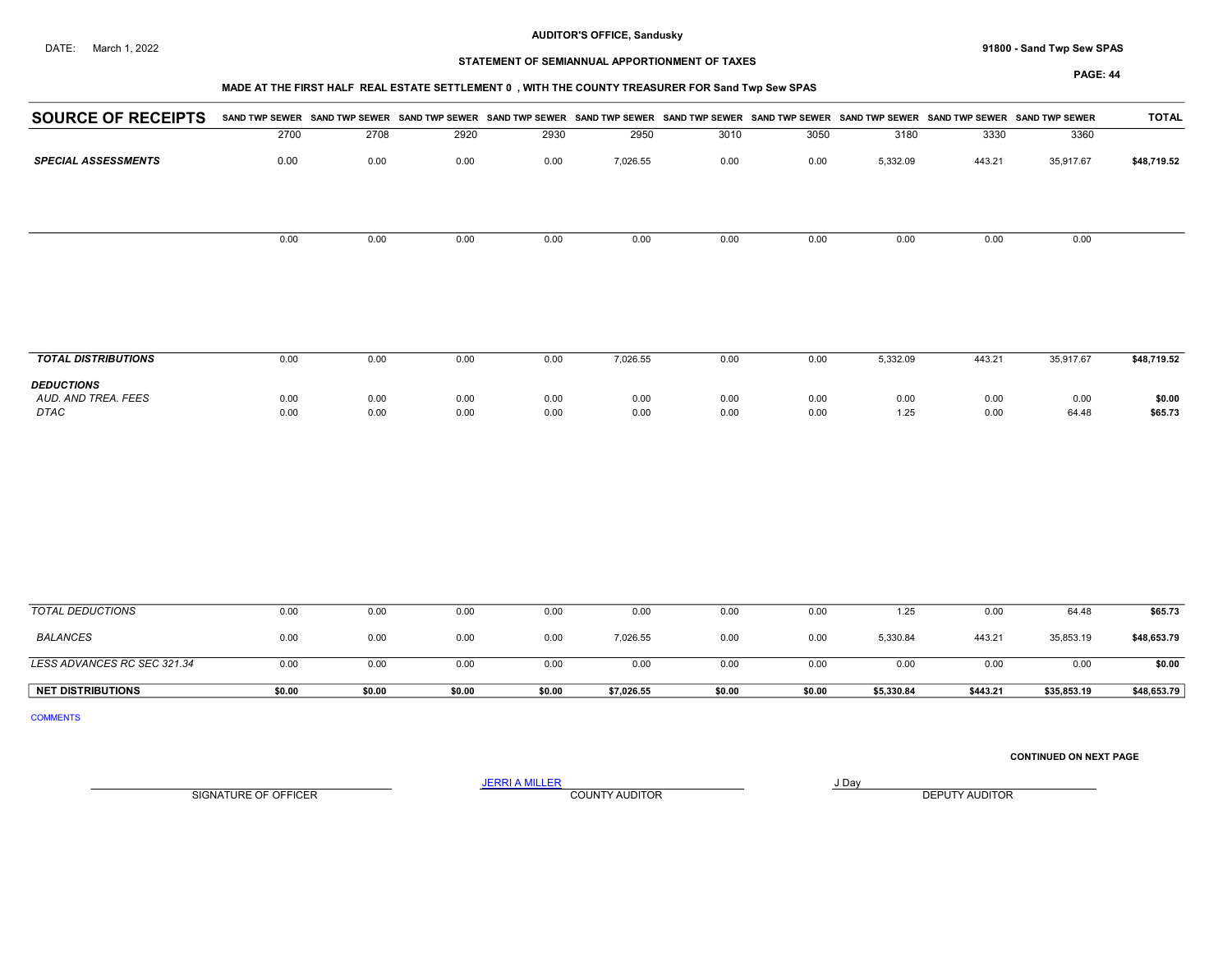## DATE: March 1, 2022 91800 - Sand Twp Sew SPAS

# STATEMENT OF SEMIANNUAL APPORTIONMENT OF TAXES

## PAGE: 45

# MADE AT THE FIRST HALF REAL ESTATE SETTLEMENT 0 , WITH THE COUNTY TREASURER FOR Sand Twp Sew SPAS

| <b>SOURCE OF RECEIPTS</b>  |        | SAND TWP SEWER SAND TWP SEWER | <b>TOTAL</b> |
|----------------------------|--------|-------------------------------|--------------|
|                            | 3370   | 3380                          |              |
| <b>SPECIAL ASSESSMENTS</b> | 104.98 | 189.20                        | \$294.18     |
|                            |        |                               |              |
|                            |        |                               |              |
|                            | 0.00   | 0.00                          |              |
|                            |        |                               |              |

| <b>TOTAL DISTRIBUTIONS</b>                       | 104.98                               | 189.20                                   | \$294.18         |
|--------------------------------------------------|--------------------------------------|------------------------------------------|------------------|
| <b>DEDUCTIONS</b><br>AUD. AND TREA. FEES<br>DTAC | 0.00<br>$\sim$ $\sim$ $\sim$<br>0.00 | $0.00$<br>$0.00$<br>$\sim$ $\sim$ $\sim$ | \$0.00<br>\$0.00 |

| TOTAL DEDUCTIONS            | 0.00                 | 0.00     |                                                |       | \$0.00                            |
|-----------------------------|----------------------|----------|------------------------------------------------|-------|-----------------------------------|
| <b>BALANCES</b>             | 104.98               | 189.20   |                                                |       | \$294.18                          |
| LESS ADVANCES RC SEC 321.34 | 0.00                 | 0.00     |                                                |       | \$0.00                            |
| <b>NET DISTRIBUTIONS</b>    | \$104.98             | \$189.20 |                                                |       | \$294.18                          |
| <b>COMMENTS</b>             |                      |          |                                                |       | <b>FROM PREV. PAGE:</b><br>#NAME? |
|                             |                      |          |                                                |       | TOTAL:<br>#NAME?                  |
|                             | SIGNATURE OF OFFICER |          | <b>JERRI A MILLER</b><br><b>COUNTY AUDITOR</b> | J Day | DEPUTY AUDITOR                    |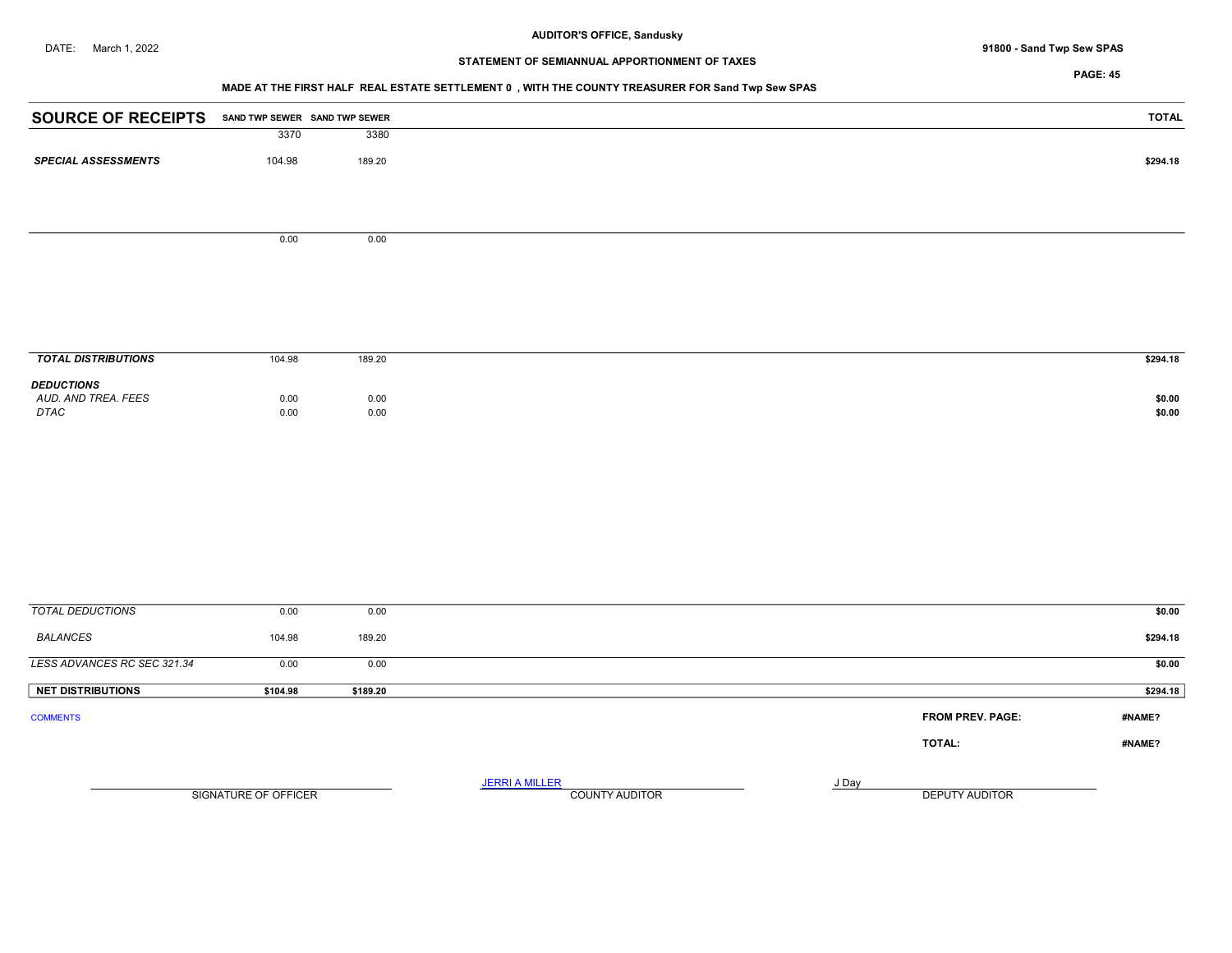# STATEMENT OF SEMIANNUAL APPORTIONMENT OF TAXES

PAGE: 46

## MADE AT THE FIRST HALF REAL ESTATE SETTLEMENT 0 , WITH THE COUNTY TREASURER FOR Erie Co SPAS

| <b>SOURCE OF RECEIPTS</b>                | <b>WHITE LAND IMP</b> | <b>TOTAL</b> |
|------------------------------------------|-----------------------|--------------|
|                                          | 1841                  |              |
| <b>SPECIAL ASSESSMENTS</b>               | 1,267.93              | \$1,267.93   |
|                                          |                       |              |
|                                          |                       |              |
|                                          | 0.00                  |              |
|                                          |                       |              |
|                                          |                       |              |
|                                          |                       |              |
|                                          |                       |              |
|                                          |                       |              |
| <b>TOTAL DISTRIBUTIONS</b>               | 1,267.93              | \$1,267.93   |
| <b>DEDUCTIONS</b><br>AUD. AND TREA. FEES |                       | \$0.00       |
| DTAC                                     | 0.00<br>4.50          | \$4.50       |
|                                          |                       |              |
|                                          |                       |              |
|                                          |                       |              |
|                                          |                       |              |
|                                          |                       |              |
|                                          |                       |              |
|                                          |                       |              |
|                                          |                       |              |
| <b>TOTAL DEDUCTIONS</b>                  | 4.50                  | \$4.50       |
| <b>BALANCES</b>                          | 1,263.43              | \$1,263.43   |
| LESS ADVANCES RC SEC 321.34              | 0.00                  | \$0.00       |
| NET DISTRIBUTIONS                        | \$1,263.43            | \$1,263.43   |
| <b>COMMENTS</b>                          |                       |              |

SIGNATURE OF OFFICER **EXECUTE A RELATION COUNTY AUDITOR** COUNTY AUDITOR **DEPUTY AUDITOR** 

JERRI A MILLER COUNTY AUDITOR **FOUND A SERVICE ASSAULT**